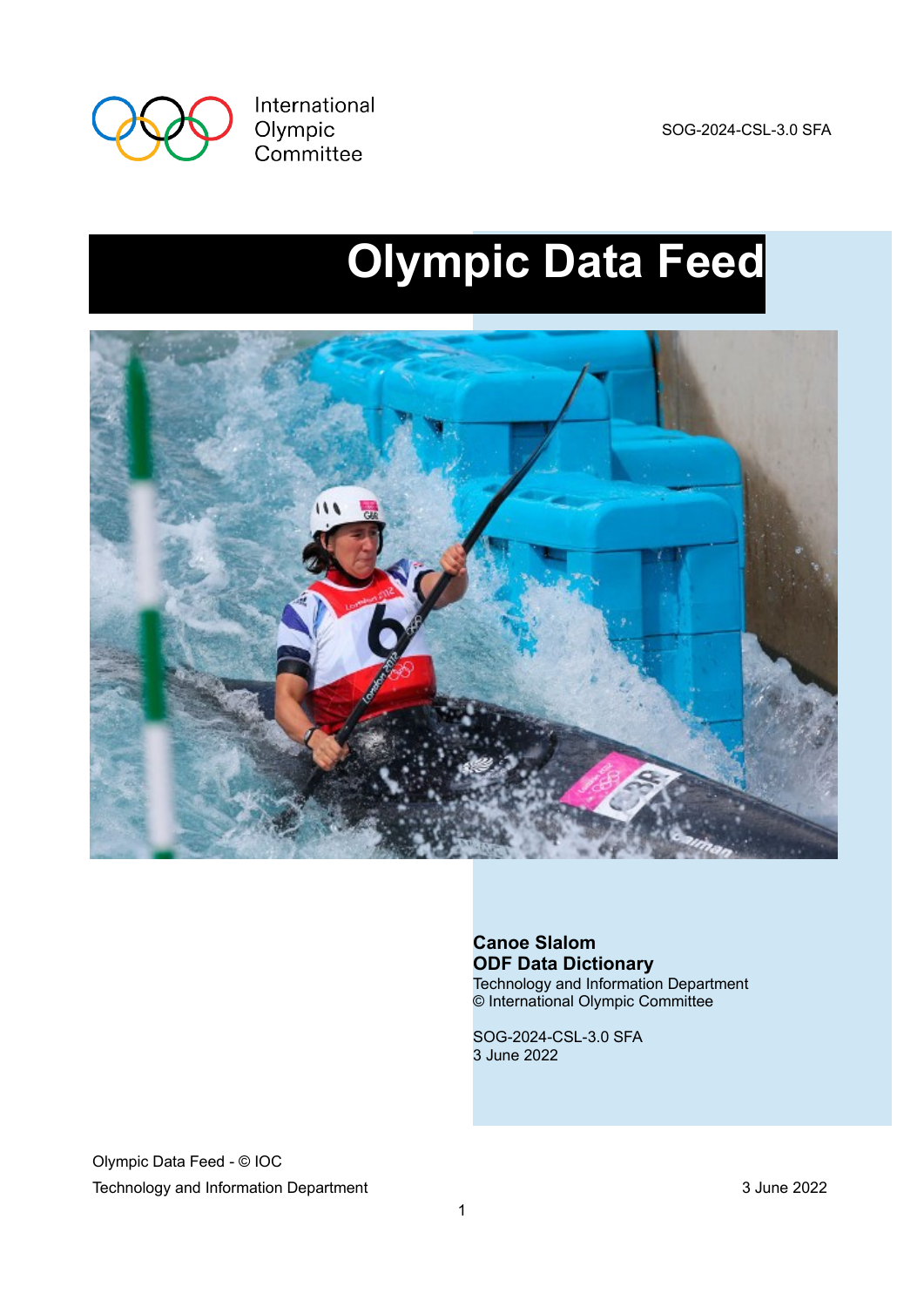

#### **License**

The document accompanying this license and the information contained therein (the Document), whether in a paper or electronic format, is made available to you subject to the terms stated below. By using and/or copying all or part of the Document, you (the licensee) agree that you will comply with the following terms and conditions.

- 1. You may, on a non-exclusive basis, use the Document only on the condition that you abide by the terms of this license. Subject to this condition and other terms and restrictions contained herein, the Document and the information contained therein may be used (i) to further develop the standards described in the Document for use in relation with the Olympic and Paralympic Games and/or (ii) to develop similar standards for other events than the Olympic and Paralympic Games (both (i) and (ii) are hereinafter designated as the Permitted Use, and works further developing these standards for the Olympic and Paralympic Games or developing similar standards for other events are hereinafter referred to as Derivative Works), and copies of the Document or of Derivative Works may be made and distributed for the purpose of the Permitted Use, PROVIDED THAT the COPYRIGHT and references to the IOC appearing in the Document and the TERMS OF THIS LICENSE are included on ALL such COPIES, and further PROVIDED THAT you do not charge any fee or any other monetary compensation for the distribution of the Document to others. The copyright and other intellectual property rights in the Document remain vested in the IOC and the IOC remains entitled to assert his copyright or other intellectual property rights in the Document against any person or entity who does not comply with the terms of this License.
- 2. A copy of any Derivative Work shall be provided to the IOC free of charge. Moreover, the IOC is granted a worldwide, perpetual, unrestricted, royalty-free non-exclusive license to use any Derivative Work for the further development of the standards made by or for the IOC in relation to the Olympic and Paralympic Games (these standards and the documents describing them are hereinafter referred to as Further Standards) and to make or have made all kinds of exploitation of the Further Standards, with the right to grant sub-licenses.
- 3. Except if reproduced in the Document, the use of the name and trademarks of the IOC is strictly prohibited, including, without limitation, for advertising, publicity, or in relation to products or services and their names. Any use of the name or trademarks of the IOC, whether registered or not, shall require the specific written prior permission of the IOC.
- 4. NO WARRANTY, EXPRESSED OR IMPLIED, IS MADE REGARDING THE ACCURACY, ADEQUACY, COMPLETENESS, RELIABILITY OR USEFULNESS OF ANY INFORMATION CONTAINED IN THE DOCUMENT. The Document and the information contained herein are provided on an "as is" basis. THE IOC DISCLAIMS ALL WARRANTIES OF ANY KIND, EXPRESS OR IMPLIED, INCLUDING, BUT NOT LIMITED TO, ANY WARRANTY OF NON-INFRINGEMENT OF PROPRIETARY RIGHTS, MERCHANTABILITY, OR FITNESS FOR A PARTICULAR PURPOSE. IN NO EVENT SHALL THE IOC BE LIABLE TO ANYONE FOR DAMAGES OF ANY KIND ARISING FROM OR RELATING TO YOUR ACQUISITION, USE, DUPLICATION, DISTRIBUTION, OR EXPLOITATION OF THE DOCUMENT OR ANY PORTION THEREOF, INCLUDING BUT NOT LIMITED TO, COMPENSATORY DAMAGES, LOST PROFITS, LOST DATA OR ANY FORM OF SPECIAL, INCIDENTAL, DIRECT, INDIRECT, CONSEQUENTIAL OR PUNITIVE DAMAGES, WHETHER BASED ON BREACH OF CONTRACT OR WARRANTY, TORT OR OTHERWISE. THE IOC FURTHER DISCLAIMS ANY LIABILITY FOR ANY DAMAGE CAUSED WHEN THE DOCUMENT IS USED IN A DERIVATIVE WORK. The IOC further disclaims any liability regarding the existence or inexistence of any intellectual property or other rights that might be claimed by third parties with respect to the implementation or use of the technology or information described in the Document.

The same conditions as those described in this Section shall apply mutatis mutandis to the license granted to the IOC on the Derivative Works in Section 2 above.

- 5. This License is perpetual subject to your conformance to its terms and conditions. The IOC may terminate this License immediately upon your breach of any of its terms and, upon such termination you will cease all use, duplication, distribution, and/or exploitation in any manner of the Document.
- 6. This License is governed by the laws of Switzerland. You agree that any disputes arising from or relating to this License will be resolved in the courts of Lausanne, Switzerland.

IF YOU DO NOT AGREE TO THESE TERMS YOU MUST CEASE ALL USE OF THE DOCUMENT NOW.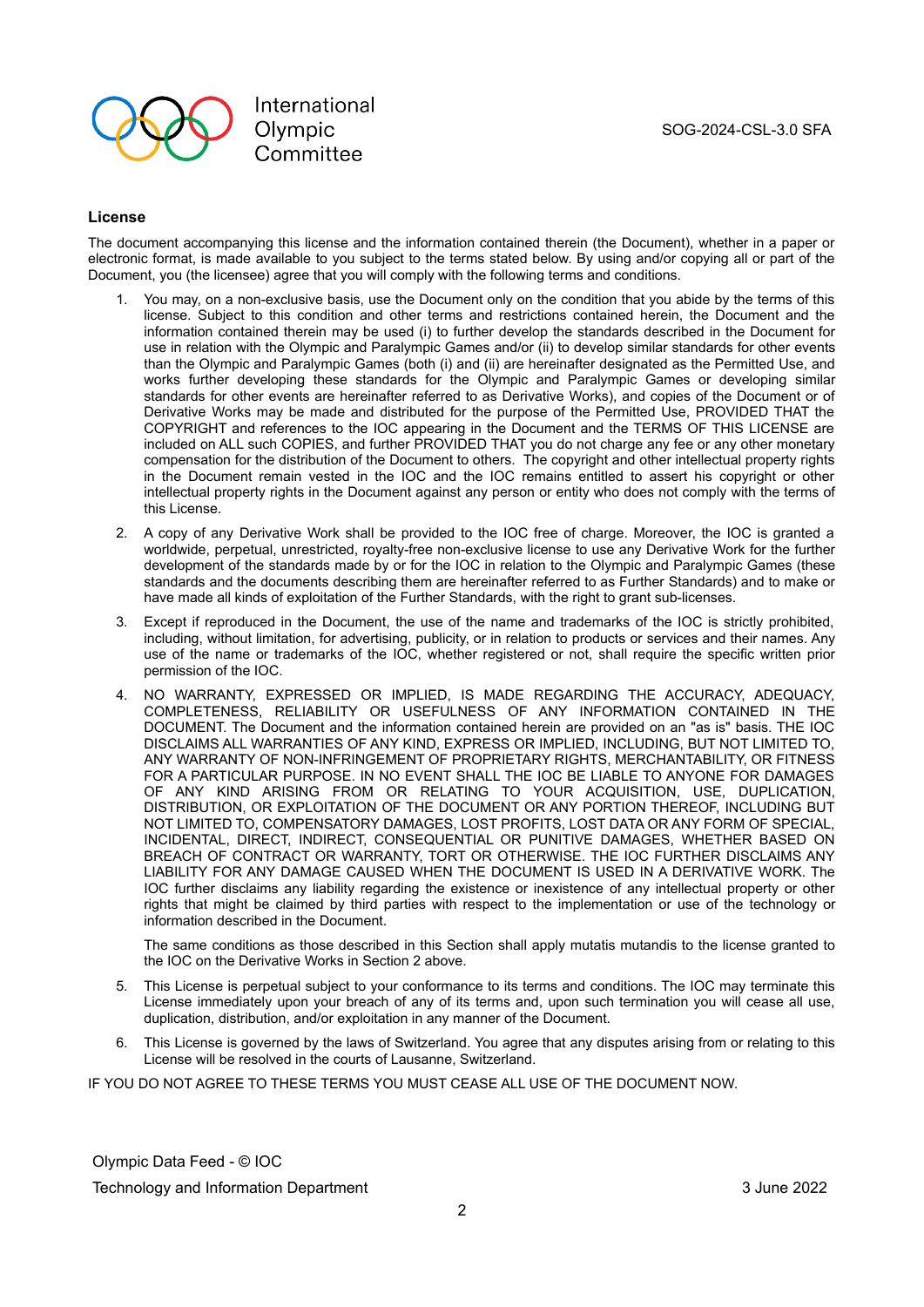

# **Table of Contents**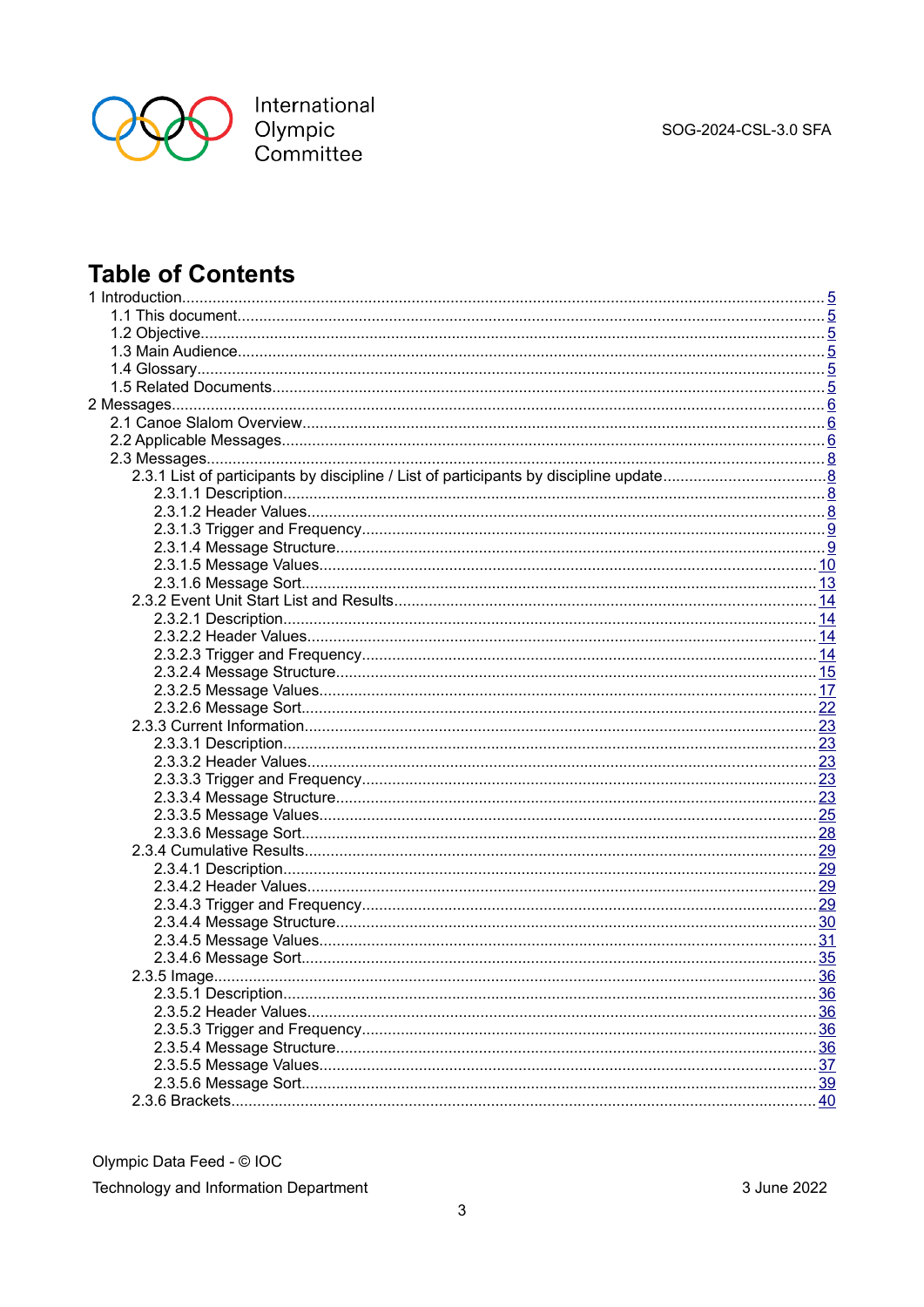

International<br>Olympic<br>Committee

#### SOG-2024-CSL-3.0 SFA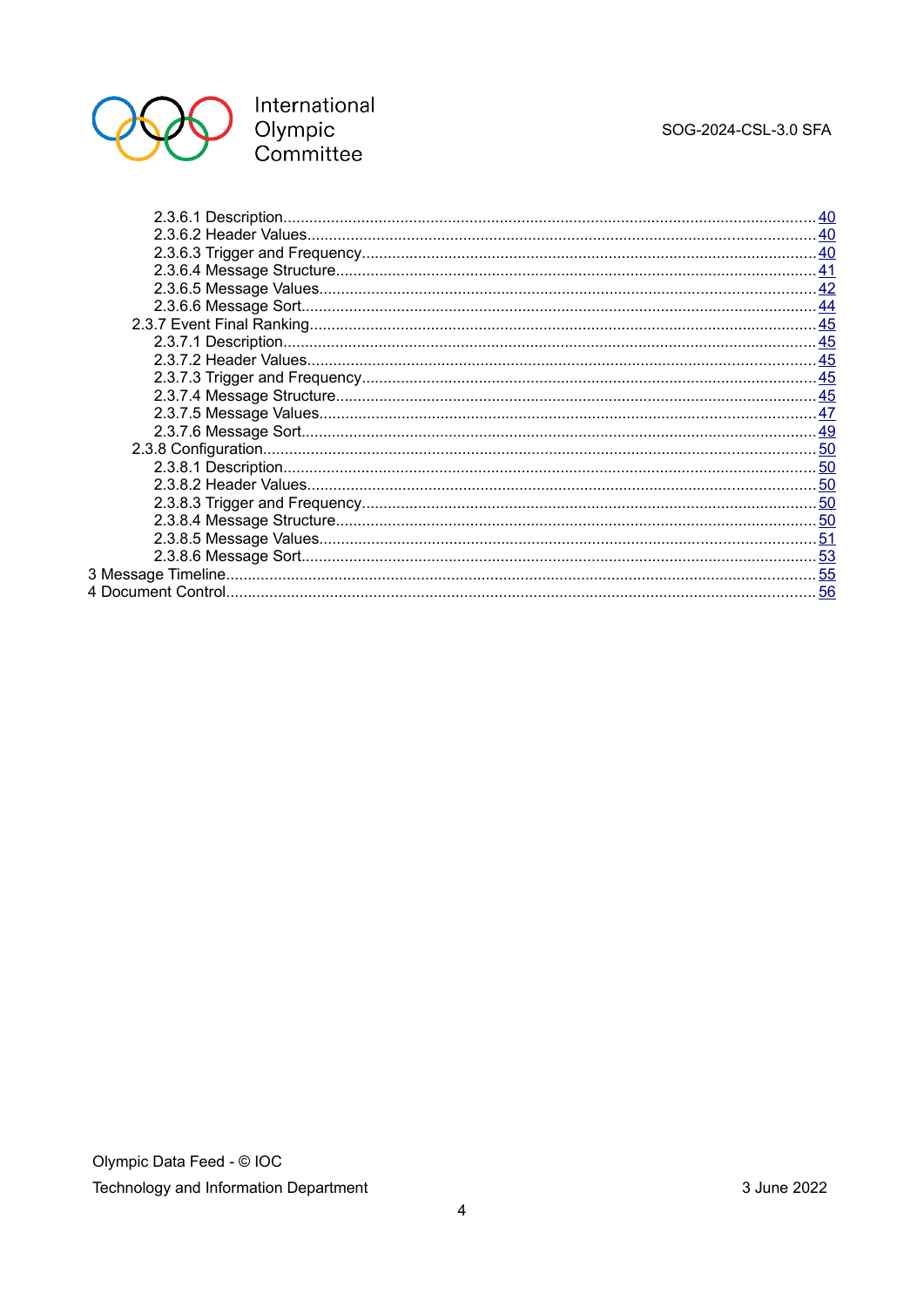SOG-2024-CSL-3.0 SFA



## <span id="page-4-5"></span>**1 Introduction**

## <span id="page-4-4"></span>**1.1 This document**

This document includes the ODF Canoe Slalom Data Dictionary. This Data Dictionary refines the messages described in the ODF General Messages Interface Document specifically for this discipline.

## <span id="page-4-3"></span>**1.2 Objective**

The objective of this document is to provide a complete and formal definition of the ODF Canoe Slalom Data Dictionary, with the intention that the information message producer and the message consumer can successfully interchange the information as the competition is run.

## <span id="page-4-2"></span>**1.3 Main Audience**

The main audience of this document is the IOC as the ODF promoter, ODF users such as the World News Press Agencies, Rights Holding Broadcasters and International Sports Federations.

## <span id="page-4-1"></span>**1.4 Glossary**

The following abbreviations are used in this document.

| Acronym     | <b>Description</b>                |  |  |  |  |
|-------------|-----------------------------------|--|--|--|--|
| IF          | International Federation          |  |  |  |  |
| <b>IOC</b>  | International Olympic Committee   |  |  |  |  |
| <b>NOC</b>  | <b>National Olympic Committee</b> |  |  |  |  |
| <b>ODF</b>  | Olympic Data Feed                 |  |  |  |  |
| <b>RSC</b>  | <b>Results System Codes</b>       |  |  |  |  |
| <b>WNPA</b> | <b>World News Press Agencies</b>  |  |  |  |  |

## <span id="page-4-0"></span>**1.5 Related Documents**

| <b>Document Title</b>                 | <b>Document Description</b>                                                                  |
|---------------------------------------|----------------------------------------------------------------------------------------------|
| <b>ODF Foundation Principles</b>      | The document explains the environment & general principles for ODF                           |
| <b>ODF General Messages Interface</b> | The document describes the ODF General Messages                                              |
| <b>Common Codes</b>                   | The document describes the ODF Common codes                                                  |
| <b>ODF Header Values</b>              | The document details the header values which shows which RSCs are<br>used in which messages. |
| <b>ORIS Sports Document</b>           | The document details the sport specific requirements                                         |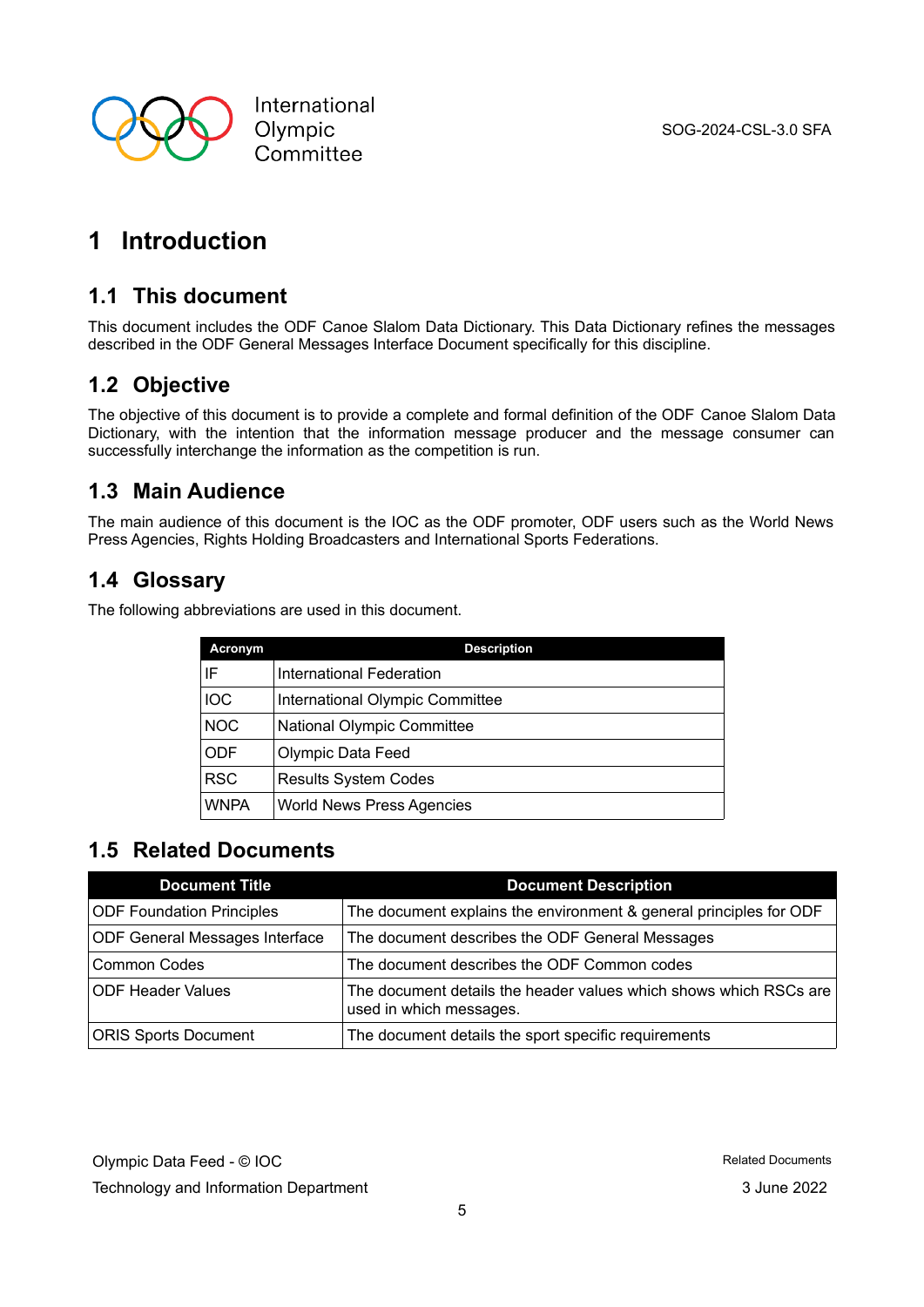

## <span id="page-5-2"></span>**2 Messages**

## <span id="page-5-1"></span>**2.1 Canoe Slalom Overview**

The are two groups of events, in this document they are referred to as slalom and extreme. Slalom is those events where athletes progress one at a time down the course in all phases. Extreme refers to the events where four athletes start together on the course after the qualification phase.

#### MESSAGES IN SLALOM

- \* All slalom events have a single DT\_RESULT for each unit.
- \* DT\_CURRENT is also sent during the competition while the unit is LIVE.
- \* DT\_CUMULATIVE\_RESULT is also sent in the heats phase of the events.

#### MESSAGES IN EXTREME

- \* All extreme events have a single DT\_RESULT for each unit.
- \* During the qualification phase DT\_CURRENT is also sent during the competition while the unit is LIVE.
- \* There is also a DT\_BRACKET message for the progression after the qualification phase in each event.

#### SCHEDULE

The DT\_SCHEDULE/DT\_SCHEDULE\_UPDATE message will include each unit in slalom and qualification and final phase of extreme (schedule=Y) which is aligned with the same RSC for DT\_RESULT. In extreme events for heats, quarterfinals and semifinals DT\_SCHEDULE/DT\_SCHEDULE\_UPDATE message will be phase level (schedule=Y). In addition, every unit in heats, quarterfinals and semifinals will also be sent with schedule=S and updated as appropriate.

## <span id="page-5-0"></span>**2.2 Applicable Messages**

The following table is a full list of all ODF messages and describes the list of messages used in this discipline.

- The column "Message type" indicates the DocumentType that identifies a message
- The column "Message name" is the message name identified by the message type
- The column "Message extended" indicates whether a particular message has extended definition in regards to those that are general for all sports. If one particular message is not extended, then it follows the general definition rules.
- **Message Type Message Name Message\ nextended** DT\_SCHEDULE DT\_SCHEDULE\_UPDATE Competition schedule / Competition schedule update DT\_PARTIC / DT\_PARTIC\_UPDATE List of participants by discipline / List of participants by discipline update  $X$ DT\_PARTIC\_NAME Participant Names  $DT$  RESULT Event Unit Start List and Results  $\begin{array}{c} \times \end{array}$  $DT$  CURRENT  $\vert$  Current Information  $\vert$   $\times$ DT\_CUMULATIVE\_RESULT Cumulative Results [X](#page-28-2)X
- Message responsibilities appears in the ODF General Document.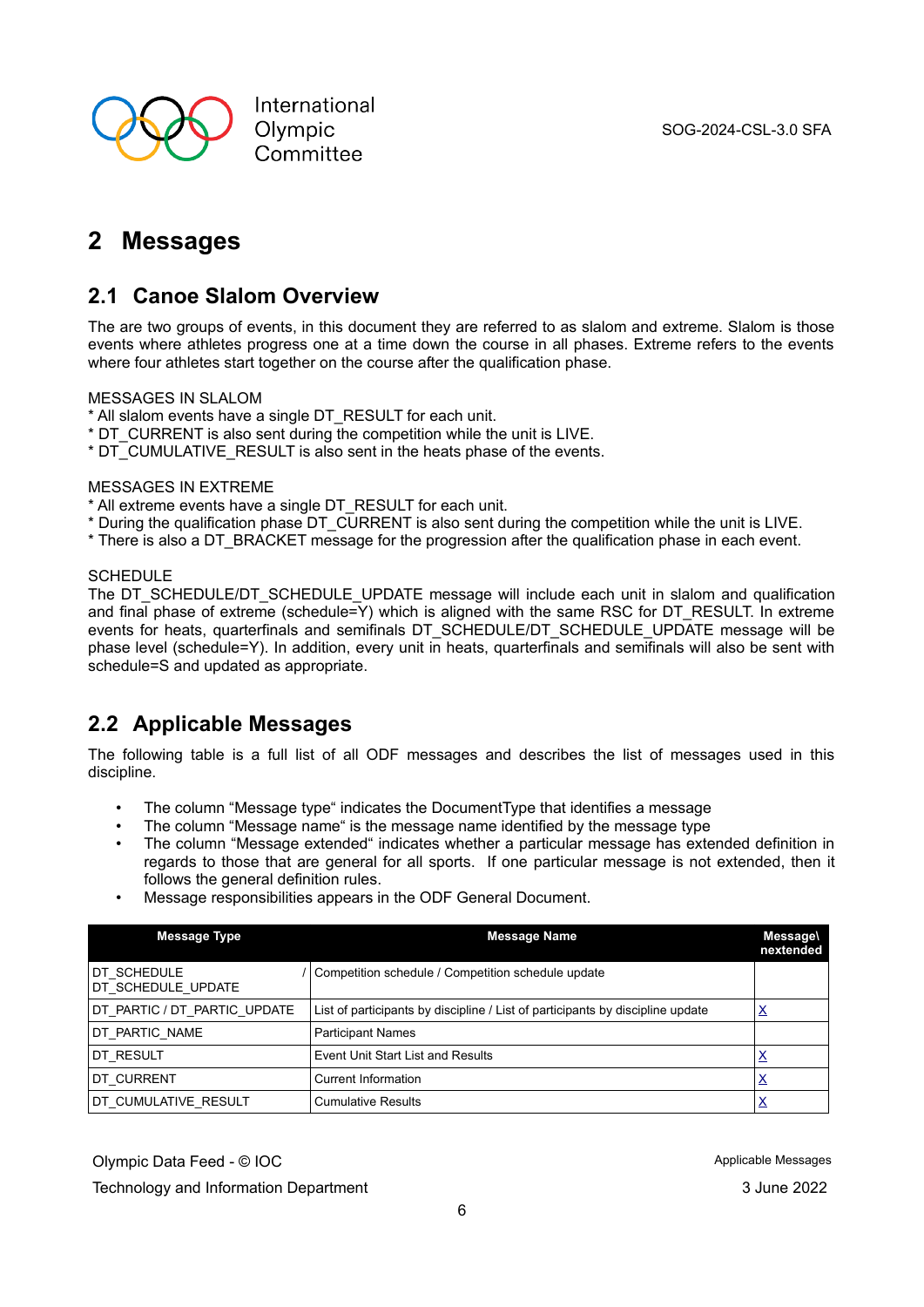

| DT_IMAGE                 | Image                               | $\underline{X}$          |
|--------------------------|-------------------------------------|--------------------------|
| DT_BRACKETS              | <b>Brackets</b>                     | $\underline{\mathsf{X}}$ |
| DT_RANKING               | <b>Event Final Ranking</b>          | $\underline{\mathsf{X}}$ |
| DT_MEDALLISTS            | <b>Event's Medallists</b>           |                          |
| DT_MEDALLISTS_DISCIPLINE | Medallists by discipline            |                          |
| DT_MEDALS                | Medal standings                     |                          |
| DT_CONFIG                | Configuration                       | $\underline{\mathsf{X}}$ |
| DT_COMMUNICATION         | Communication                       |                          |
| DT_PRESENTER             | <b>Medal Presenters</b>             |                          |
| DT_LOCAL_ON              | Discipline/venue start transmission |                          |
| DT_LOCAL_OFF             | Discipline/venue stop transmission  |                          |
| DT_KA                    | Keep Alive                          |                          |
| DT_ALERT                 | Alert                               |                          |
| DT_BCK                   | <b>Background Document</b>          |                          |
| DT_BIO_PAR               | Participant Biography               |                          |
| DT_NEWS                  | <b>News Document</b>                |                          |
| DT_PIC                   | <b>Pictures</b>                     |                          |
| DT_PDF                   | PDF Message                         |                          |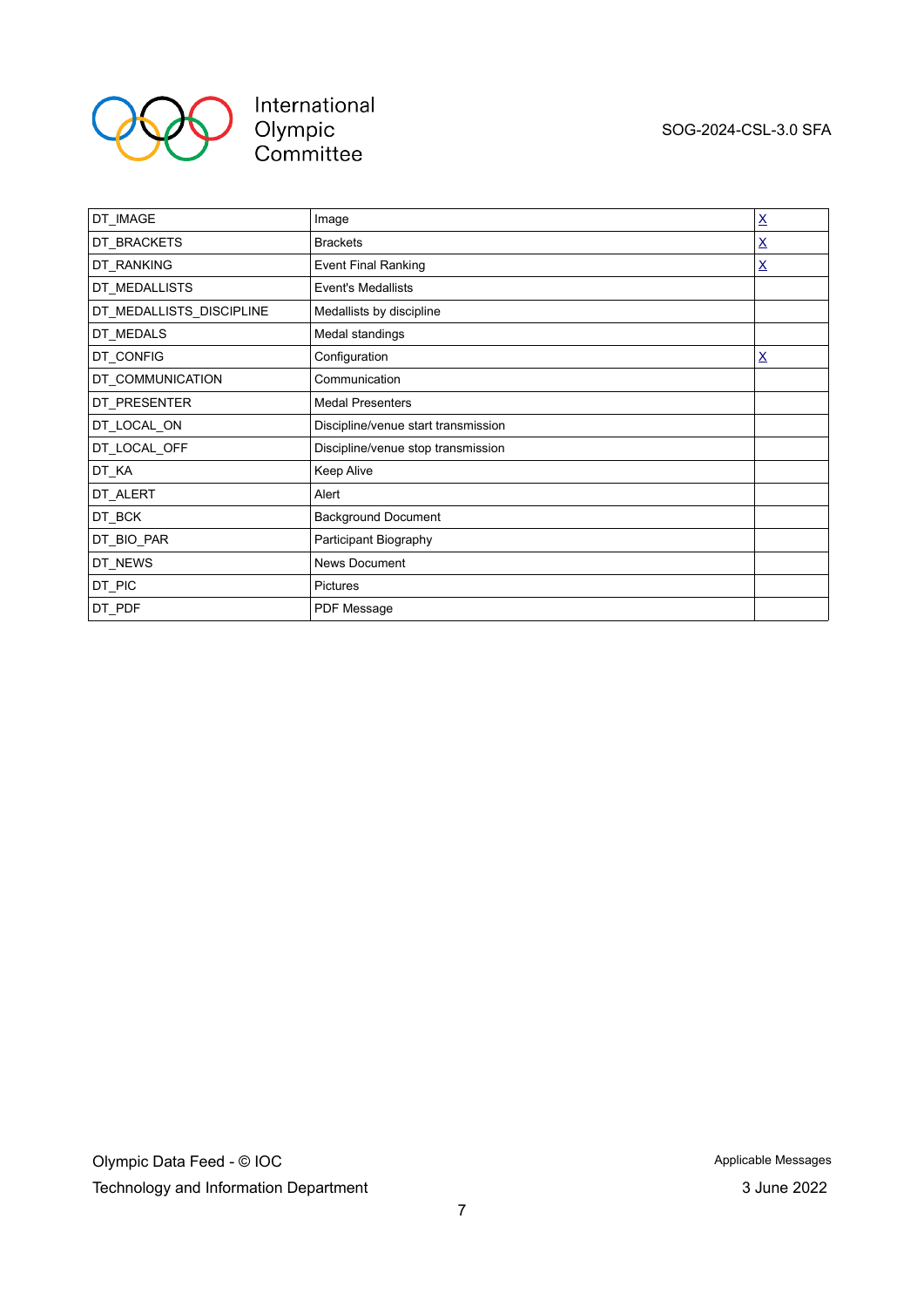

## <span id="page-7-3"></span>**2.3 Messages**

#### <span id="page-7-2"></span>**2.3.1 List of participants by discipline / List of participants by discipline update**

#### <span id="page-7-1"></span>**2.3.1.1 Description**

A participant is considered to be any individual (type athlete, participating or not in the current games) or any official in one or several disciplines or a competitor being part of a team (team member).

Although the participant may participate in more than one event or more than one discipline, this message just contains the information for the discipline of the message, listing the information of all the events for that discipline.

This message includes historical athletes that do not participate in the current competition. Historical athletes will not be registered to any event.

It is important to note that all the sport messages that make references to athletes (event unit start list and results, phase results, medallists etc.) will always match the athlete ID with the athlete ID in this message. The historical athletes will be used to match historical athlete information as it appears in the records message when sending the previous record information and this previous record was an historical record not being broken in the current competition.

List of participants by discipline (DT\_PARTIC) is a bulk message, provided for each discipline. It is a complete participant information message for one particular discipline. The arrival of this message resets all the previous participants' information for one particular discipline. This message includes a list of current athletes, officials, coaches, guides, technical officials, reserves and historical athletes regardless of their status.

List of participants by discipline update (DT\_PARTIC\_UPDATE) is an update message. It is not a complete list of participants' information by discipline message, only the participant data being modified, i.e. if some data of one participant changes, the element Participant for it with all its children and attributes must be sent.

The key of the information updated consists of the following attribute: Participant @Code. Therefore, any new or updated Participant Discipline-Event will be identified by all these attributes.

#### <span id="page-7-0"></span>**2.3.1.2 Header Values**

The following table describes the message header attributes.

| <b>Attribute</b> | Value                         | <b>Comment</b>                                                                                                                                                                    |
|------------------|-------------------------------|-----------------------------------------------------------------------------------------------------------------------------------------------------------------------------------|
| CompetitionCode  | CC @Competition               | Unique ID for competition                                                                                                                                                         |
| DocumentCode     | CC @Discipline                | Full RSC at the discipline level                                                                                                                                                  |
| DocumentType     | DT PARTIC<br>DT PARTIC UPDATE | List of participants by discipline message                                                                                                                                        |
| DocumentSubtype  | S(20)                         | HISTORICAL if the message is from the historical results provider and<br>only includes historic athletes else the attribute is not included.<br>Never included in UPDATE message. |
| Version          | 1. V                          | Version number associated to the message's content. Ascending                                                                                                                     |

Olympic Data Feed - © IOC List of participants by discipline / List of participants by discipline update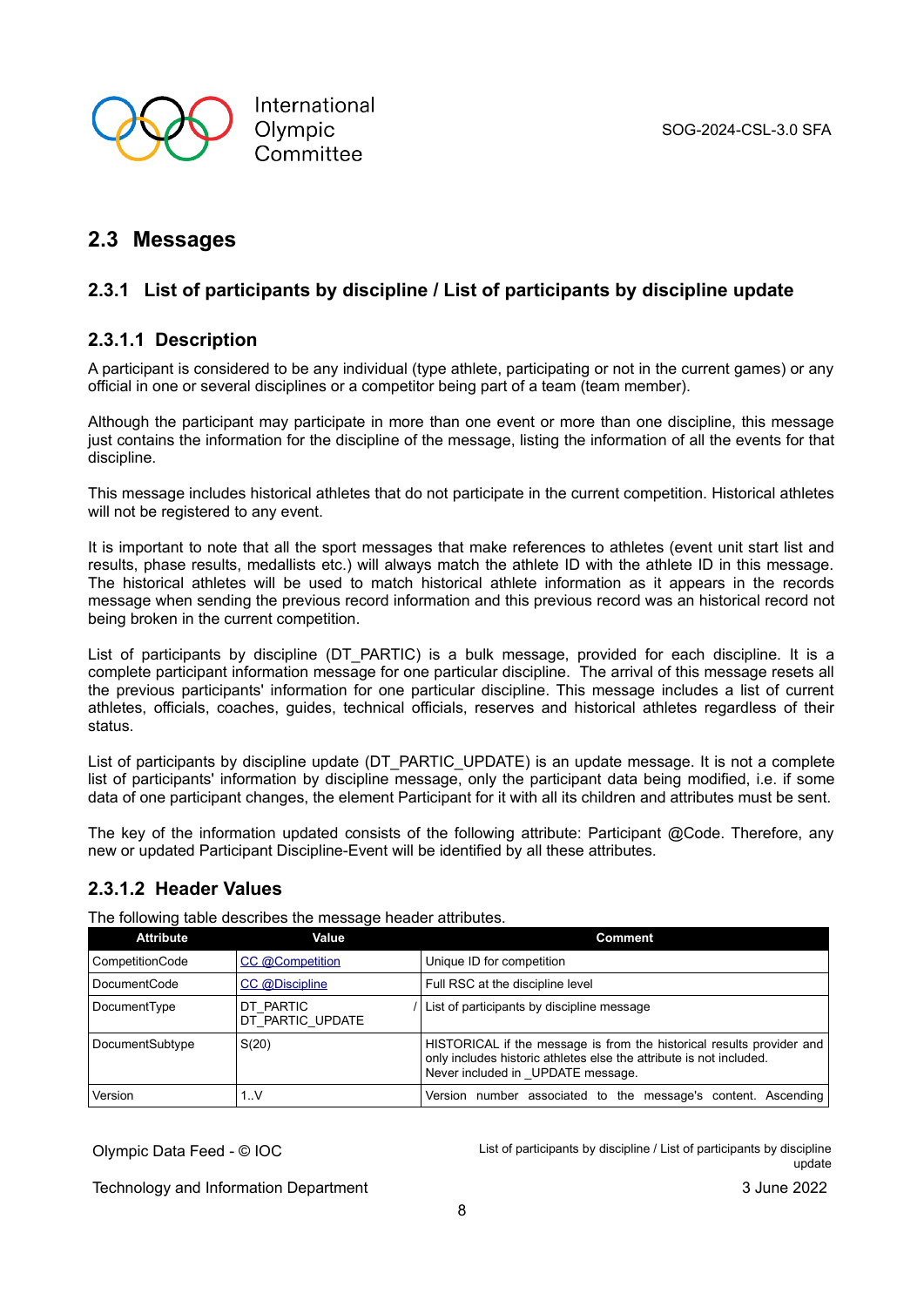

|             |                                | number                                                                                                                                                                          |
|-------------|--------------------------------|---------------------------------------------------------------------------------------------------------------------------------------------------------------------------------|
| FeedFlag    | "P" - Production<br>"T" - Test | Test message or production message.                                                                                                                                             |
| Date        | Date                           | Date when the message is generated, expressed in the local time zone  <br>where the message was produced.                                                                       |
| Time        | Time                           | Time up to milliseconds when the message is generated, expressed in<br>the local time zone where the message was produced.                                                      |
| LogicalDate | Date                           | Logical Date of events. This is the same as the physical day except<br>when the unit or message transmission extends after midnight.<br>See full explanation in ODF Foundation. |
| Source      | SC @Source                     | Code indicating the system which generated the message.                                                                                                                         |

#### <span id="page-8-1"></span>**2.3.1.3 Trigger and Frequency**

The DT\_PARTIC message is sent as a bulk message prior to the Games. It is sent several times up to the date of transfer of control to OVR after which only DT\_PARTIC\_UPDATE messages are sent.

The DT\_PARTIC\_UPDATE message is triggered when there is a modification in the data for any individual after the transfer of control to OVR.

#### <span id="page-8-0"></span>**2.3.1.4 Message Structure**

The following table defines the structure of the message.

| Level 1           | Level <sub>2</sub> | Level 3            | Level 4 | Level 5 | Level 6 |
|-------------------|--------------------|--------------------|---------|---------|---------|
| Competition (0,1) |                    |                    |         |         |         |
|                   | Gen                |                    |         |         |         |
|                   | Sport              |                    |         |         |         |
|                   | Codes              |                    |         |         |         |
|                   | Participant (1,N)  |                    |         |         |         |
|                   |                    | Code               |         |         |         |
|                   |                    | Parent             |         |         |         |
|                   |                    | Status             |         |         |         |
|                   |                    | GivenName          |         |         |         |
|                   |                    | FamilyName         |         |         |         |
|                   |                    | PassportGivenName  |         |         |         |
|                   |                    | PassportFamilyName |         |         |         |
|                   |                    | PrintName          |         |         |         |
|                   |                    | PrintlnitialName   |         |         |         |
|                   |                    | TVName             |         |         |         |
|                   |                    | TVInitialName      |         |         |         |
|                   |                    | TVFamilyName       |         |         |         |
|                   |                    | LocalFamilyName    |         |         |         |
|                   |                    | LocalGivenName     |         |         |         |
|                   |                    | Gender             |         |         |         |

Olympic Data Feed - © IOC **List of participants by discipline** / List of participants by discipline update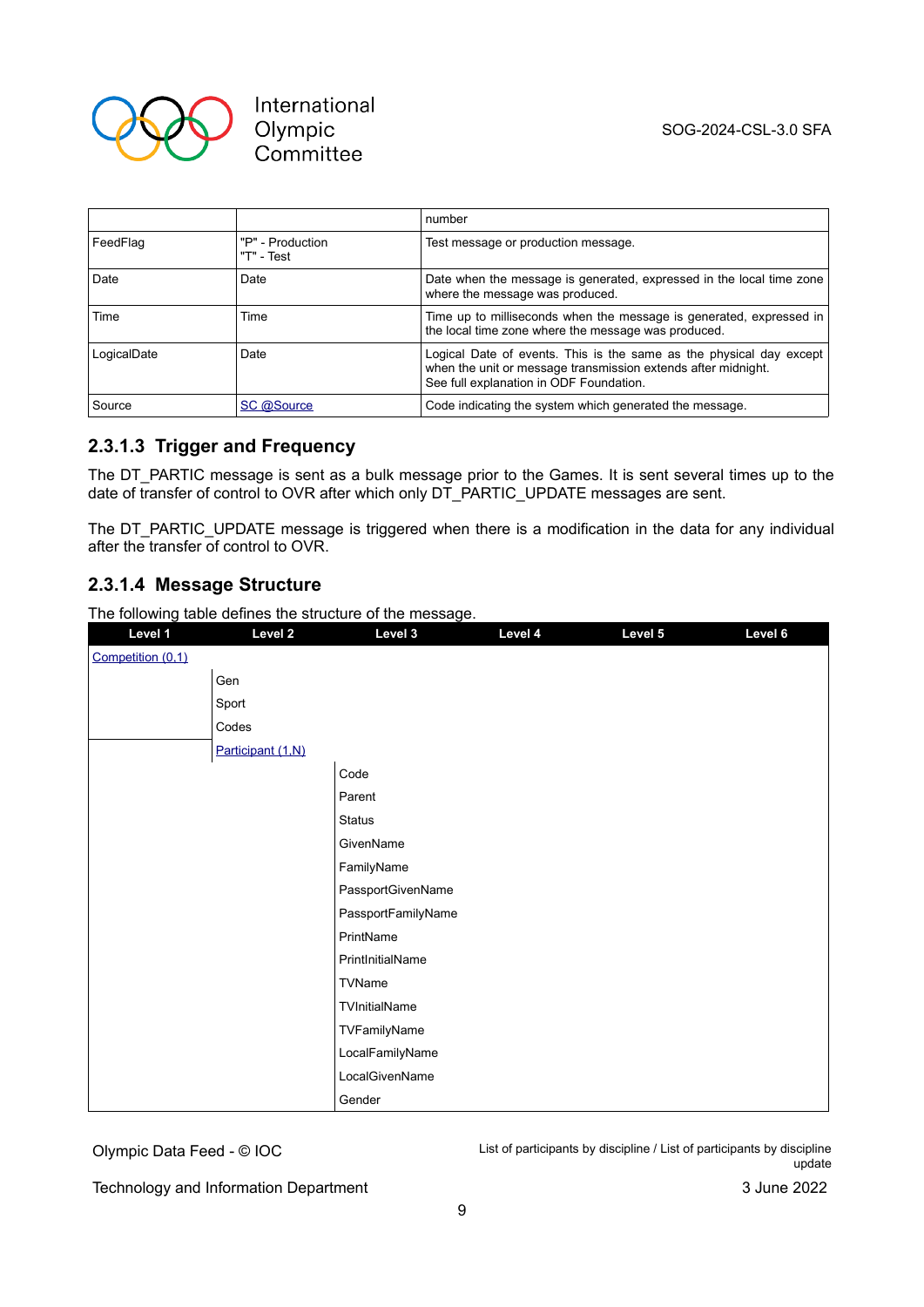

| Organisation          |                       |                  |       |
|-----------------------|-----------------------|------------------|-------|
| <b>BirthDate</b>      |                       |                  |       |
| PlaceofBirth          |                       |                  |       |
| CountryofBirth        |                       |                  |       |
| PlaceofResidence      |                       |                  |       |
| CountryofResidence    |                       |                  |       |
| Nationality           |                       |                  |       |
| MainFunctionId        |                       |                  |       |
| Current               |                       |                  |       |
| OlympicSolidarity     |                       |                  |       |
| ModificationIndicator |                       |                  |       |
| Discipline (1,1)      |                       |                  |       |
|                       | Code                  |                  |       |
|                       | IFId                  |                  |       |
|                       | RegisteredEvent (0,N) |                  |       |
|                       |                       | Event            |       |
|                       |                       | EventEntry (0,N) |       |
|                       |                       |                  | Type  |
|                       |                       |                  | Code  |
|                       |                       |                  | Pos   |
|                       |                       |                  | Value |

## <span id="page-9-0"></span>**2.3.1.5 Message Values**

<span id="page-9-2"></span>

| <b>Element: Competition (0,1)</b> |     |       |                                                                     |  |  |  |
|-----------------------------------|-----|-------|---------------------------------------------------------------------|--|--|--|
| <b>Attribute</b>                  | M/O | Value | <b>Description</b>                                                  |  |  |  |
| Gen                               |     | S(20) | Version of the General Data Dictionary applicable to the<br>message |  |  |  |
| Sport                             |     | S(20) | Version of the Sport Data Dictionary applicable to the message      |  |  |  |
| Codes                             |     | S(20) | Version of the Codes applicable to the message                      |  |  |  |

#### **Sample (General)**

<Competition Gen="SOG-2020-1.10" Sport="SOG-2020-CSL-1.10" Codes="SOG-2020-1.20" >

<span id="page-9-1"></span>

| <b>Element: Competition /Participant (1,N)</b> |     |                 |            |  |                                                                       |
|------------------------------------------------|-----|-----------------|------------|--|-----------------------------------------------------------------------|
| <b>Attribute</b>                               | M/O |                 | Value      |  | <b>Description</b>                                                    |
| Code                                           | M   | S(20)<br>zeroes | with<br>no |  | leading   Participant's ID.                                           |
|                                                |     |                 |            |  | It identifies an athlete or an official and the holding participant's |

Olympic Data Feed - © IOC List of participants by discipline / List of participants by discipline update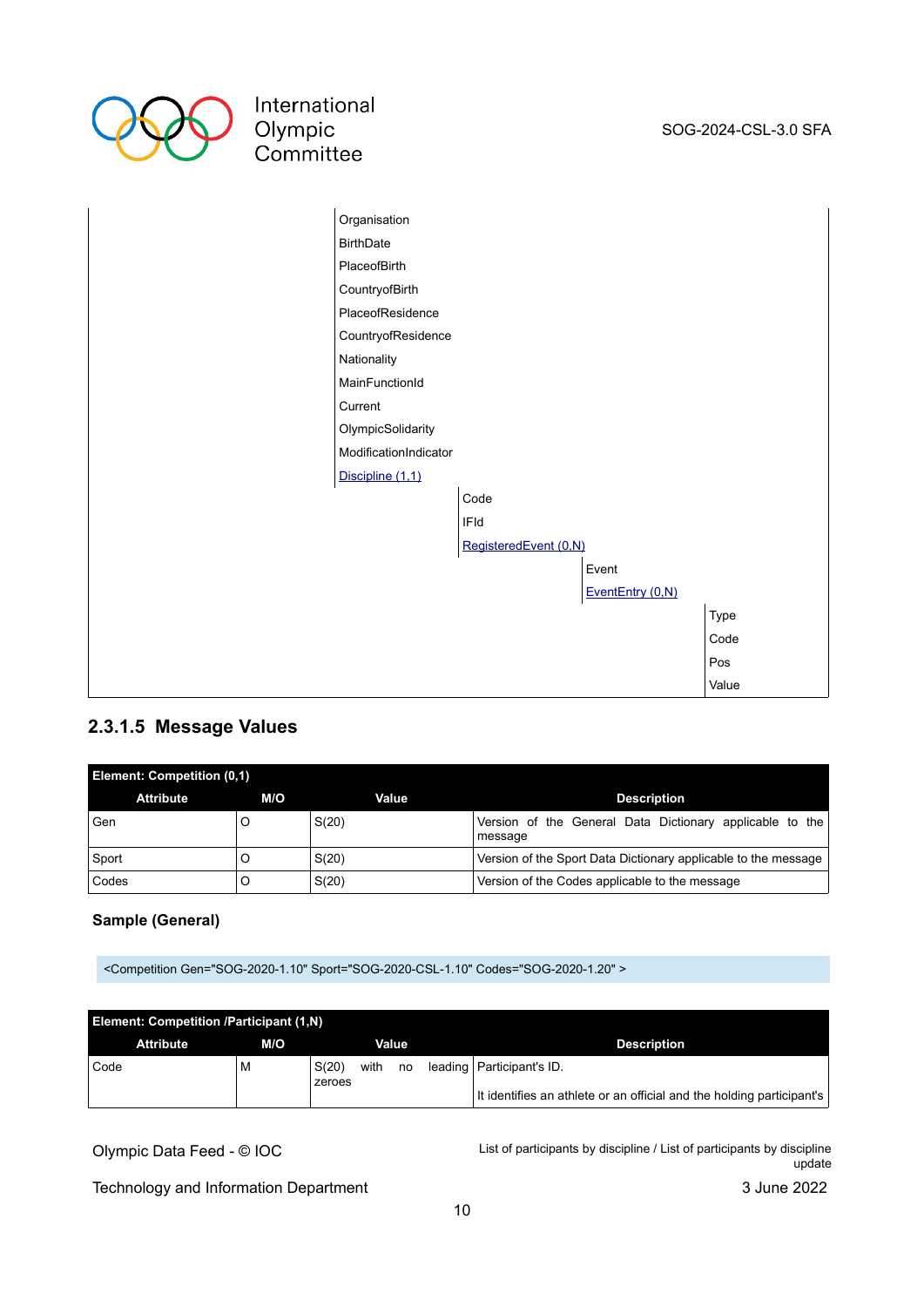

#### SOG-2024-CSL-3.0 SFA

|                    |   |                                          | valid information for one particular period of time.                                                                                                                                                                                                                                                                                                                                                                                                                                                                                          |
|--------------------|---|------------------------------------------|-----------------------------------------------------------------------------------------------------------------------------------------------------------------------------------------------------------------------------------------------------------------------------------------------------------------------------------------------------------------------------------------------------------------------------------------------------------------------------------------------------------------------------------------------|
|                    |   |                                          | It is used to link other messages to the participant's<br>information.                                                                                                                                                                                                                                                                                                                                                                                                                                                                        |
|                    |   |                                          | Participant's information (example @Organisation) will not be<br>the latest for the athlete/official, unless the @Code attribute is<br>the same as the @Parent attribute. However, this information<br>could be the one being valid in the particular moment of a start<br>list, event unit results, etc.                                                                                                                                                                                                                                     |
|                    |   |                                          | When the participant is an historical one, then this ID will start<br>with "A" when it is an Athlete, "C" when Coach and "O" when<br>Official.                                                                                                                                                                                                                                                                                                                                                                                                |
| Parent             | М | with<br>S(20)<br>no<br>leading<br>zeroes | Participant's parent ID, which is used to link to the latest valid<br>information for one participant. @Parent attribute should be<br>linked to the latest participant's information, by retrieving that<br>Athlete/Official whose @Code attribute is the same as<br>@Parent.                                                                                                                                                                                                                                                                 |
|                    |   |                                          | The participant containing @Code attribute being the same as<br>the @Parent attribute will be the one with the latest information<br>for the participant.<br>The @Parent attribute will only be different from @Code in the<br>case that critical personal information has changed from<br>previous competitions. The typical examples are Organisation<br>(for change of country) or Name (particularly for women<br>changing their name at marriage). Further to be clear, @Parent<br>and @Code can only be different if Current = "false". |
| Status             | O | CC @ParticStatus                         | Participant's accreditation status this attribute is Mandatory in<br>the case of @Current="true" and it is optional in the case that<br>@Current="false".                                                                                                                                                                                                                                                                                                                                                                                     |
|                    |   |                                          | To delete a participant, a specific value of the Status attribute<br>is used.                                                                                                                                                                                                                                                                                                                                                                                                                                                                 |
| GivenName          | O | S(25)                                    | Given name in WNPA format (mixed case)                                                                                                                                                                                                                                                                                                                                                                                                                                                                                                        |
| FamilyName         | М | S(25)                                    | Family name in WNPA format (mixed case)                                                                                                                                                                                                                                                                                                                                                                                                                                                                                                       |
| PassportGivenName  | O | S(25)                                    | Passport Given Name (Uppercase).                                                                                                                                                                                                                                                                                                                                                                                                                                                                                                              |
| PassportFamilyName | O | S(25)                                    | Passport Family Name (Uppercase).                                                                                                                                                                                                                                                                                                                                                                                                                                                                                                             |
| PrintName          | М | S(35)                                    | Print name (family name in upper case + given name in mixed<br>case)                                                                                                                                                                                                                                                                                                                                                                                                                                                                          |
| PrintlnitialName   | М | S(18)                                    | Print Initial name (for the given name it is sent just the initial,<br>without dot)                                                                                                                                                                                                                                                                                                                                                                                                                                                           |
| TVName             | M | S(35)                                    | TV name                                                                                                                                                                                                                                                                                                                                                                                                                                                                                                                                       |
| TVInitialName      | М | S(18)                                    | TV initial name                                                                                                                                                                                                                                                                                                                                                                                                                                                                                                                               |
| TVFamilyName       | M | S(25)                                    | TV family name                                                                                                                                                                                                                                                                                                                                                                                                                                                                                                                                |
| LocalFamilyName    | O | S(25)                                    | Family name in the local language in the appropriate case for<br>the local language (usually mixed case)                                                                                                                                                                                                                                                                                                                                                                                                                                      |
| LocalGivenName     | O | S(25)                                    | Given name in the local language in the appropriate case for<br>the local language (usually mixed case)                                                                                                                                                                                                                                                                                                                                                                                                                                       |
| Gender             | М | CC @PersonGender                         | Participant's gender                                                                                                                                                                                                                                                                                                                                                                                                                                                                                                                          |
| Organisation       | M | CC @Organisation                         | Organisation ID                                                                                                                                                                                                                                                                                                                                                                                                                                                                                                                               |
| <b>BirthDate</b>   | O | YYYY-MM-DD                               | Date of birth.                                                                                                                                                                                                                                                                                                                                                                                                                                                                                                                                |

Olympic Data Feed - © IOC List of participants by discipline / List of participants by discipline update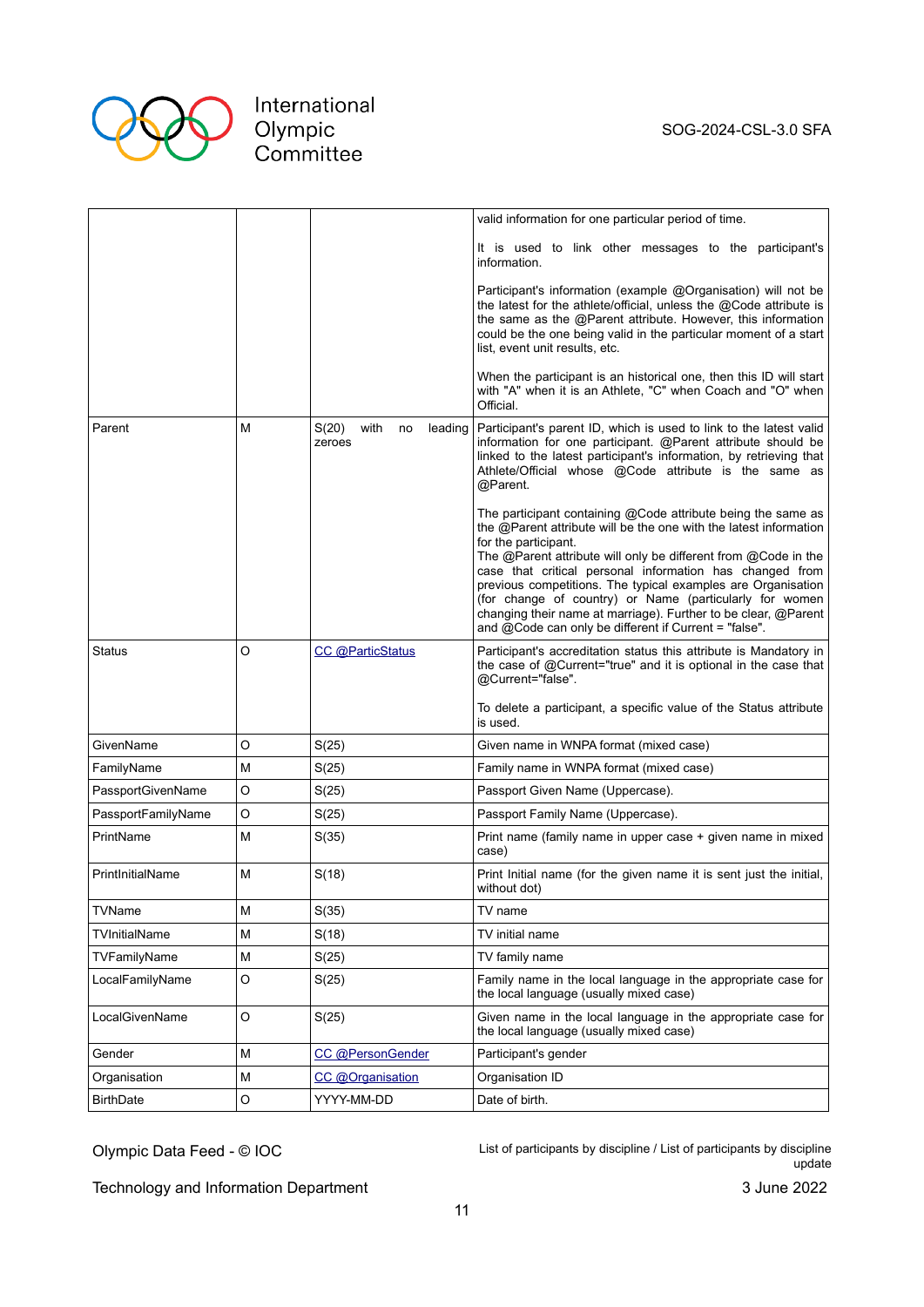

|                       |         |                     | Expected for athletes, not expected for all groups of officials.                                                                       |
|-----------------------|---------|---------------------|----------------------------------------------------------------------------------------------------------------------------------------|
| PlaceofBirth          | O       | S(75)               | Place of Birth                                                                                                                         |
| CountryofBirth        | O       | CC @Country         | Country ID of Birth                                                                                                                    |
| PlaceofResidence      | O       | S(75)               | Place of Residence                                                                                                                     |
| CountryofResidence    | O       | CC @Country         | Country ID of Residence                                                                                                                |
| Nationality           | O       | CC @Country         | Participant's nationality.                                                                                                             |
|                       |         |                     | Although this attribute is optional, in very exceptional situations<br>it will not be known, and for this reason not ready to be sent. |
| MainFunctionId        | $\circ$ | CC @ResultsFunction | Main function                                                                                                                          |
|                       |         |                     | In the Case of Current="true" this attribute is Mandatory.                                                                             |
| Current               | M       | boolean             | It defines if a participant is participating in the games (true) or<br>is a Historical participant (false).                            |
| OlympicSolidarity     | O       | S(1)                | Send Y if the participant is a member of the Solidarity /<br>Scholarship Program else not sent.                                        |
| ModificationIndicator | M       | S(1)                | 'N' or 'U'<br>Attribute is mandatory in the DT PARTIC UPDATE message<br>only                                                           |
|                       |         |                     | N-New participant (in the case that this information comes as a<br>late entry)<br>U-Update participant                                 |
|                       |         |                     | If Modification Indicator='N', then include new participant to the<br>previous bulk-loaded list of participants                        |
|                       |         |                     | If Modification Indicator='U', then update the participant to the<br>previous bulk-loaded list of participants                         |
|                       |         |                     | To delete a participant, a specific value of the Status attribute<br>is used.                                                          |

#### <span id="page-11-2"></span>**Element: Competition /Participant /Discipline (1,1)**

**All participating athletes will be assigned at least one discipline, it could be more. Each accredited official will be assigned at least one discipline, but it could be more. If an athlete or official is assigned to more than one discipline, it will be included in the participant message of both disciplines.**

| <b>Attribute</b> | M/O | Value          | Description                                                                       |
|------------------|-----|----------------|-----------------------------------------------------------------------------------|
| Code             | M   | CC @Discipline | the discipline code used to fill the OdfBody<br>lt is<br>@DocumentCode attribute. |
| IFId             |     | S(16)          | IF ID (competitor's federation number for the discipline).                        |

<span id="page-11-1"></span>**Element: Competition /Participant /Discipline /RegisteredEvent (0,N)**

| All accredited athletes will be assigned to one or more events. There is one exception: in some sports, substitutes may be<br>accredited without any associated event. Historical athletes are not registered to any event. |     |           |                       |  |  |
|-----------------------------------------------------------------------------------------------------------------------------------------------------------------------------------------------------------------------------|-----|-----------|-----------------------|--|--|
| <b>Attribute</b>                                                                                                                                                                                                            | M/O | Value     | Description           |  |  |
| l Event                                                                                                                                                                                                                     | м   | CC @Event | Full RSC of the Event |  |  |

<span id="page-11-0"></span>**Element: Competition /Participant /Discipline /RegisteredEvent /EventEntry (0,N) Send if there are specific athlete's event entries.**

Olympic Data Feed - © IOC List of participants by discipline / List of participants by discipline update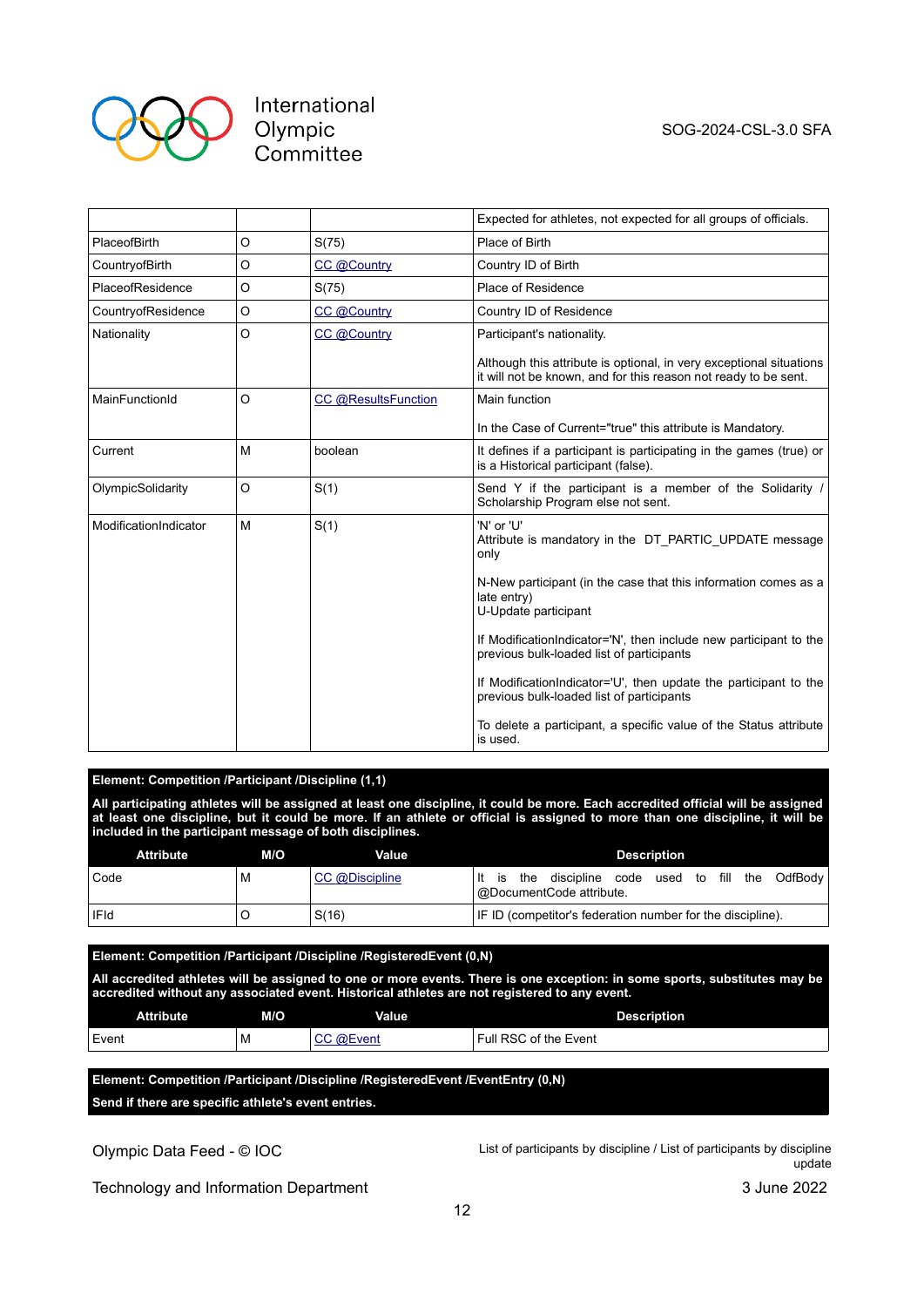

#### SOG-2024-CSL-3.0 SFA

|              | Type             | Code            | Pos          | <b>Description</b>                                                                                                                                   |
|--------------|------------------|-----------------|--------------|------------------------------------------------------------------------------------------------------------------------------------------------------|
| <b>ENTRY</b> |                  | <b>RANK WLD</b> | N/A          | Element Expected:<br>As soon as this information is available                                                                                        |
|              | <b>Attribute</b> | M/O             | <b>Value</b> | <b>Description</b>                                                                                                                                   |
|              | Value            | М               | S(4)         | Canoe Slalom ranking for the competitor<br>If the rank is equalled then send "=" at the $ $<br>beginning of the rank.<br>"-" is expected if no rank. |

## <span id="page-12-0"></span>**2.3.1.6 Message Sort**

The message is sorted by Participant @Code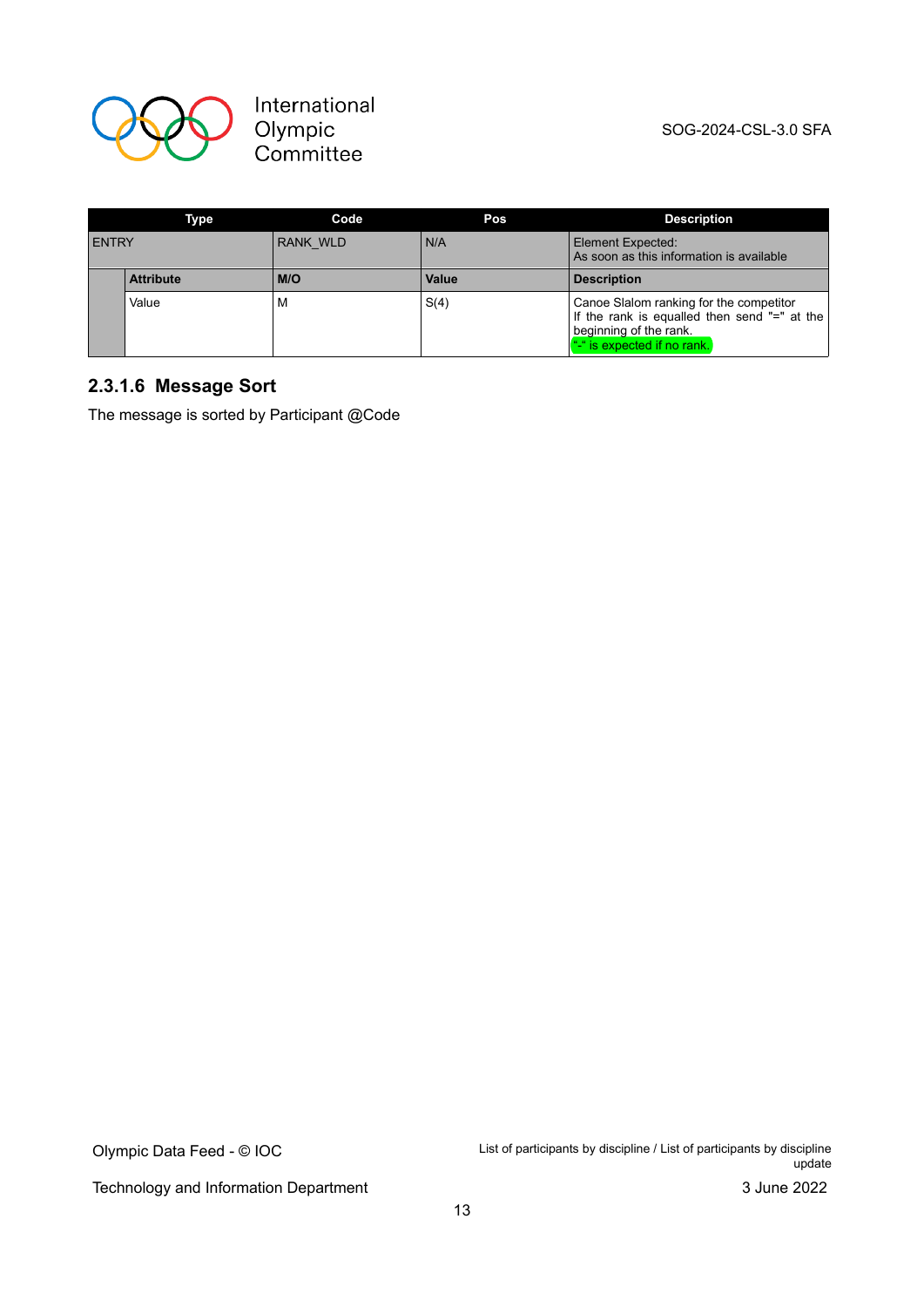

## <span id="page-13-3"></span>**2.3.2 Event Unit Start List and Results**

#### <span id="page-13-2"></span>**2.3.2.1 Description**

The Event Unit Start List and Results is a message containing both the start list and results information of the competitors in one (individual or team) event unit.

The Event Unit Start List and Results is a mandatory message for all sports. The definition includes as much generic information as possible due to the fact that each discipline and event has its own format for the results information (example: score of a match, time in a race, distance in a throw...).

This is always a full message and all applicable elements and attributes are always sent.

#### <span id="page-13-1"></span>**2.3.2.2 Header Values**

The following table describes the message header attributes.

| <b>Attribute</b>       | Value                          | <b>Comment</b>                                                                                                                                                                                                                                                                                                                                                                                      |  |  |
|------------------------|--------------------------------|-----------------------------------------------------------------------------------------------------------------------------------------------------------------------------------------------------------------------------------------------------------------------------------------------------------------------------------------------------------------------------------------------------|--|--|
| CompetitionCode        | CC @Competition                | Unique ID for competition                                                                                                                                                                                                                                                                                                                                                                           |  |  |
| <b>DocumentCode</b>    | CC @Unit                       | Full RSC of the unit.                                                                                                                                                                                                                                                                                                                                                                               |  |  |
| <b>DocumentSubcode</b> | N/A                            | N/A                                                                                                                                                                                                                                                                                                                                                                                                 |  |  |
| DocumentType           | DT RESULT                      | Event Unit Start List and Results message                                                                                                                                                                                                                                                                                                                                                           |  |  |
| DocumentSubtype        | N/A                            | N/A                                                                                                                                                                                                                                                                                                                                                                                                 |  |  |
| Version                | 1.1V                           | Version number associated to the message's content. Ascending<br>number                                                                                                                                                                                                                                                                                                                             |  |  |
| <b>ResultStatus</b>    | CC @ResultStatus               | It indicates whether the result is official or unofficial (or intermediate etc).<br>START LIST: As soon as the start list is known and with any changes /<br>IRMs before the start.<br>LIVE (used during the competition when nothing else applies).<br>INTERMEDIATE (used after the competition has started and is not<br>finished but not currently live)<br><b>UNOFFICIAL</b><br><b>OFFICIAL</b> |  |  |
| FeedFlag               | "P" - Production<br>"T" - Test | Test message or production message.                                                                                                                                                                                                                                                                                                                                                                 |  |  |
| Date                   | Date                           | Date when the message is generated, expressed in the local time zone<br>where the message was produced.                                                                                                                                                                                                                                                                                             |  |  |
| Time                   | Time                           | Time up to milliseconds when the message is generated, expressed in<br>the local time zone where the message was produced.                                                                                                                                                                                                                                                                          |  |  |
| LogicalDate            | Date                           | Logical Date of events. This is the same as the physical day except<br>when the unit or message transmission extends after midnight.<br>See full explanation in ODF Foundation.                                                                                                                                                                                                                     |  |  |
| Source                 | SC @Source                     | Code indicating the system which generated the message.                                                                                                                                                                                                                                                                                                                                             |  |  |

#### <span id="page-13-0"></span>**2.3.2.3 Trigger and Frequency**

\* As soon as the start list is available and any changes [inc. IRMs] (START\_LIST)

\* When the unit starts and after every competitor completes the course and receives a result/rank or any changes in result/rank (LIVE) during slalom and extreme qualification.

\* When error correction is required during the unit, in this case all data is updated, not only those who have

Olympic Data Feed - © IOC **Event Unit Start List and Results**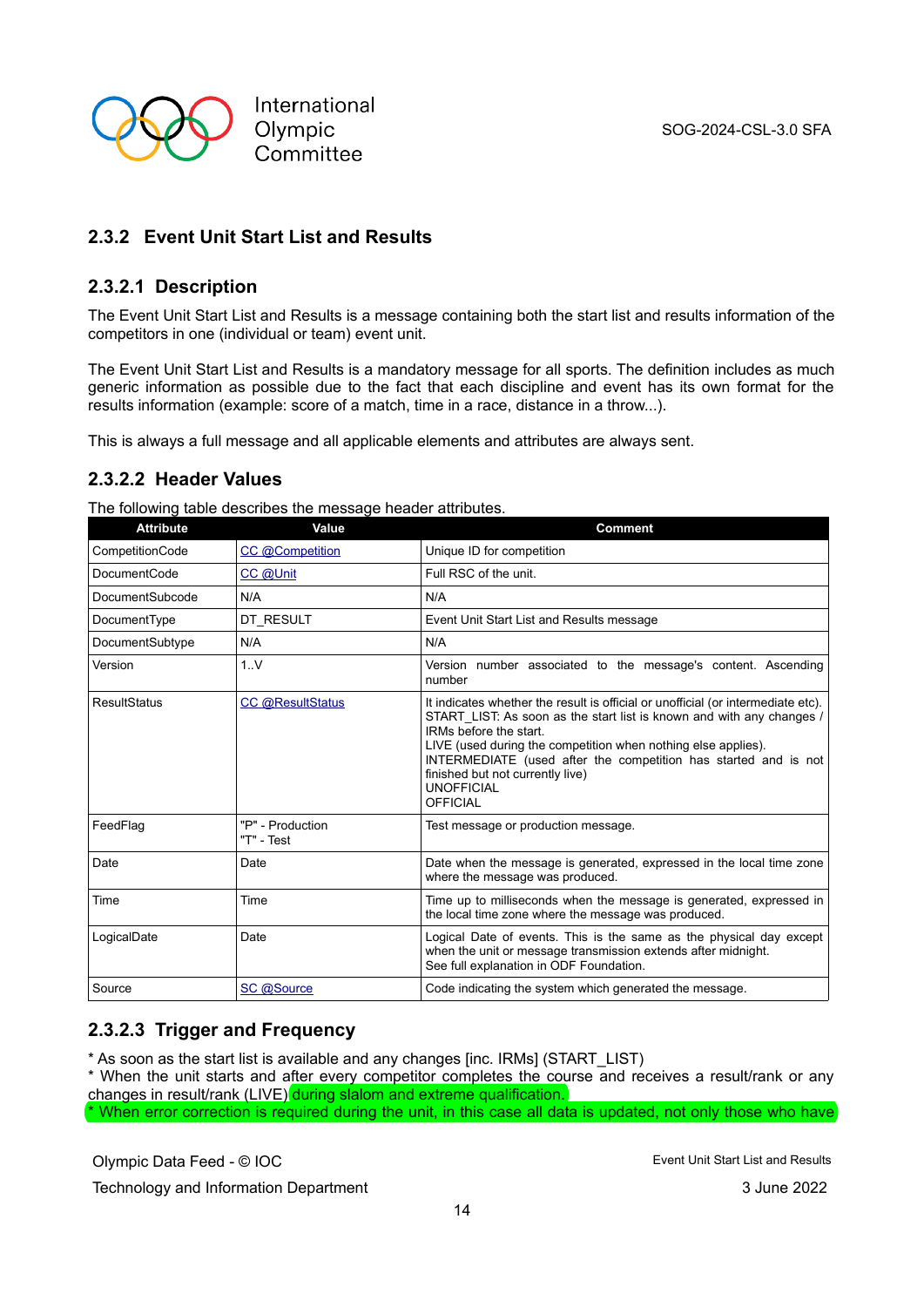

#### completed the course (LIVE).

When the unit starts and with every update in information (LIVE) in extreme after the qualification phase.

\* When Unit is not finished but is not currently running (i.e. Waiting a rerun but other event is currently LIVE) use (INTERMEDIATE)

\* In case of interruption use INTERMEDIATE till competition resumes. If competition is rescheduled, Results are cancelled and status will be START\_LIST.

\* After the unit is over (UNOFFICIAL/OFFICIAL)

Trigger also after any change (except for the current competitor, this information is in DT\_CURRENT).

#### <span id="page-14-0"></span>**2.3.2.4 Message Structure**

The following table defines the structure of the message.

| Level 1           | Level 2             | Level 3                | Level 4         | Level 5 | Level 6 | Level 7 |
|-------------------|---------------------|------------------------|-----------------|---------|---------|---------|
| Competition (0,1) |                     |                        |                 |         |         |         |
|                   | Gen                 |                        |                 |         |         |         |
|                   | Sport               |                        |                 |         |         |         |
|                   | Codes               |                        |                 |         |         |         |
|                   | ExtendedInfos (0,1) |                        |                 |         |         |         |
|                   |                     | UnitDateTime (0,1)     |                 |         |         |         |
|                   |                     |                        | StartDate       |         |         |         |
|                   |                     | ExtendedInfo (0,N)     |                 |         |         |         |
|                   |                     |                        | Type            |         |         |         |
|                   |                     |                        | Code            |         |         |         |
|                   |                     |                        | Pos             |         |         |         |
|                   |                     |                        | Value           |         |         |         |
|                   |                     |                        | Extension (0,N) |         |         |         |
|                   |                     | SportDescription (0,1) |                 |         |         |         |
|                   |                     |                        | DisciplineName  |         |         |         |
|                   |                     |                        | EventName       |         |         |         |
|                   |                     |                        | Gender          |         |         |         |
|                   |                     |                        | SubEventName    |         |         |         |
|                   |                     | VenueDescription (0,1) |                 |         |         |         |
|                   |                     |                        | Venue           |         |         |         |
|                   |                     |                        | VenueName       |         |         |         |
|                   |                     |                        | Location        |         |         |         |
|                   |                     |                        | LocationName    |         |         |         |
|                   | Result (1,N)        |                        |                 |         |         |         |
|                   |                     | Rank                   |                 |         |         |         |
|                   |                     | RankEqual              |                 |         |         |         |
|                   |                     | Result                 |                 |         |         |         |
|                   |                     | Unchecked              |                 |         |         |         |

Olympic Data Feed - © IOC **Event Unit Start List and Results** Technology and Information Department 3 June 2022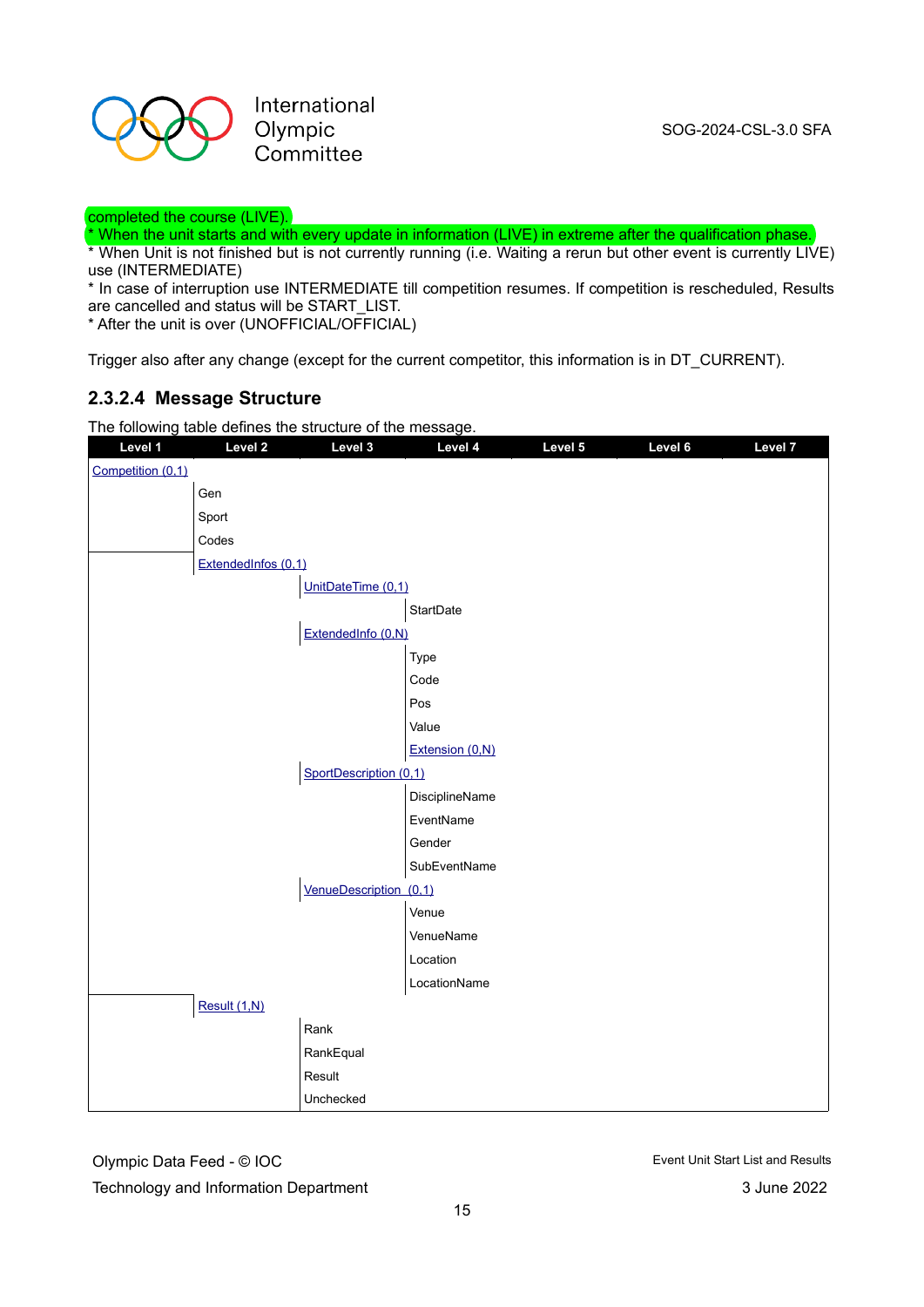



Olympic Data Feed - © IOC **Example 2018** Event Unit Start List and Results Technology and Information Department 3 June 2022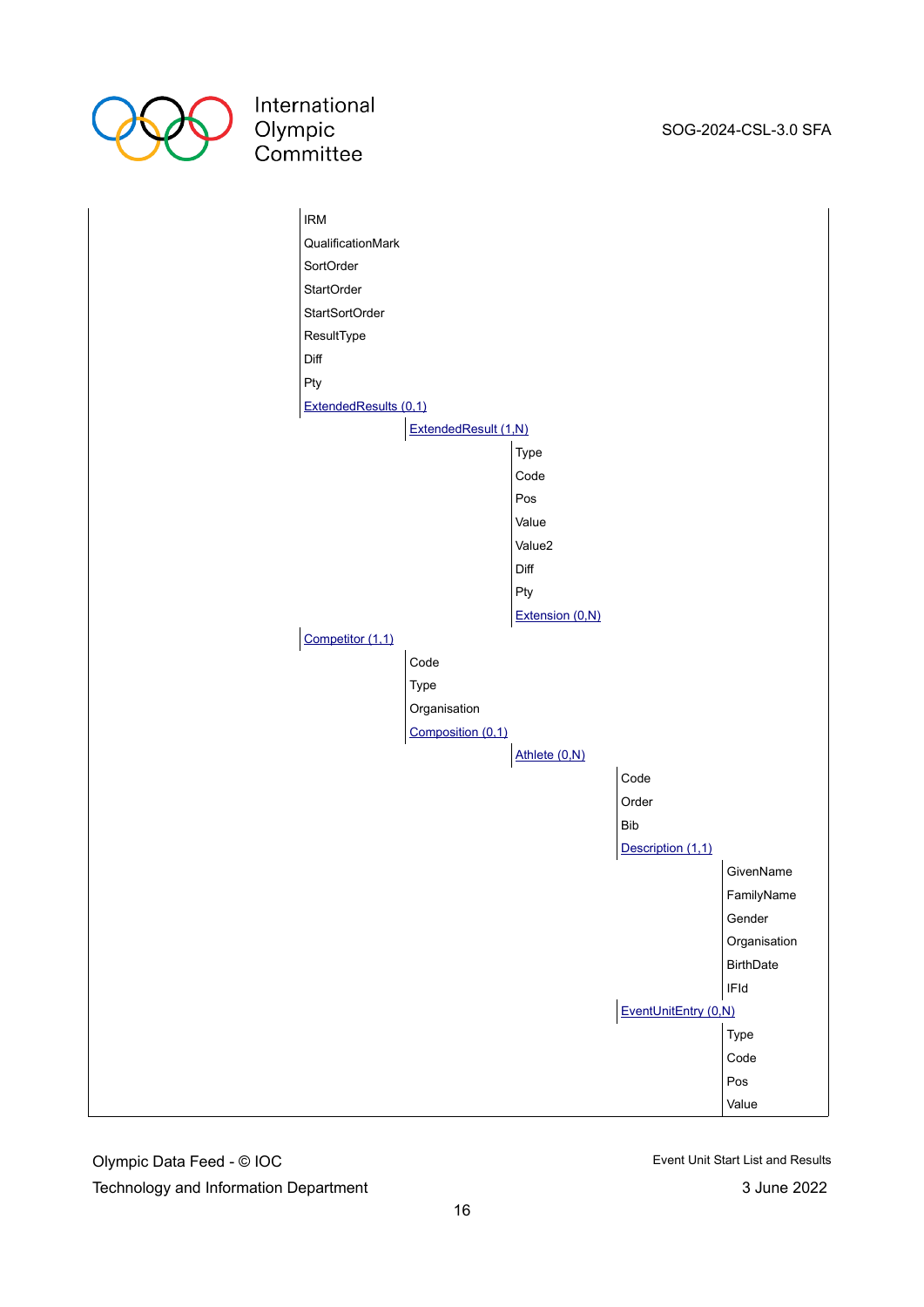

## <span id="page-16-0"></span>**2.3.2.5 Message Values**

<span id="page-16-3"></span><span id="page-16-2"></span><span id="page-16-1"></span>

|           | Element: Competition (0,1)                              |         |                                    |                                                                  |                                                                     |                                                |                    |  |  |
|-----------|---------------------------------------------------------|---------|------------------------------------|------------------------------------------------------------------|---------------------------------------------------------------------|------------------------------------------------|--------------------|--|--|
|           | <b>Attribute</b>                                        |         | M/O                                | Value                                                            |                                                                     | <b>Description</b>                             |                    |  |  |
| Gen       |                                                         | O       | S(20)                              |                                                                  | Version of the General Data Dictionary applicable to the<br>message |                                                |                    |  |  |
| Sport     |                                                         | O       | S(20)                              |                                                                  | Version of the Sport Data Dictionary applicable to the message      |                                                |                    |  |  |
| Codes     |                                                         | $\circ$ | S(20)                              |                                                                  | Version of the Codes applicable to the message                      |                                                |                    |  |  |
|           |                                                         |         |                                    |                                                                  |                                                                     |                                                |                    |  |  |
|           | Element: Competition /ExtendedInfos /UnitDateTime (0,1) |         |                                    |                                                                  |                                                                     |                                                |                    |  |  |
|           | Actual times. Include when the unit starts.             |         |                                    |                                                                  |                                                                     |                                                |                    |  |  |
|           | <b>Attribute</b>                                        |         | M/O                                | Value                                                            |                                                                     | <b>Description</b>                             |                    |  |  |
| StartDate |                                                         | м       | <b>DateTime</b>                    |                                                                  | Actual start date and time.                                         |                                                |                    |  |  |
|           | Element: Competition /ExtendedInfos /ExtendedInfo (0,N) |         |                                    |                                                                  |                                                                     |                                                |                    |  |  |
|           | <b>Type</b>                                             |         | Code                               |                                                                  | Pos                                                                 |                                                | <b>Description</b> |  |  |
| UI        |                                                         |         | <b>GATE</b>                        | <b>Numeric</b>                                                   |                                                                     | Pos Description:                               |                    |  |  |
|           |                                                         |         |                                    | #01                                                              |                                                                     | Gate number<br>Element Expected:               |                    |  |  |
|           |                                                         |         |                                    |                                                                  |                                                                     | When available in slalom                       |                    |  |  |
|           | <b>Expected When available in slalom</b>                |         |                                    | Sub Element: Competition /ExtendedInfos /ExtendedInfo /Extension |                                                                     |                                                |                    |  |  |
|           | <b>Attribute</b>                                        |         | <b>Value</b><br><b>Description</b> |                                                                  |                                                                     |                                                |                    |  |  |
|           | Code                                                    |         | <b>MISSED</b>                      |                                                                  |                                                                     |                                                |                    |  |  |
|           | Pos                                                     |         | N/A                                | N/A                                                              |                                                                     |                                                |                    |  |  |
|           | Value                                                   |         | Numeric<br>#0                      |                                                                  | Total number of misses for referenced gate                          |                                                |                    |  |  |
|           | <b>Expected When available in slalom</b>                |         |                                    | Sub Element: Competition /ExtendedInfos /ExtendedInfo /Extension |                                                                     |                                                |                    |  |  |
|           | <b>Attribute</b>                                        |         | <b>Value</b>                       | <b>Description</b>                                               |                                                                     |                                                |                    |  |  |
|           | Code                                                    |         | <b>TOUCHED</b>                     |                                                                  |                                                                     |                                                |                    |  |  |
|           | Pos                                                     |         | N/A                                | N/A                                                              |                                                                     |                                                |                    |  |  |
|           | Value                                                   |         | Numeric<br>#0                      |                                                                  | Total number of touches for referenced gate                         |                                                |                    |  |  |
| UI        |                                                         |         | <b>FORERUNNER</b>                  | <b>Numeric</b><br>$\Omega$                                       |                                                                     | Pos Description:<br>Send the forerunner number |                    |  |  |
|           |                                                         |         |                                    |                                                                  |                                                                     | Element Expected:                              |                    |  |  |
|           |                                                         |         |                                    |                                                                  |                                                                     | If available                                   |                    |  |  |
|           | <b>Attribute</b>                                        |         | M/O                                | Value                                                            |                                                                     | <b>Description</b>                             |                    |  |  |
|           | Value                                                   |         | M                                  | hh:mm:ss                                                         |                                                                     | Start time for the forerunner                  |                    |  |  |
|           | <b>Expected If available</b>                            |         |                                    | Sub Element: Competition /ExtendedInfos /ExtendedInfo /Extension |                                                                     |                                                |                    |  |  |
|           | <b>Attribute</b>                                        |         | Value                              | <b>Description</b>                                               |                                                                     |                                                |                    |  |  |
|           | Code                                                    |         | <b>BOAT</b>                        |                                                                  |                                                                     |                                                |                    |  |  |

Olympic Data Feed - © IOC **Example 2018** Event Unit Start List and Results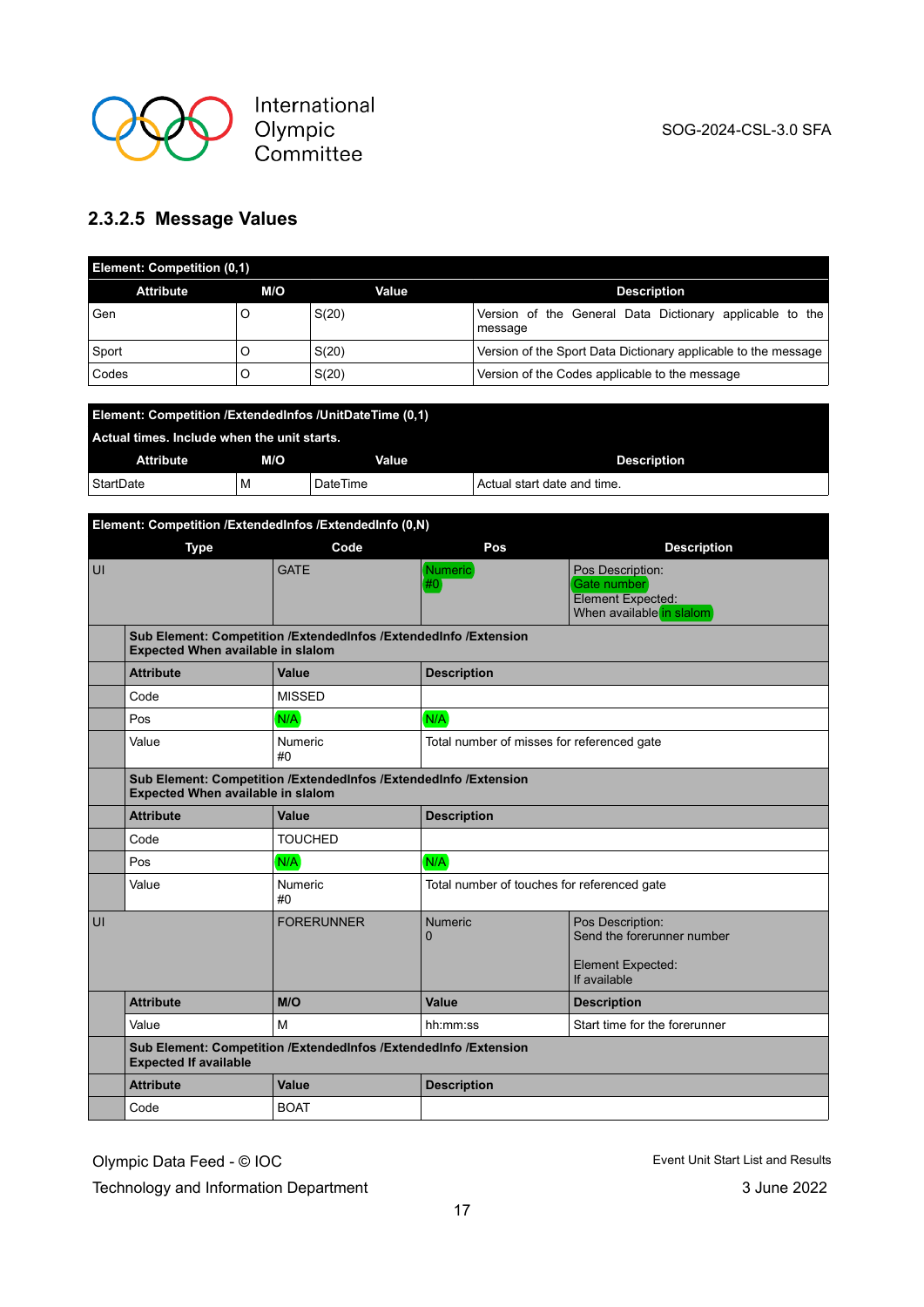

|                | Pos              | N/A              | N/A                                          |                                                                                                                                                                                                                                                                                                              |  |
|----------------|------------------|------------------|----------------------------------------------|--------------------------------------------------------------------------------------------------------------------------------------------------------------------------------------------------------------------------------------------------------------------------------------------------------------|--|
|                | Value            | String           | Boat Type of the forerunner.<br>e.g. C1, K1, |                                                                                                                                                                                                                                                                                                              |  |
| <b>DISPLAY</b> |                  | <b>LAST QUAL</b> | <b>Numeric</b><br>#0                         | <b>Pos Description:</b><br>Send cumulative rank of the competitor in<br>slalom heat and single run rank in slalom<br>semifinals<br>Element Expected:<br>Send with every update after 4 competitors<br>have completed the slalom heats or semifinal<br>run (as the last qual has no meaning before)<br>that). |  |
|                | <b>Attribute</b> | M/O              | <b>Value</b>                                 | <b>Description</b>                                                                                                                                                                                                                                                                                           |  |
|                | Value            | м                | $S(20)$ with no leading<br>zeroes            | Send the last qualifying place ID.<br>In the situation where insufficient competitors<br>have participated to show the last qualifying<br>position then show the current last place                                                                                                                          |  |

#### **Sample (Global)**

| <extendedinfos></extendedinfos>                                                    |
|------------------------------------------------------------------------------------|
| <unitdatetime startdate="2012-07-29T13:00:00+01:00"></unitdatetime>                |
| <extendedinfo code="FORERUNNER" pos="1" type="UI" value="13:03:00"></extendedinfo> |
| <extension code="BOAT" value="C1"></extension>                                     |
| $\le$ / $\le$ xtendedInfo $\ge$                                                    |
| <extendedinfo code="FORERUNNER" pos="2" type="UI" value="13:03:00"></extendedinfo> |
| <extension code="BOAT" value="C1"></extension>                                     |
| $<$ /ExtendedInfo $>$                                                              |
| <extendedinfo code="FORERUNNER" pos="3" type="UI" value="13:06:00"></extendedinfo> |
| <extension code="BOAT" value="K1"></extension>                                     |
| $\le$ / $\le$ xtendedInfo $\ge$                                                    |
| <extendedinfo code="FORERUNNER" pos="4" type="UI" value="13:09:00"></extendedinfo> |
| <extension code="BOAT" value="K1"></extension>                                     |
| $<$ /ExtendedInfo $>$                                                              |
| <extendedinfo code="GATE" pos="1" type="UI"></extendedinfo>                        |
| <extension code="TOUCHED" value="0"></extension>                                   |
| <extension code="MISSED" value="0"></extension>                                    |
| <extendedinfo code="GATE" pos="2" type="UI"></extendedinfo>                        |
| <extension code="TOUCHED" value="1"></extension>                                   |
| <extension code="MISSED" value="0"></extension>                                    |
|                                                                                    |
| $<$ /ExtendedInfo>                                                                 |
|                                                                                    |
|                                                                                    |

<span id="page-17-1"></span>

| Element: Competition /ExtendedInfos /SportDescription (0.1) |     |                 |                                                         |  |  |
|-------------------------------------------------------------|-----|-----------------|---------------------------------------------------------|--|--|
| <b>Sport Descriptions in Text.</b>                          |     |                 |                                                         |  |  |
| <b>Attribute</b>                                            | M/O | Value           | <b>Description</b>                                      |  |  |
| <b>DisciplineName</b>                                       | M   | S(40)           | Discipline ENG Description (not code) from Common Codes |  |  |
| EventName                                                   | M   | S(40)           | Event ENG Description (not code) from Common Codes.     |  |  |
| Gender                                                      | M   | CC @SportGender | Gender code for the event unit                          |  |  |
| SubEventName                                                | м   | S(40)           | EventUnit ENG Description (not code) from Common Codes  |  |  |

18

<span id="page-17-0"></span>**Element: Competition /ExtendedInfos /VenueDescription (0,1)**

Olympic Data Feed - © IOC **Event Unit Start List and Results** Technology and Information Department 3 June 2022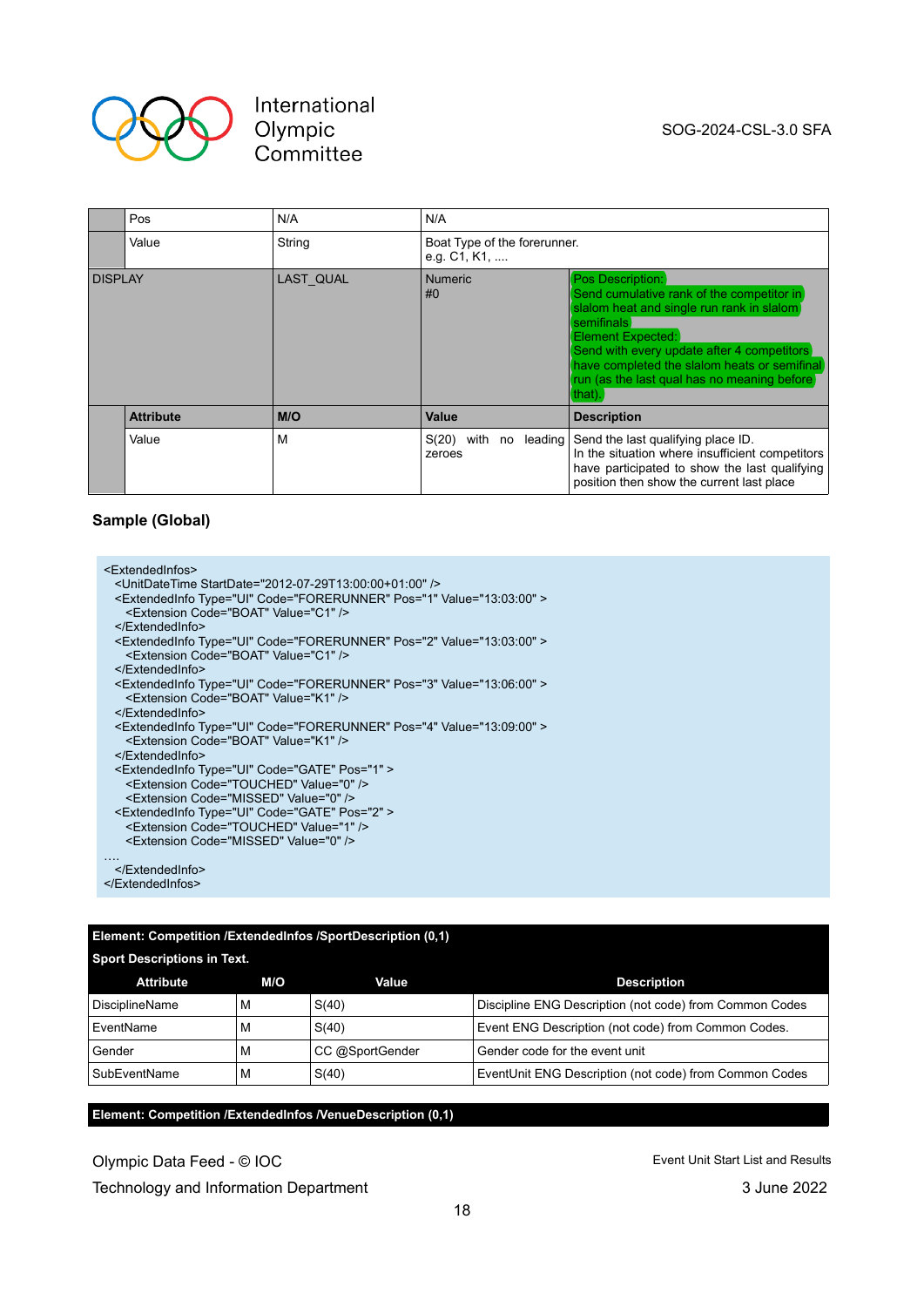

| Venue Names in Text. |     |               |                                                       |  |  |
|----------------------|-----|---------------|-------------------------------------------------------|--|--|
| <b>Attribute</b>     | M/O | Value         | <b>Description</b>                                    |  |  |
| Venue                | M   | CC @VenueCode | Venue Code                                            |  |  |
| VenueName            | м   | S(25)         | Venue ENG Description (not code) from Common Codes    |  |  |
| Location             | м   | CC @Location  | Location code                                         |  |  |
| LocationName         | м   | S(30)         | Location ENG Description (not code) from Common Codes |  |  |

<span id="page-18-0"></span>

| Element: Competition /Result (1,N) |         |                                    |                                                                                                                                                                                                                                                                                                                                                                                                                                                                                                                                                           |  |
|------------------------------------|---------|------------------------------------|-----------------------------------------------------------------------------------------------------------------------------------------------------------------------------------------------------------------------------------------------------------------------------------------------------------------------------------------------------------------------------------------------------------------------------------------------------------------------------------------------------------------------------------------------------------|--|
|                                    |         |                                    | For each Event Unit Results message, there must be at least one competitor with a result element in the event unit.                                                                                                                                                                                                                                                                                                                                                                                                                                       |  |
| <b>Attribute</b>                   | M/O     | Value                              | <b>Description</b>                                                                                                                                                                                                                                                                                                                                                                                                                                                                                                                                        |  |
| Rank                               | O       | Text                               | Rank of the competitor in the corresponding event unit.                                                                                                                                                                                                                                                                                                                                                                                                                                                                                                   |  |
| RankEqual                          | O       | S(1)                               | Identifies if a rank has been equaled (Y). Only send if<br>applicable                                                                                                                                                                                                                                                                                                                                                                                                                                                                                     |  |
| Result                             | O       | sss.ff                             | The result of the competitor in the event unit.<br>Total time (including the penalty) for the particular event unit.                                                                                                                                                                                                                                                                                                                                                                                                                                      |  |
| Unchecked                          | O       | S(1)                               | Send "Y" if boat results are under review, otherwise do not<br>send.                                                                                                                                                                                                                                                                                                                                                                                                                                                                                      |  |
| <b>IRM</b>                         | O       | SC @IRM                            | IRM for the particular unit if applicable.<br>Send just in the case @ResultType is IRM.                                                                                                                                                                                                                                                                                                                                                                                                                                                                   |  |
| QualificationMark                  | $\circ$ | <b>SC @QualificationMark</b>       | Indicates the qualification of the competitor for the next round<br>of the competition. Only send in semifinal in slalom events and<br>all phases in extreme except finals.                                                                                                                                                                                                                                                                                                                                                                               |  |
| SortOrder                          | M       | Numeric                            | Used to sort all the results of an event unit<br>Before the start of any event unit this will be the same as the<br>StartSortOrder and is used as the primary sort except in the<br>case where a Rank is available (from earlier event units) and in<br>this case the SortOrder will consider Rank in the same way as<br>if the competition had already started.<br>During the event unit any sort order change from the initial<br>start list order for any competitor will be provided in this<br>attribute regardless the competitor is ranked or not. |  |
| <b>StartOrder</b>                  | O       | <b>Numeric</b><br>#0<br>SC @Colour | Competitor's start order in slalom and extreme qualification.<br>In the case of a rerun this is updated to reflect the new order<br>For extreme post qualification this will be the bib colour.                                                                                                                                                                                                                                                                                                                                                           |  |
| <b>StartSortOrder</b>              | M       | <b>Numeric</b>                     | Sequential number for Start Order.<br>Used to sort all start list competitors in the event unit.<br>For extreme post qualification this will be updated when<br>competitors chose their order.<br>In the case of a rerun this is updated to reflect the new order                                                                                                                                                                                                                                                                                         |  |
| ResultType                         | O       | <b>SC @ResultType</b>              | Type of the @Result attribute.                                                                                                                                                                                                                                                                                                                                                                                                                                                                                                                            |  |
| Diff                               | O       | $+$ sss ff                         | Time behind leader, send 0.00 for leader and positive for<br>behind.                                                                                                                                                                                                                                                                                                                                                                                                                                                                                      |  |
| Pty                                | O       | S(10)                              | Total penalties in slalom<br>Summary penalty in extreme, FLT(S) or FLT(3) etc                                                                                                                                                                                                                                                                                                                                                                                                                                                                             |  |

<span id="page-18-1"></span>**Element: Competition /Result /ExtendedResults /ExtendedResult (1,N)**

Olympic Data Feed - © IOC **Example 2018** Event Unit Start List and Results Technology and Information Department 3 June 2022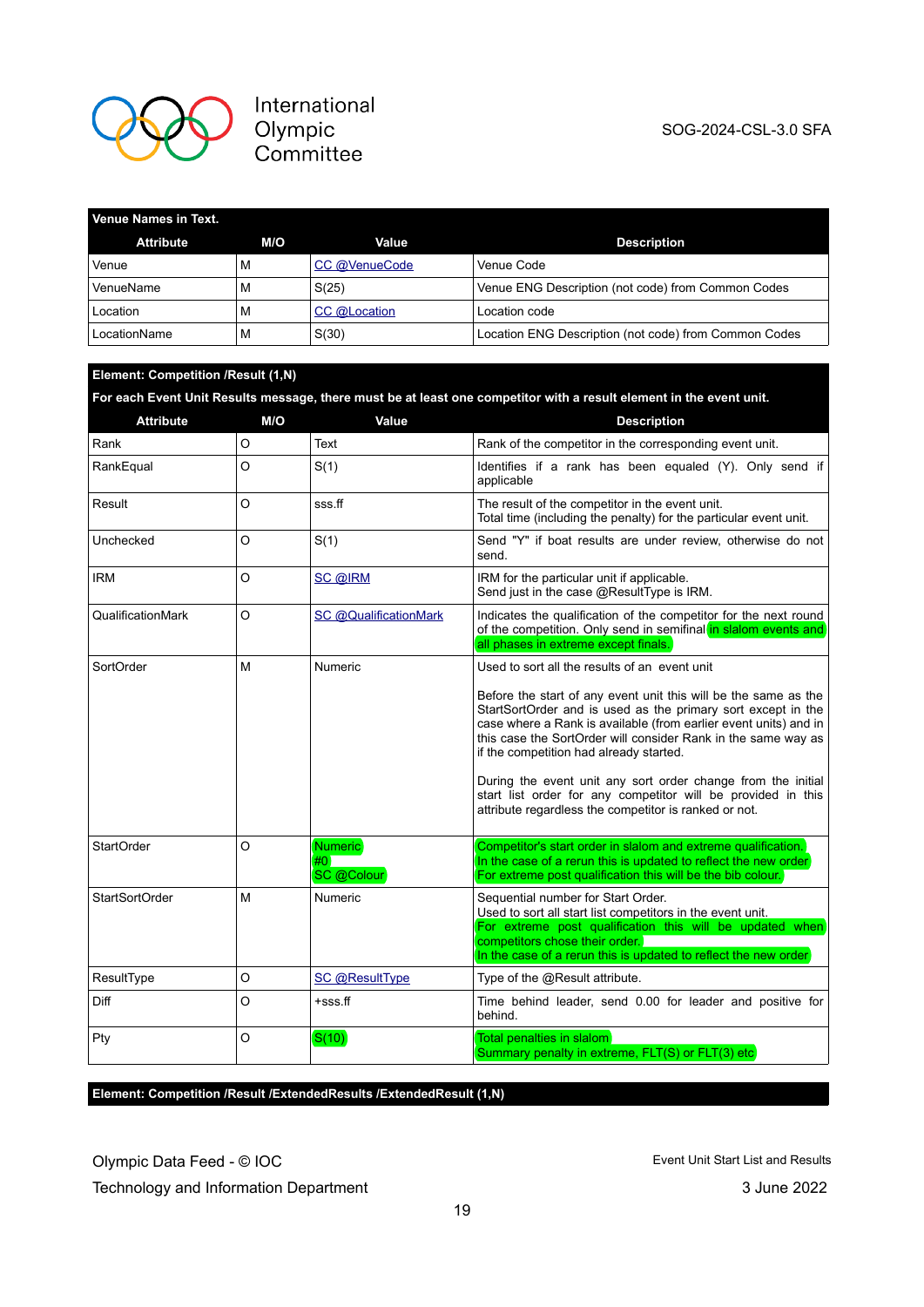

|      | <b>Type</b>               | Code                | Pos                   | <b>Description</b>                                                                                                                                                                                                                                                                                                                                                                                                                                                                              |
|------|---------------------------|---------------------|-----------------------|-------------------------------------------------------------------------------------------------------------------------------------------------------------------------------------------------------------------------------------------------------------------------------------------------------------------------------------------------------------------------------------------------------------------------------------------------------------------------------------------------|
|      | <b>PROGRESS</b>           | RE_RUN              | N/A                   | <b>Element Expected:</b><br>If applicable                                                                                                                                                                                                                                                                                                                                                                                                                                                       |
|      | <b>Attribute</b>          | M/O                 | <b>Value</b>          | <b>Description</b>                                                                                                                                                                                                                                                                                                                                                                                                                                                                              |
|      | Value                     | M                   | S(1)                  | Send "Y" if boat has to get a rerun, otherwise<br>do not send.                                                                                                                                                                                                                                                                                                                                                                                                                                  |
|      | <b>PROGRESS</b>           | <b>INTERMEDIATE</b> | <b>Numeric</b><br>#0  | Pos Description:<br>The number that identifies intermediate, from<br>1 to F (including finish point).<br><b>Element Expected:</b><br>If available in slalom                                                                                                                                                                                                                                                                                                                                     |
|      | <b>Attribute</b>          | M/O                 | <b>Value</b>          | <b>Description</b>                                                                                                                                                                                                                                                                                                                                                                                                                                                                              |
|      | Value                     | Μ                   | sss.ff                | Total time at the intermediate including<br>penalties                                                                                                                                                                                                                                                                                                                                                                                                                                           |
|      | Value <sub>2</sub>        | $\mathbf M$         | sss.ff                | Time at this intermediate point (not including)<br>penalties)                                                                                                                                                                                                                                                                                                                                                                                                                                   |
|      | Diff                      | O                   | $+/-$ sss.ff          | Send time behind leader at the intermediate<br>including penalties                                                                                                                                                                                                                                                                                                                                                                                                                              |
|      | Pty                       | O                   | <b>Numeric</b><br>##0 | Total of Penalty's<br>seconds<br>at<br>this<br>intermediate point                                                                                                                                                                                                                                                                                                                                                                                                                               |
|      | <b>PROGRESS</b>           | GATE_PTY            | <b>Numeric</b><br>#0  | Pos Description:<br>The order number that identifies the gate,<br>from 1 to the total number of gates. This is<br>the @Pos value from EC/GATE in<br>DT_CONFIG.<br>Element Expected:<br>If available                                                                                                                                                                                                                                                                                             |
|      | <b>Attribute</b>          | M/O                 | <b>Value</b>          | <b>Description</b>                                                                                                                                                                                                                                                                                                                                                                                                                                                                              |
|      | Value                     | М                   | S(3)                  | Send the penalty at the gate or "-" for no<br>penalty in slalom<br>Send FLT for fault or "-" for no penalty in<br>extreme                                                                                                                                                                                                                                                                                                                                                                       |
| (ER) |                           | PHOTO               | N/A                   | Element Expected:                                                                                                                                                                                                                                                                                                                                                                                                                                                                               |
|      |                           |                     |                       | If applicable in Extreme                                                                                                                                                                                                                                                                                                                                                                                                                                                                        |
|      | <b>Attribute</b><br>Value | M/O<br>$\mathbf M$  | <b>Value</b>          | <b>Description</b><br>Send when a photo is required to determine                                                                                                                                                                                                                                                                                                                                                                                                                                |
|      |                           |                     | S(1)                  | any)<br>result for this competitor.<br>Send "P" for Pending Status<br>Send "E" for Evaluated Status<br>Otherwise do not send.<br>If PHOTO is sent as pending then those<br>pending competitors will not have rank but<br>will still be sorted in the correct place (as well)<br>as is known).<br>For example: Rank = $1,2,1,5,6,7$ and<br>SortOrder = $1,2,3,4,5,6,7$<br>Used when two or more athletes finish close<br>to each<br>other and photofinish is required to determine<br>Race Rank. |

#### **Sample (General)**

Olympic Data Feed - © IOC **Example 2018** Event Unit Start List and Results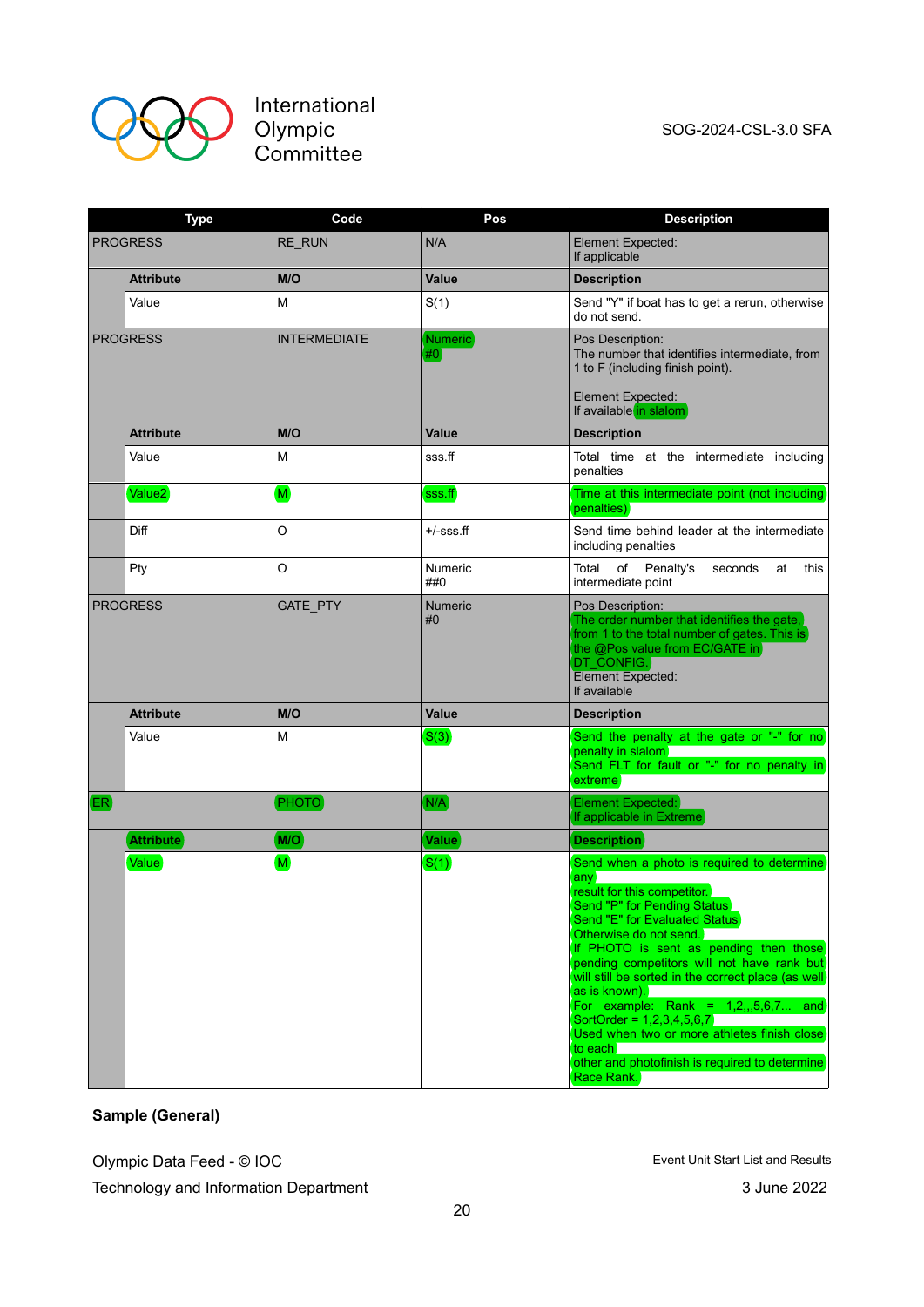

| <result diff="0.00" pty="2" rank="1" result="92.56" resulttype="TIME" sortorder="1" startorder="7" startsortorder="7"><br/><extendedresults></extendedresults></result> |
|-------------------------------------------------------------------------------------------------------------------------------------------------------------------------|
| <extendedresult code="INTERMEDIATE" diff="0.00" pos="1" pty="0" type="PROGRESS" value="25.08"></extendedresult>                                                         |
| <extension code="TIME" value="25.08"></extension><br>                                                                                                                   |
| <extendedresult code="INTERMEDIATE" diff="0.00" pos="2" pty="0" type="PROGRESS" value="60.59"><br/><extension code="TIME" value="60.59"></extension></extendedresult>   |
|                                                                                                                                                                         |
| <extendedresult code="INTERMEDIATE" diff="0.00" pos="3" pty="0" type="PROGRESS" value="92.56"><br/><extension code="TIME" value="92.56"></extension></extendedresult>   |
|                                                                                                                                                                         |
| <extendedresult code="GATE PTY" pos="1" type="PROGRESS" value="-"></extendedresult>                                                                                     |
| <extendedresult code="GATE PTY" pos="2" type="PROGRESS" value="-"></extendedresult>                                                                                     |
| <extendedresult code="GATE PTY" pos="3" type="PROGRESS" value="-"></extendedresult>                                                                                     |
| <extendedresult code="GATE PTY" pos="4" type="PROGRESS" value="-"></extendedresult>                                                                                     |
| <extendedresult code="GATE PTY" pos="5" type="PROGRESS" value="-"></extendedresult>                                                                                     |
| <extendedresult code="GATE PTY" pos="6" type="PROGRESS" value="-"></extendedresult>                                                                                     |
| <extendedresult code="GATE PTY" pos="7" type="PROGRESS" value="-"></extendedresult>                                                                                     |
|                                                                                                                                                                         |

<span id="page-20-2"></span>

| <b>Element: Competition /Result /Competitor (1,1)</b> |     |                               |                           |  |  |  |
|-------------------------------------------------------|-----|-------------------------------|---------------------------|--|--|--|
| Competitor related to the result of one event unit.   |     |                               |                           |  |  |  |
| <b>Attribute</b>                                      | M/O | Value                         | <b>Description</b>        |  |  |  |
| Code                                                  | M   | S(20)<br>with<br>no<br>zeroes | leading   Competitor's ID |  |  |  |
| Type                                                  | M   | S(1)                          | A for athlete             |  |  |  |
| Organisation<br>CC @Organisation                      |     |                               | Competitor's organisation |  |  |  |

<span id="page-20-1"></span>

| <b>Element: Competition /Result /Competitor /Composition /Athlete (0,N)</b> |     |                               |                            |  |  |  |
|-----------------------------------------------------------------------------|-----|-------------------------------|----------------------------|--|--|--|
| <b>Attribute</b>                                                            | M/O | Value                         | <b>Description</b>         |  |  |  |
| Code                                                                        | M   | S(20)<br>with<br>no<br>zeroes | leading   Athlete's ID.    |  |  |  |
| Order                                                                       | M   | Numeric<br>0                  | 1 if Competitor @Type="A". |  |  |  |
| <b>Bib</b>                                                                  |     | S(4)                          | Bib number                 |  |  |  |

#### <span id="page-20-0"></span>**Element: Competition /Result /Competitor /Composition /Athlete /Description (1,1) Athletes extended information.**

| <b>Attribute</b> | M/O | Value            | <b>Description</b>                                                         |
|------------------|-----|------------------|----------------------------------------------------------------------------|
| GivenName        | Ő   | S(25)            | Given name in WNPA format (mixed case)                                     |
| FamilyName       | м   | S(25)            | Family name in WNPA format (mixed case)                                    |
| Gender           | м   | CC @PersonGender | Gender of the athlete                                                      |
| Organisation     | м   | CC @Organisation | Athletes' organisation                                                     |
| <b>BirthDate</b> | O   | Date             | Birth date (example: YYYY-MM-DD). Must include if the data is<br>available |
| IFId             | Ő   | S(16)            | International Federation ID                                                |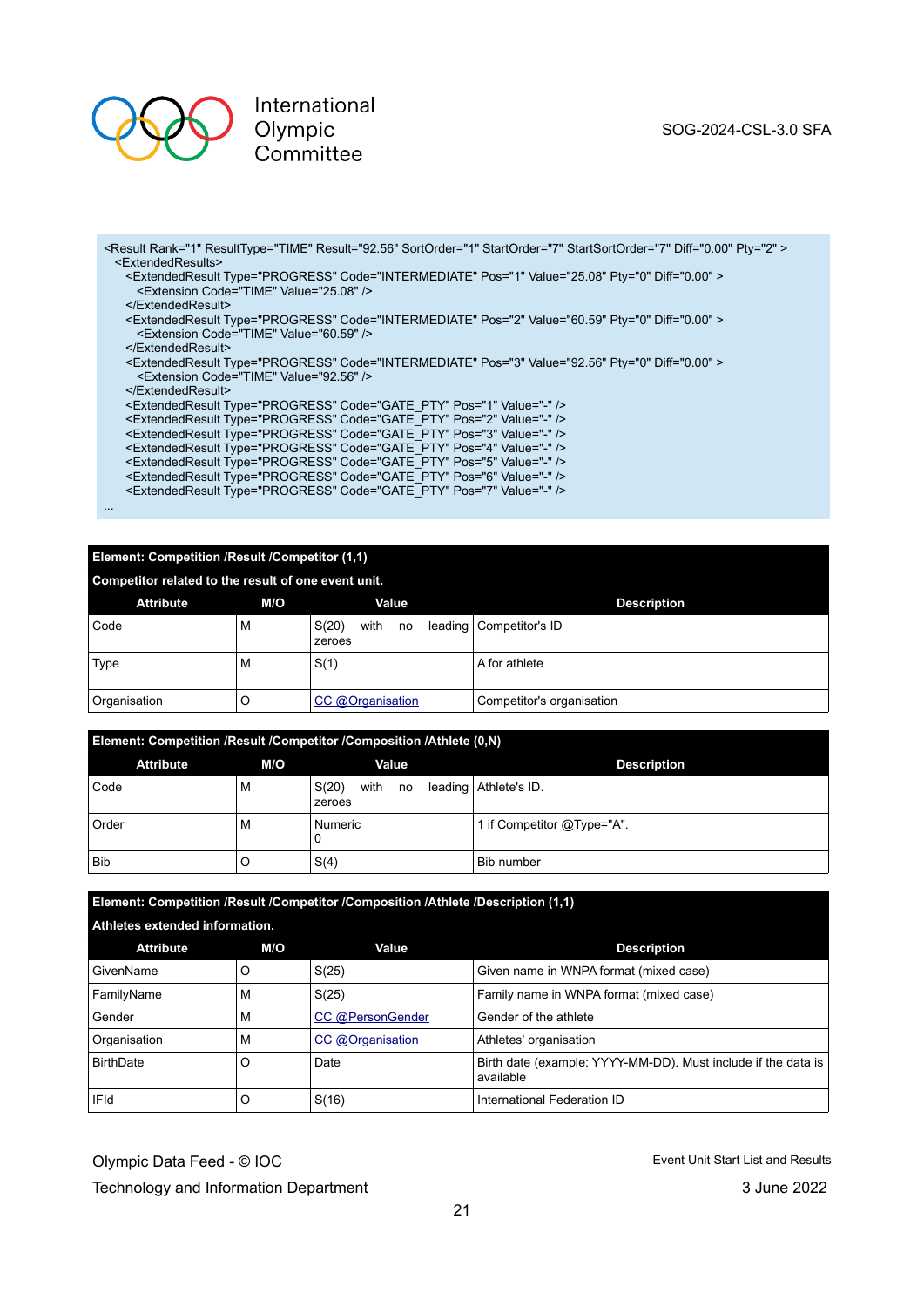

<span id="page-21-1"></span>

|            | <b>Element: Competition /Result /Competitor /Composition /Athlete /EventUnitEntry (0,N)</b> |            |          |                                            |  |  |  |  |
|------------|---------------------------------------------------------------------------------------------|------------|----------|--------------------------------------------|--|--|--|--|
|            | Individual athletes entry information.                                                      |            |          |                                            |  |  |  |  |
|            | Pos<br>Code<br><b>Description</b><br>Type                                                   |            |          |                                            |  |  |  |  |
| <b>EUE</b> |                                                                                             | START TIME | N/A      | <b>Element Expected:</b><br>When available |  |  |  |  |
|            | <b>Attribute</b>                                                                            | M/O        | Value    | <b>Description</b>                         |  |  |  |  |
|            | Value                                                                                       | м          | hh:mm:ss | Start time                                 |  |  |  |  |

#### **Sample (General)**

<EventUnitEntry Type="EUE" Code="START\_TIME" Value="10:15:00" />

## <span id="page-21-0"></span>**2.3.2.6 Message Sort**

Sort by Result @SortOrder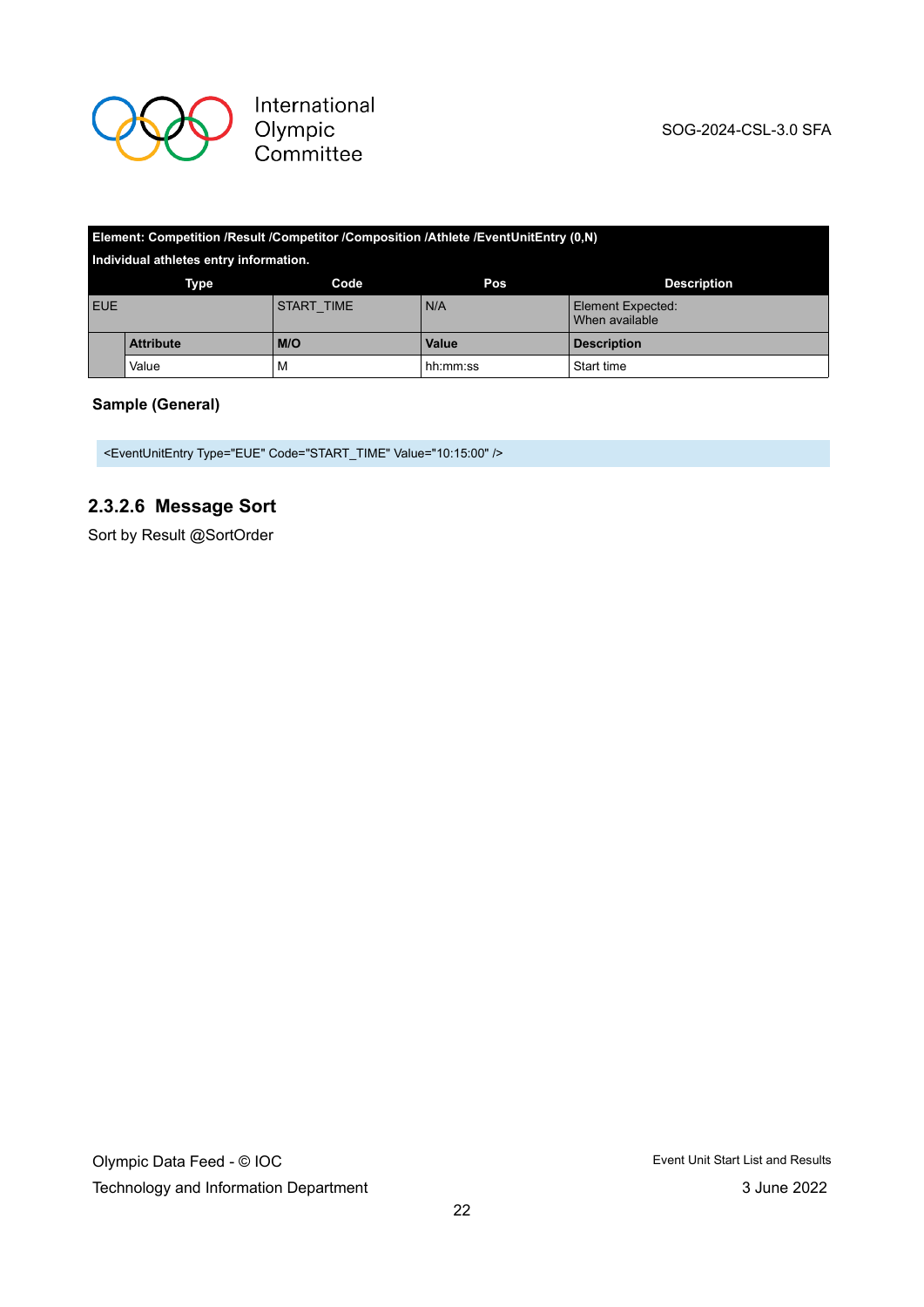

#### <span id="page-22-4"></span>**2.3.3 Current Information**

#### <span id="page-22-3"></span>**2.3.3.1 Description**

The Current message is a message containing the current information in a competition which is live. The message is used to send the latest applicable information during a unit. It is not applicable in extreme after the preliminary phase.

#### <span id="page-22-2"></span>**2.3.3.2 Header Values**

The following table describes the message header attributes.

| <b>Attribute</b>       | Value                          | <b>Comment</b>                                                                                                                                                                  |  |  |
|------------------------|--------------------------------|---------------------------------------------------------------------------------------------------------------------------------------------------------------------------------|--|--|
| CompetitionCode        | CC @Competition                | Unique ID for competition                                                                                                                                                       |  |  |
| <b>DocumentCode</b>    | CC @Unit                       | Full RSC of the unit                                                                                                                                                            |  |  |
| <b>DocumentSubcode</b> | N/A                            | N/A                                                                                                                                                                             |  |  |
| DocumentType           | DT CURRENT                     | Current message                                                                                                                                                                 |  |  |
| DocumentSubtype        | N/A                            | N/A                                                                                                                                                                             |  |  |
| Version                | 1.1V                           | Version number associated to the message's content. Ascending<br>number                                                                                                         |  |  |
| FeedFlag               | "P" - Production<br>"T" - Test | Test message or production message.                                                                                                                                             |  |  |
| Date                   | Date                           | Date when the message is generated, expressed in the local time zone<br>where the message was produced.                                                                         |  |  |
| Time                   | Time                           | Time up to milliseconds when the message is generated, expressed in<br>the local time zone where the message was produced.                                                      |  |  |
| LogicalDate            | Date                           | Logical Date of events. This is the same as the physical day except<br>when the unit or message transmission extends after midnight.<br>See full explanation in ODF Foundation. |  |  |
| Source                 | SC @Source                     | Code indicating the system which generated the message.                                                                                                                         |  |  |

#### **2.3.3.3 Trigger and Frequency**

Trigger as follows:

- <span id="page-22-1"></span>\* With the next to start when the unit ScheduleStatus becomes GETTING\_READY
- \* At any time a new athlete starts on the course
- \* Immediately after every gate/addition/change in data during each run by each competitor.
- \* Immediately after the competitor completes the course and the data is available.

Each message includes the most recently finished, the current (or currents in case that several competitors are competing at the same time) and the next to start. The number is less at the start and end of each unit as not all of these statuses exist at that time.

#### <span id="page-22-0"></span>**2.3.3.4 Message Structure**

The following table defines the structure of the message.

| Level 1                     | Level 2 | Level 3 | Level 4 | Level 5 | Level 6 |
|-----------------------------|---------|---------|---------|---------|---------|
| <b>Competition</b><br>(0.1) |         |         |         |         |         |

Olympic Data Feed - © IOC Current Information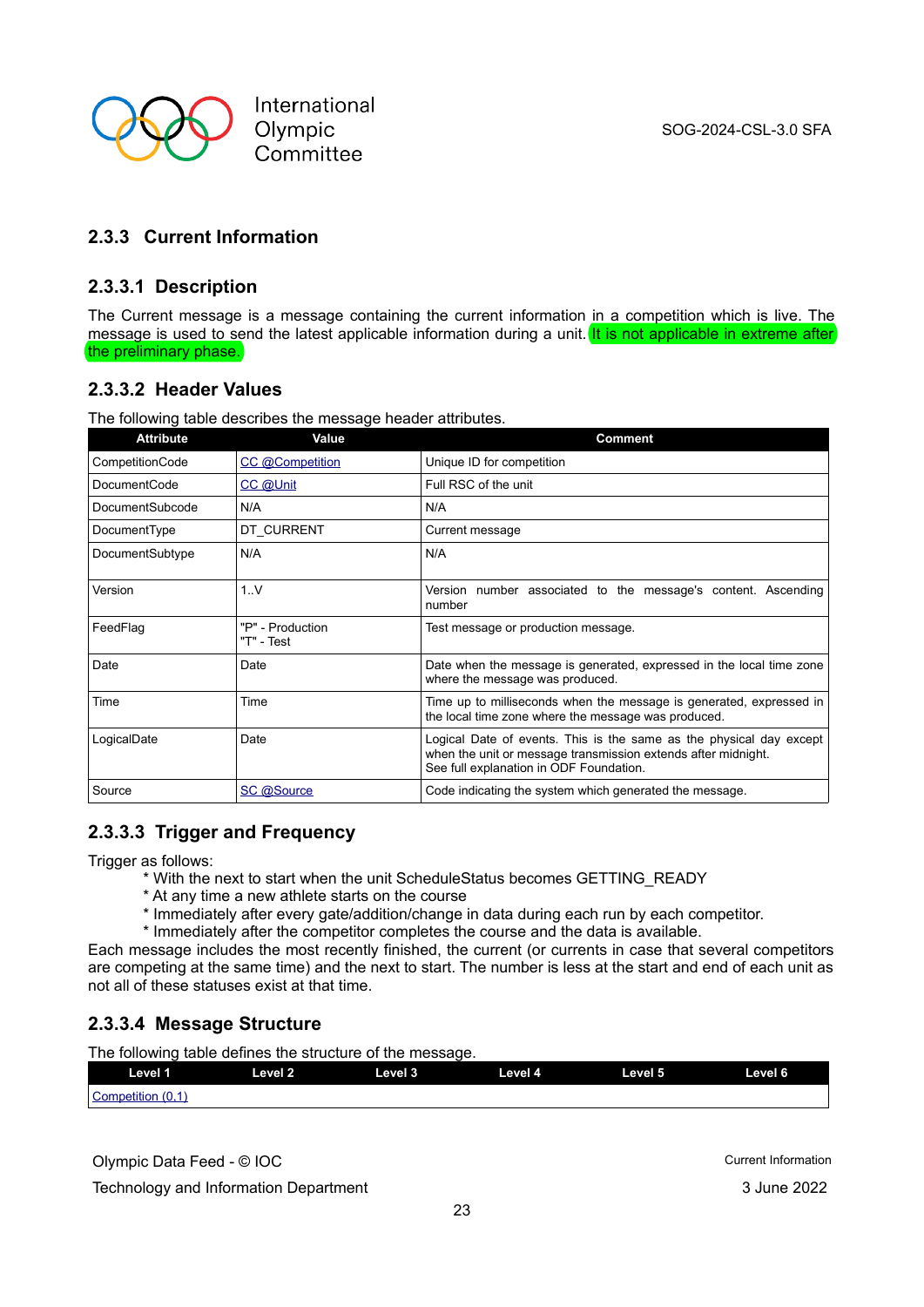

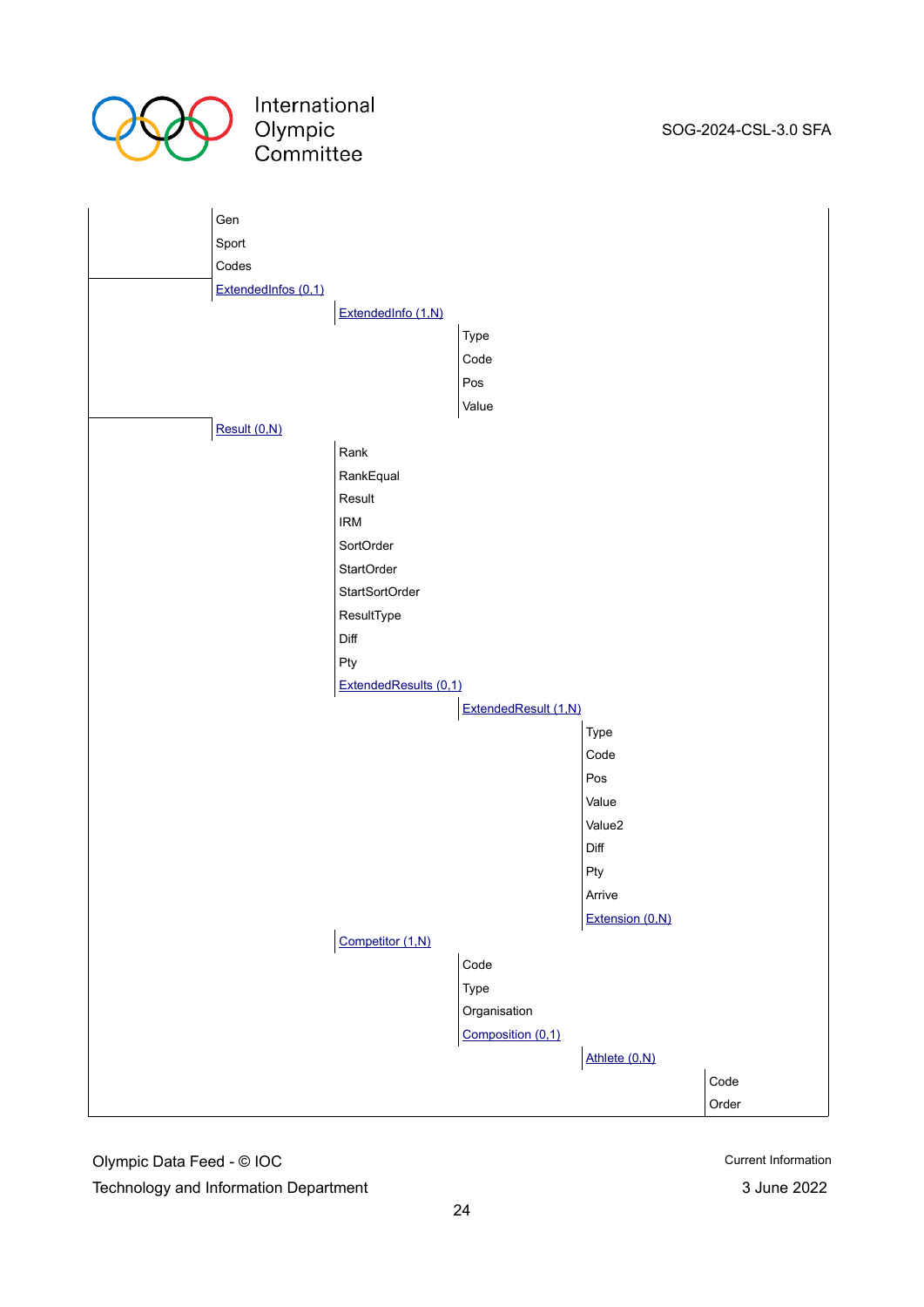

Bib

#### <span id="page-24-0"></span>**2.3.3.5 Message Values**

<span id="page-24-1"></span>

| <b>Element: Competition (0,1)</b> |     |       |                                                                     |  |  |  |
|-----------------------------------|-----|-------|---------------------------------------------------------------------|--|--|--|
| <b>Attribute</b>                  | M/O | Value | <b>Description</b>                                                  |  |  |  |
| Gen                               |     | S(20) | Version of the General Data Dictionary applicable to the<br>message |  |  |  |
| Sport                             |     | S(20) | Version of the Sport Data Dictionary applicable to the message      |  |  |  |
| Codes                             |     | S(20) | Version of the Codes applicable to the message                      |  |  |  |

<span id="page-24-3"></span>

| Element: Competition /ExtendedInfos /ExtendedInfo (1,N) |                  |                |                                                                                                                                                                                                                                                                                                                    |                                                                                                                                                                                                                                                                                                                                    |  |  |  |
|---------------------------------------------------------|------------------|----------------|--------------------------------------------------------------------------------------------------------------------------------------------------------------------------------------------------------------------------------------------------------------------------------------------------------------------|------------------------------------------------------------------------------------------------------------------------------------------------------------------------------------------------------------------------------------------------------------------------------------------------------------------------------------|--|--|--|
|                                                         | <b>Type</b>      | Code           | Pos                                                                                                                                                                                                                                                                                                                | <b>Description</b>                                                                                                                                                                                                                                                                                                                 |  |  |  |
| <b>DISPLAY</b>                                          |                  | <b>CURRENT</b> | <b>Numeric</b><br>Pos Description:<br>From 1 to n to identify the different current<br>competitors, usually not more than 2.<br>Element Expected:<br>Send with every update if CURRENT exists.<br>In case of several current competitors, @Pos<br>value will be updated after each one arrives<br>to finish point. |                                                                                                                                                                                                                                                                                                                                    |  |  |  |
|                                                         | <b>Attribute</b> | M/O            | Value                                                                                                                                                                                                                                                                                                              | <b>Description</b>                                                                                                                                                                                                                                                                                                                 |  |  |  |
|                                                         | Value            | M              | $S(20)$ with no<br>leading<br>zeroes                                                                                                                                                                                                                                                                               | Send the competitor ID of the current<br>competitor                                                                                                                                                                                                                                                                                |  |  |  |
| <b>DISPLAY</b>                                          |                  | LAST_COMP      | N/A                                                                                                                                                                                                                                                                                                                | <b>Element Expected:</b><br>Send with every update after first competitor<br>finished and when new current is known. If<br>competitor finishes and CURRENT is not<br>updated, LAST COMP remains with old<br>value until CURRENT is updated except for<br>the last competitor when LAST_COMP is<br>updated and there is no current. |  |  |  |
|                                                         | <b>Attribute</b> | M/O            | Value                                                                                                                                                                                                                                                                                                              | <b>Description</b>                                                                                                                                                                                                                                                                                                                 |  |  |  |
|                                                         | Value            | M              | S(20) with no leading<br>zeroes                                                                                                                                                                                                                                                                                    | Send the competitor ID of the last competitor<br>to finish                                                                                                                                                                                                                                                                         |  |  |  |
| <b>DISPLAY</b>                                          |                  | <b>NEXT</b>    | N/A                                                                                                                                                                                                                                                                                                                | <b>Element Expected:</b><br>Send with every update if NEXT exists                                                                                                                                                                                                                                                                  |  |  |  |
|                                                         | <b>Attribute</b> | M/O            | <b>Value</b>                                                                                                                                                                                                                                                                                                       | <b>Description</b>                                                                                                                                                                                                                                                                                                                 |  |  |  |
|                                                         | Value            | M              | S(20)<br>with no<br>leading<br>zeroes                                                                                                                                                                                                                                                                              | Send the competitor<br>ID<br>of<br>the<br>Next<br>competitor to start                                                                                                                                                                                                                                                              |  |  |  |

#### **Sample (General)**

<ExtendedInfos> <ExtendedInfo Type="DISPLAY" Code="NEXT" Value="1122334" /> </ExtendedInfos>

<span id="page-24-2"></span>Olympic Data Feed - © IOC Current Information Technology and Information Department 3 June 2022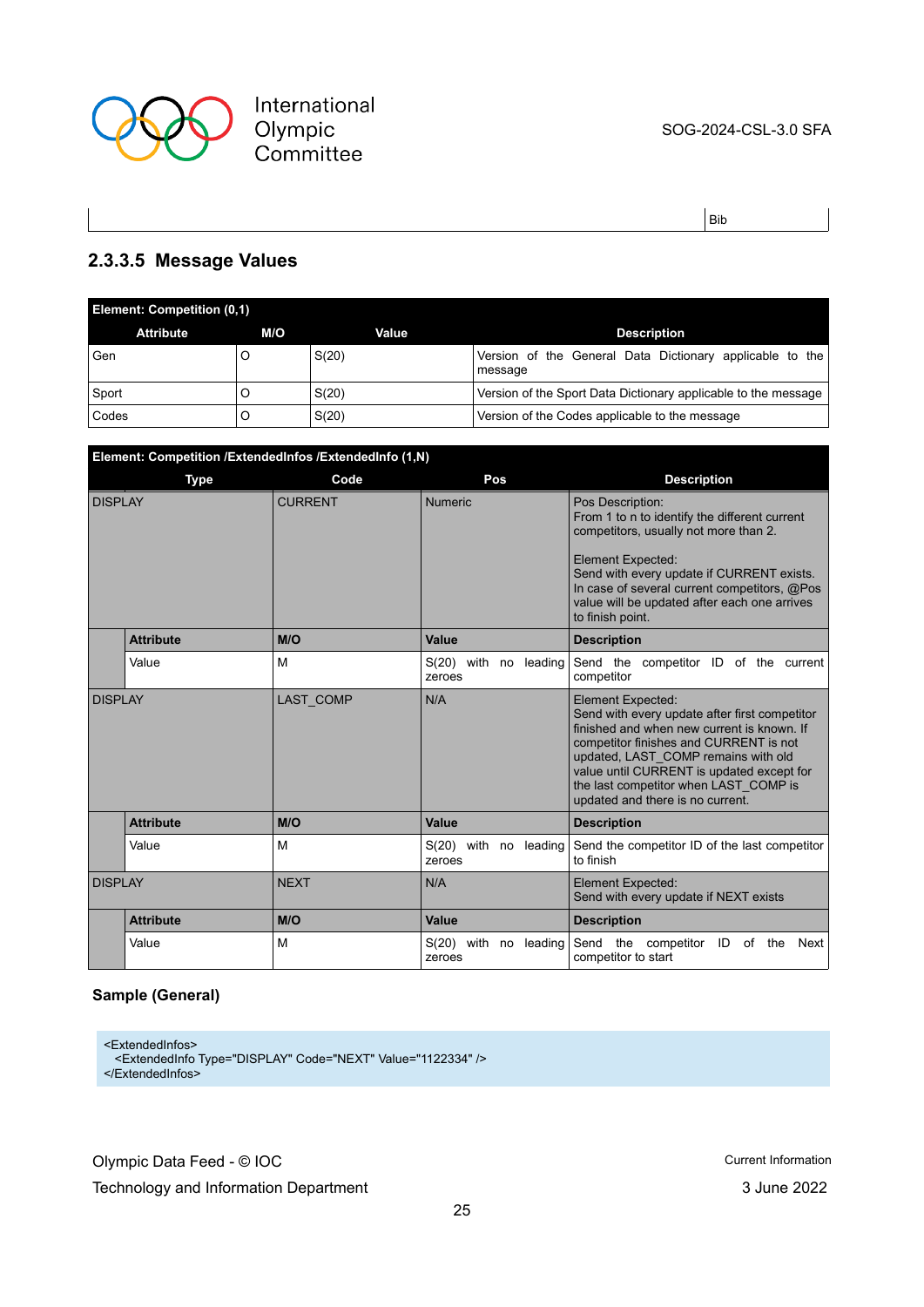

#### SOG-2024-CSL-3.0 SFA

| Element: Competition /Result (0,N) |     |                       |                                                                                                                                                                                                                                                                                                                                      |  |  |  |
|------------------------------------|-----|-----------------------|--------------------------------------------------------------------------------------------------------------------------------------------------------------------------------------------------------------------------------------------------------------------------------------------------------------------------------------|--|--|--|
| <b>Attribute</b>                   | M/O | Value                 | <b>Description</b>                                                                                                                                                                                                                                                                                                                   |  |  |  |
| Rank                               | O   | Text                  | Rank of the competitor                                                                                                                                                                                                                                                                                                               |  |  |  |
| RankEqual                          | O   | S(1)                  | Identifies if a rank has been equalled. Send "Y" if applicable                                                                                                                                                                                                                                                                       |  |  |  |
| Result                             | O   | sss.ff                | The result of the competitor in the event unit.<br>Total time (including the penalty) for the particular event unit.                                                                                                                                                                                                                 |  |  |  |
| <b>IRM</b>                         | O   | SC @IRM               | The invalid rank mark, in case it is assigned.<br>Send just in the case @ResultType is IRM                                                                                                                                                                                                                                           |  |  |  |
| SortOrder                          | M   | <b>Numeric</b>        | Order by start order for the competitors in the message.<br>Used to sort all the competitors included in the message.<br>The order is the order of starting for the competitors included in<br>the message, that will usually be (if in the middle of the unit<br>and only one current) LAST COMP, CURRENT(s), NEXT = $1$ ,<br>2, 3. |  |  |  |
| <b>StartOrder</b>                  | O   | Numeric               | Competitor's start order<br>In the case of a rerun this is updated to reflect the new order                                                                                                                                                                                                                                          |  |  |  |
| <b>StartSortOrder</b>              | м   | <b>Numeric</b>        | Same as @SortOrder                                                                                                                                                                                                                                                                                                                   |  |  |  |
| ResultType                         | O   | <b>SC @ResultType</b> | Type of the @Result attribute.                                                                                                                                                                                                                                                                                                       |  |  |  |
| Diff                               | O   | $+$ sss.ff            | Time behind leader, send 0.00 for leader<br>Display the time behind the leader. All fill when applicable, 0.00<br>for leader, positive for behind.                                                                                                                                                                                   |  |  |  |
| Pty                                | O   | S(10)                 | Total penalties in slalom<br>Summary penalty in extreme, FLT(S) or FLT(3) etc.                                                                                                                                                                                                                                                       |  |  |  |

<span id="page-25-0"></span>

| Element: Competition /Result /ExtendedResults /ExtendedResult (1,N) |                    |                     |                       |                                                                                                                                                                       |  |  |
|---------------------------------------------------------------------|--------------------|---------------------|-----------------------|-----------------------------------------------------------------------------------------------------------------------------------------------------------------------|--|--|
|                                                                     | <b>Type</b>        | Code                | Pos                   | <b>Description</b>                                                                                                                                                    |  |  |
| <b>PROGRESS</b>                                                     |                    | RE_RUN              | N/A                   | Element Expected:<br>If applicable                                                                                                                                    |  |  |
| <b>Attribute</b>                                                    |                    | M/O                 | <b>Value</b>          | <b>Description</b>                                                                                                                                                    |  |  |
|                                                                     | Value              | M                   | S(1)                  | Send "Y" if boat has to get a rerun choice,<br>otherwise do not send.                                                                                                 |  |  |
| <b>PROGRESS</b>                                                     |                    | <b>INTERMEDIATE</b> | S(2)                  | Pos Description:<br>The number that identifies intermediate, from<br>1 to F (including finish point).<br>Element Expected:<br>If available for CURRENT and LAST_COMP. |  |  |
|                                                                     | <b>Attribute</b>   | M/O                 | <b>Value</b>          | <b>Description</b>                                                                                                                                                    |  |  |
|                                                                     | Value              | M                   | sss.ff                | Total time at the intermediate including<br>penalties                                                                                                                 |  |  |
|                                                                     | Value <sub>2</sub> | $\overline{O}$      | sss.ff                | Time at this intermediate point (not including)<br>penalties)                                                                                                         |  |  |
|                                                                     | <b>Diff</b>        | $\circ$             | $+/-$ sss ff          | Send time behind leader at the intermediate<br>including penalties                                                                                                    |  |  |
|                                                                     | Pty                | O                   | <b>Numeric</b><br>##0 | Total of Penalty's<br>seconds<br>at<br>this<br>intermediate point                                                                                                     |  |  |
|                                                                     | <b>Arrive</b>      | $\overline{O}$      | S(1)                  | Send "Y" if is the last Intermediate point<br>crossed, otherwise do not send.                                                                                         |  |  |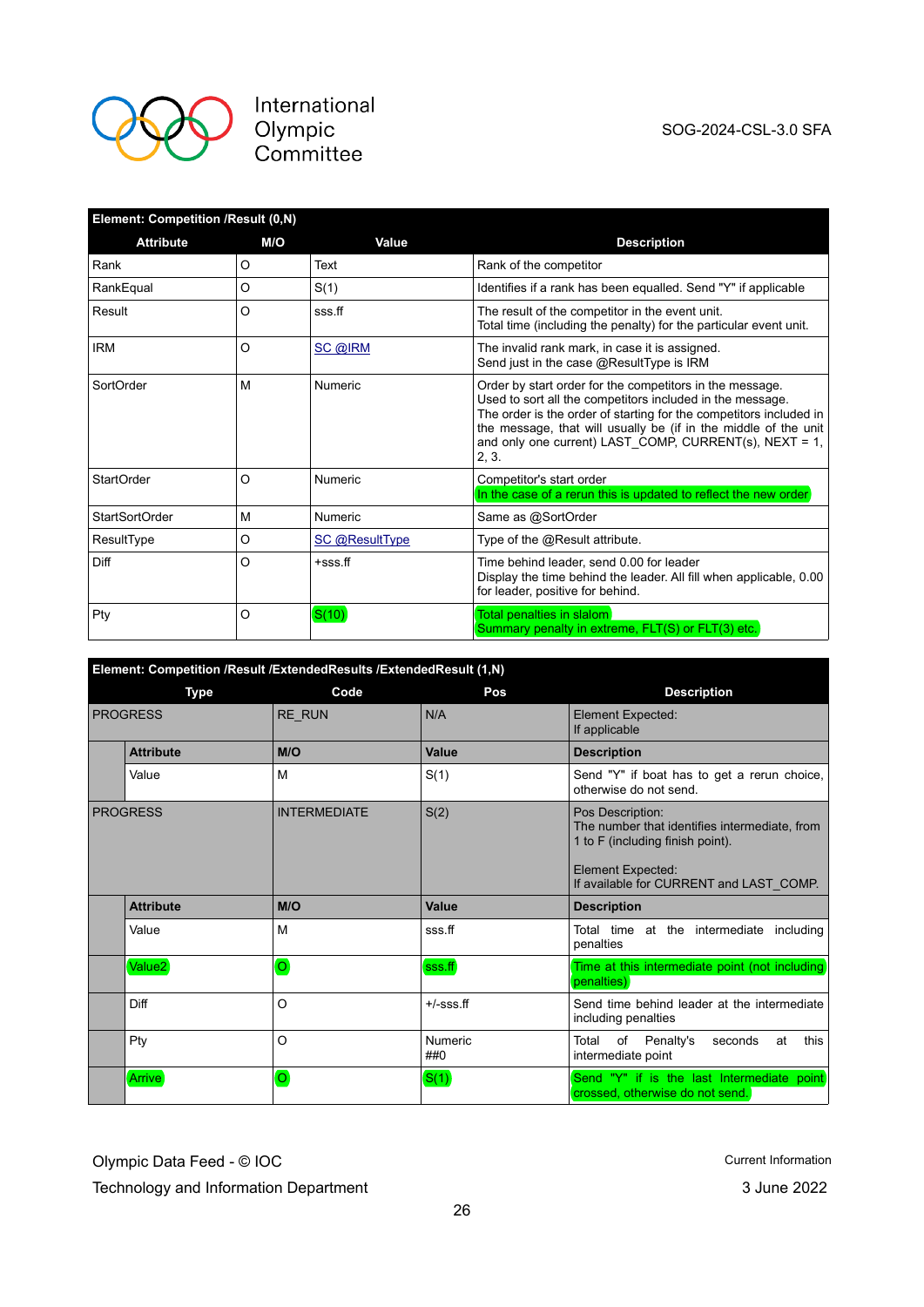

| <b>PROGRESS</b> |                  | <b>GATE PTY</b> | <b>Numeric</b><br>#0 | Pos Description:<br>The order number that identifies the gate.<br>from 1 to the total number of gates. This is<br>the @Pos value from EC/GATE in<br>DT CONFIG.)<br><b>Element Expected:</b><br>If available |
|-----------------|------------------|-----------------|----------------------|-------------------------------------------------------------------------------------------------------------------------------------------------------------------------------------------------------------|
|                 | <b>Attribute</b> | M/O             | Value                | <b>Description</b>                                                                                                                                                                                          |
|                 | Value            | M               | S(3)                 | Send the penalty at the gate or "-" for no<br>penalty in slalom<br>Send FLT for fault or "-" for no penalty in<br>extreme                                                                                   |
|                 | <b>Arrive</b>    |                 | S(1)                 | Send "Y" if is the last gate crossed, otherwise<br>do not send                                                                                                                                              |

<span id="page-26-1"></span>

| <b>Element: Competition /Result /Competitor (1,N)</b> |     |                               |                           |  |  |
|-------------------------------------------------------|-----|-------------------------------|---------------------------|--|--|
| Competitor related to the result of one event unit.   |     |                               |                           |  |  |
| <b>Attribute</b>                                      | M/O | Value                         | <b>Description</b>        |  |  |
| Code                                                  | м   | S(20)<br>with<br>no<br>zeroes | leading   Competitor's ID |  |  |
| Type                                                  | м   | S(1)                          | A for athlete             |  |  |
| Organisation                                          | м   | CC @Organisation              | Competitor's organisation |  |  |

<span id="page-26-0"></span>

| <b>Element: Competition /Result /Competitor /Composition /Athlete (0.N)</b> |     |                               |                                                                             |  |  |
|-----------------------------------------------------------------------------|-----|-------------------------------|-----------------------------------------------------------------------------|--|--|
| <b>Attribute</b>                                                            | M/O | Value                         | <b>Description</b>                                                          |  |  |
| Code                                                                        | M   | S(20)<br>with<br>no<br>zeroes | leading   Athletes ID.                                                      |  |  |
| Order                                                                       | M   | <b>Numeric</b>                | The order for the boat member for each boat.<br>1 for Competitor @Type="A". |  |  |
| <b>Bib</b>                                                                  |     | S(4)                          | Bib number                                                                  |  |  |

#### **Sample (General)**

<Result Rank="1" ResultType="TIME" Result="92.56" SortOrder="1" StartOrder="7" StartSortOrder="7" Pty="2" Diff="0.00" > <ExtendedResults>

<ExtendedResult Type="PROGRESS" Code="INTERMEDIATE" Pos="1" Value="25.08" Value2="25.08" Pty="0" Diff="0.00" /> <ExtendedResult Type="PROGRESS" Code="INTERMEDIATE" Pos="2" Value="60.59" Value2="60.59" Pty="0" Diff="0.00" /> <ExtendedResult Type="PROGRESS" Code="INTERMEDIATE" Pos="F" Value="92.56" Value2="92.56" Arrive="Y" Pty="0"

Diff="0.00" /> <ExtendedResult Type="PROGRESS" Code="GATE\_PTY" Pos="1" Value="-" /> <ExtendedResult Type="PROGRESS" Code="GATE\_PTY" Pos="2" Value="-" /> <ExtendedResult Type="PROGRESS" Code="GATE\_PTY" Pos="3" Value="-" /> <ExtendedResult Type="PROGRESS" Code="GATE\_PTY" Pos="4" Value="-" /> <ExtendedResult Type="PROGRESS" Code="GATE\_PTY" Pos="5" Value="-" />

<ExtendedResult Type="PROGRESS" Code="GATE\_PTY" Pos="6" Value="-" />

....

<ExtendedResult Type="PROGRESS" Code="GATE\_PTY" Pos="22" Value="-" /> </ExtendedResults>

Olympic Data Feed - © IOC Current Information Technology and Information Department 3 June 2022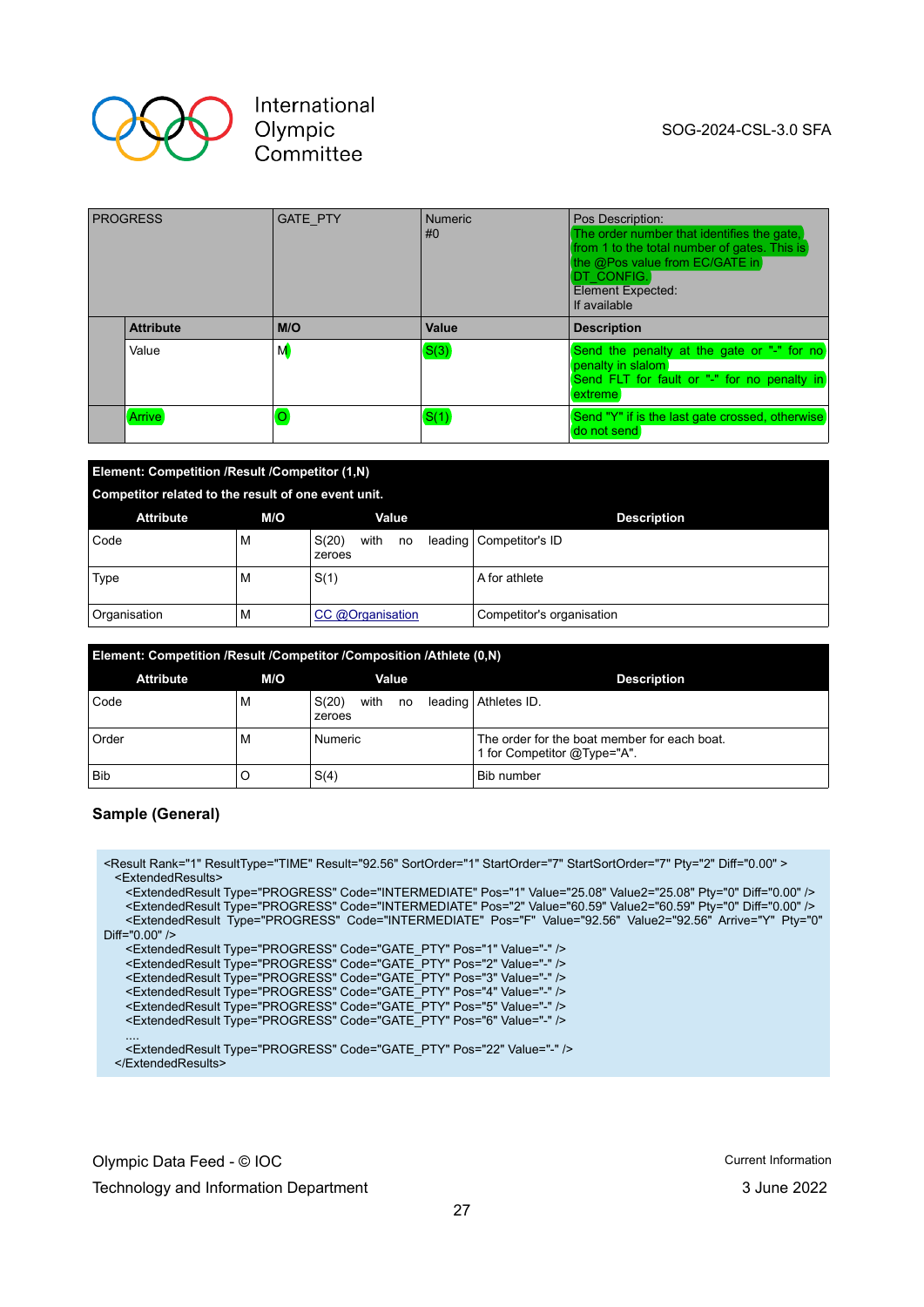

#### SOG-2024-CSL-3.0 SFA

## <span id="page-27-0"></span>**2.3.3.6 Message Sort**

Sort by Result @SortOrder.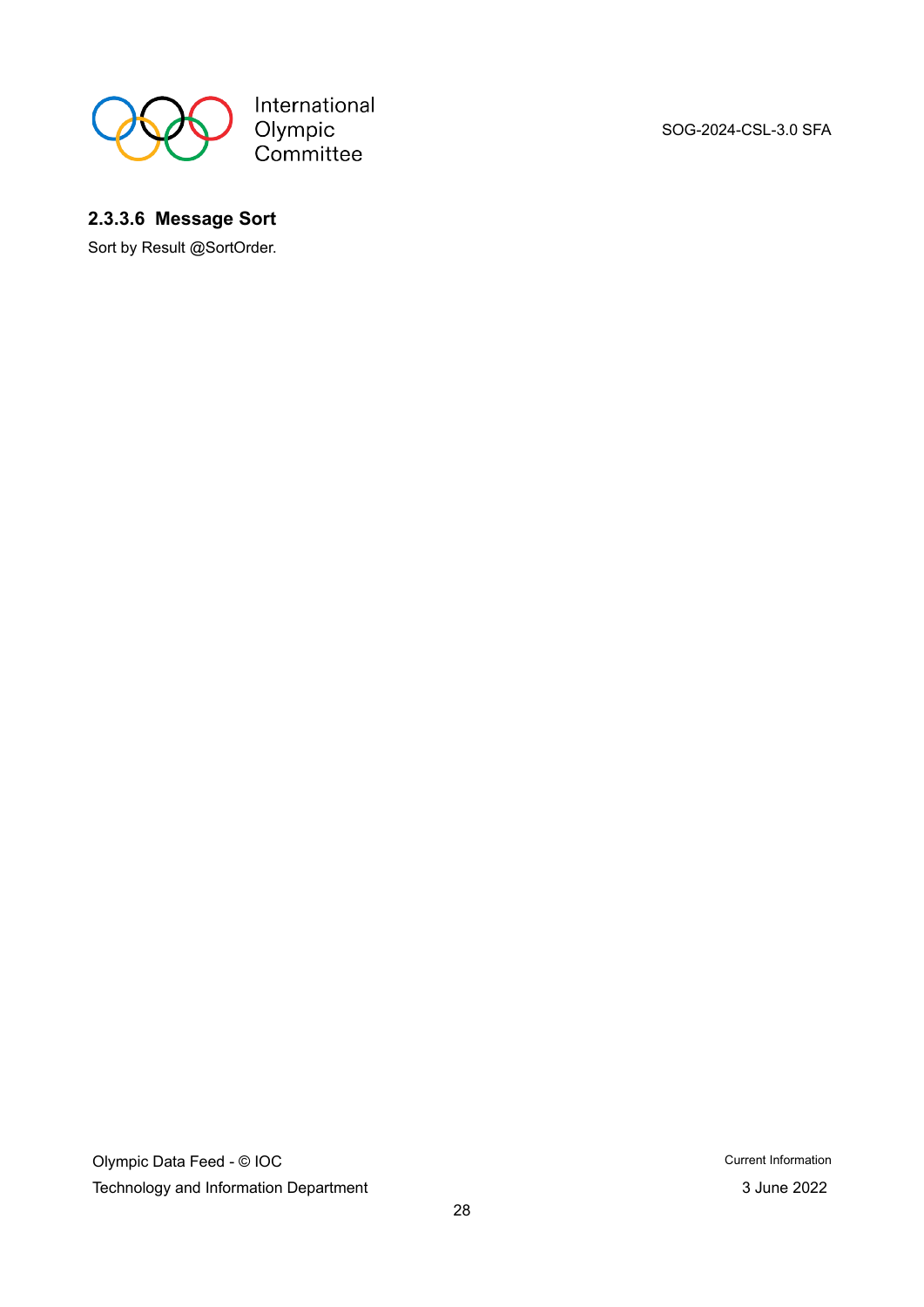

#### <span id="page-28-3"></span>**2.3.4 Cumulative Results**

#### <span id="page-28-2"></span>**2.3.4.1 Description**

The Cumulative Results is a message containing the cumulative results for the competitors in a group of units.

In slalom canoeing the message is used in the heats where there are two runs.

#### <span id="page-28-1"></span>**2.3.4.2 Header Values**

| The following table describes the message header attributes. |  |  |  |
|--------------------------------------------------------------|--|--|--|
|                                                              |  |  |  |

| <b>Attribute</b>       | Value                          | <b>Comment</b>                                                                                                                                                                  |  |  |
|------------------------|--------------------------------|---------------------------------------------------------------------------------------------------------------------------------------------------------------------------------|--|--|
| CompetitionCode        | CC @Competition                | Unique ID for competition                                                                                                                                                       |  |  |
| <b>DocumentCode</b>    | CC @Phase                      | Full RSC of the of the phase                                                                                                                                                    |  |  |
| <b>DocumentSubcode</b> | N/A                            | N/A                                                                                                                                                                             |  |  |
| DocumentType           | DT CUMULATIVE RESULT           | <b>Cumulative Results message</b>                                                                                                                                               |  |  |
| DocumentSubtype        | N/A                            | N/A                                                                                                                                                                             |  |  |
| Version                | 1.1 <sub>Y</sub>               | Version number associated to the message's content. Ascending<br>number                                                                                                         |  |  |
| <b>ResultStatus</b>    | CC @ResultStatus               | It indicates the status of the results<br><b>START LIST</b><br>LIVE<br><b>INTERMEDIATE</b><br><b>UNCONFIRMED</b><br><b>UNOFFICIAL</b><br><b>OFFICIAL</b><br><b>PROTESTED</b>    |  |  |
| FeedFlag               | "P" - Production<br>"T" - Test | Test message or production message.                                                                                                                                             |  |  |
| Date                   | Date                           | Date when the message is generated, expressed in the local time zone<br>where the message was produced.                                                                         |  |  |
| Time                   | Time                           | Time up to milliseconds when the message is generated, expressed in<br>the local time zone where the message was produced.                                                      |  |  |
| LogicalDate            | Date                           | Logical Date of events. This is the same as the physical day except<br>when the unit or message transmission extends after midnight.<br>See full explanation in ODF Foundation. |  |  |
| Source                 | SC @Source                     | Code indicating the system which generated the message.                                                                                                                         |  |  |

#### <span id="page-28-0"></span>**2.3.4.3 Trigger and Frequency**

The cumulative results accumulate results over a number of units so are generally sent after each DT\_RESULT message if the cumulative message applies (using same ResultStatus at DT\_RESULT). When there is no unit in progress the cumulative results will have INTERMEDIATE status.

Specific triggers are:

\* When the unit starts (for Run 1 or Run 2) and after every competitor completes the course and receives a result/rank or any changes in result/rank (LIVE)

\* When First Run is finished (INTERMEDIATE).

\* When Second Run is finished (UNOFFICIAL/OFFICIAL).

Olympic Data Feed - © IOC Cumulative Results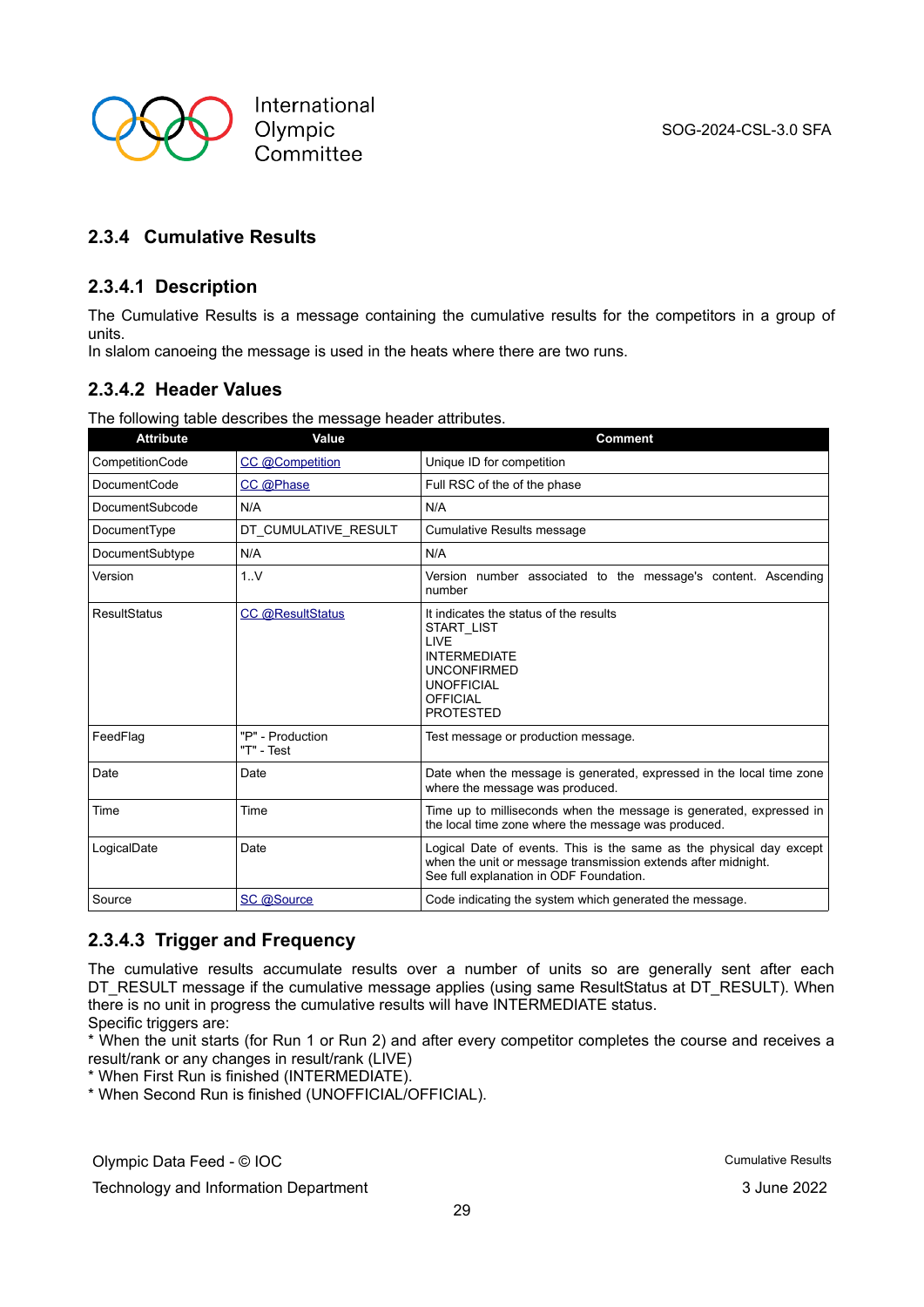

## <span id="page-29-0"></span>**2.3.4.4 Message Structure**

The following table defines the structure of the message.

| Level 1           | Level 2             | Level 3                | Level 4          | Level 5 | Level 6 | Level 7 | Level 8 |
|-------------------|---------------------|------------------------|------------------|---------|---------|---------|---------|
| Competition (0,1) |                     |                        |                  |         |         |         |         |
|                   | Gen                 |                        |                  |         |         |         |         |
|                   | Sport               |                        |                  |         |         |         |         |
|                   | $\mathsf{Codes}$    |                        |                  |         |         |         |         |
|                   | ExtendedInfos (0,1) |                        |                  |         |         |         |         |
|                   |                     | ExtendedInfo (0,N)     |                  |         |         |         |         |
|                   |                     |                        | Type             |         |         |         |         |
|                   |                     |                        | Code             |         |         |         |         |
|                   |                     |                        | Pos              |         |         |         |         |
|                   |                     |                        | Value            |         |         |         |         |
|                   |                     |                        | Extension (0,N)  |         |         |         |         |
|                   |                     | Progress (0,1)         |                  |         |         |         |         |
|                   |                     |                        | LastUnit         |         |         |         |         |
|                   |                     | SportDescription (0,1) |                  |         |         |         |         |
|                   |                     |                        | DisciplineName   |         |         |         |         |
|                   |                     |                        | EventName        |         |         |         |         |
|                   |                     |                        | SubEventName     |         |         |         |         |
|                   |                     |                        | Gender           |         |         |         |         |
|                   |                     | VenueDescription (0,1) |                  |         |         |         |         |
|                   |                     |                        | Venue            |         |         |         |         |
|                   |                     |                        | VenueName        |         |         |         |         |
|                   |                     |                        | Location         |         |         |         |         |
|                   |                     |                        | LocationName     |         |         |         |         |
|                   | Result (1,N)        |                        |                  |         |         |         |         |
|                   |                     | Rank                   |                  |         |         |         |         |
|                   |                     | RankEqual              |                  |         |         |         |         |
|                   |                     | Result                 |                  |         |         |         |         |
|                   |                     | ResultType             |                  |         |         |         |         |
|                   |                     | $\textsf{IRM}{}$       |                  |         |         |         |         |
|                   |                     | QualificationMark      |                  |         |         |         |         |
|                   |                     | SortOrder              |                  |         |         |         |         |
|                   |                     | Diff                   |                  |         |         |         |         |
|                   |                     | ResultItems (0,1)      |                  |         |         |         |         |
|                   |                     |                        | ResultItem (1,N) |         |         |         |         |
|                   |                     |                        |                  | Unit    |         |         |         |
|                   |                     |                        |                  | Order   |         |         |         |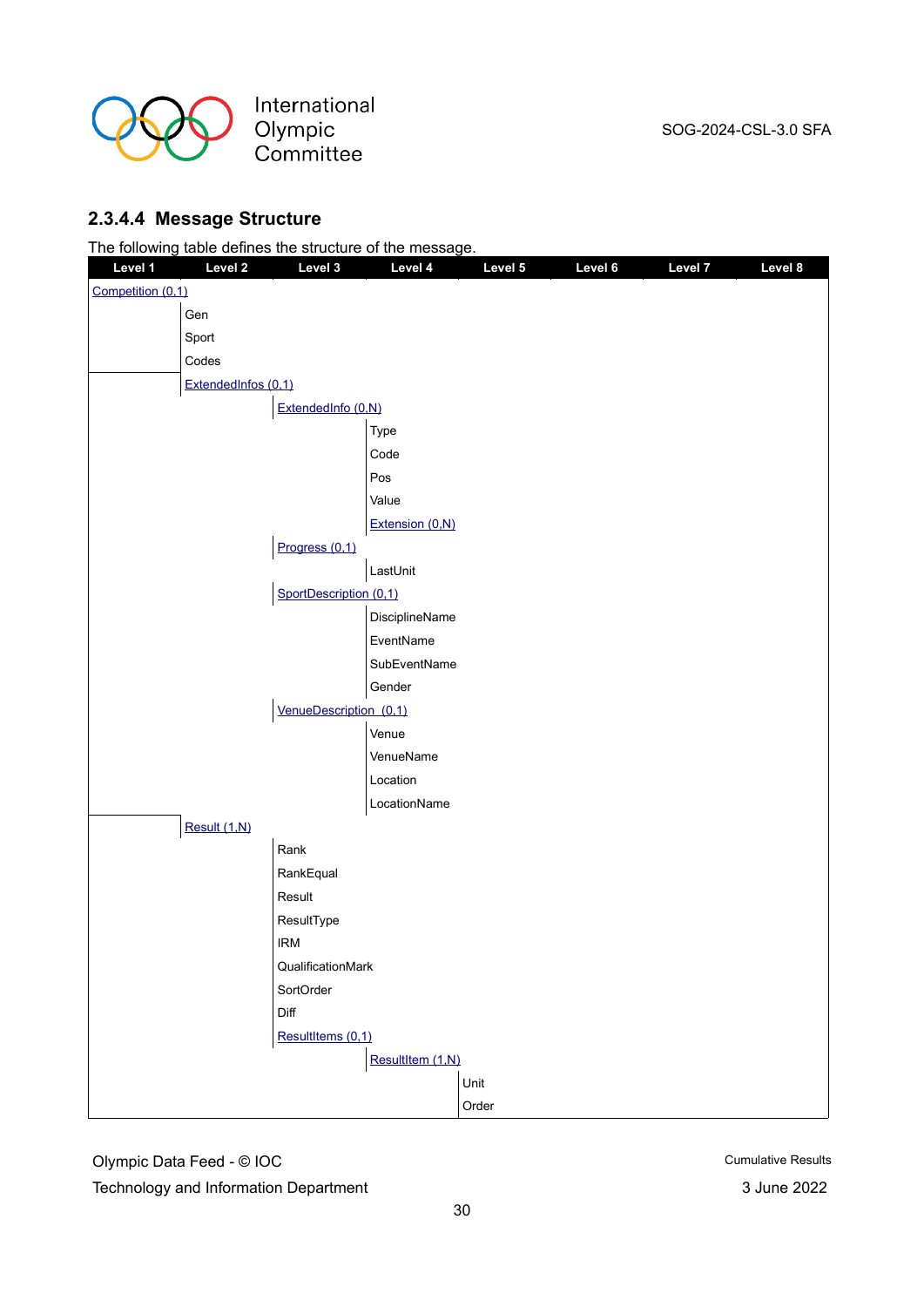

SOG-2024-CSL-3.0 SFA



## <span id="page-30-0"></span>**2.3.4.5 Message Values**

<span id="page-30-1"></span>

| <b>Element: Competition (0.1)</b> |     |       |                                                                     |  |  |
|-----------------------------------|-----|-------|---------------------------------------------------------------------|--|--|
| <b>Attribute</b>                  | M/O | Value | <b>Description</b>                                                  |  |  |
| Gen                               |     | S(20) | Version of the General Data Dictionary applicable to the<br>message |  |  |
| Sport                             |     | S(20) | Version of the Sport Data Dictionary applicable to the message      |  |  |

Olympic Data Feed - © IOC **Cumulative Results**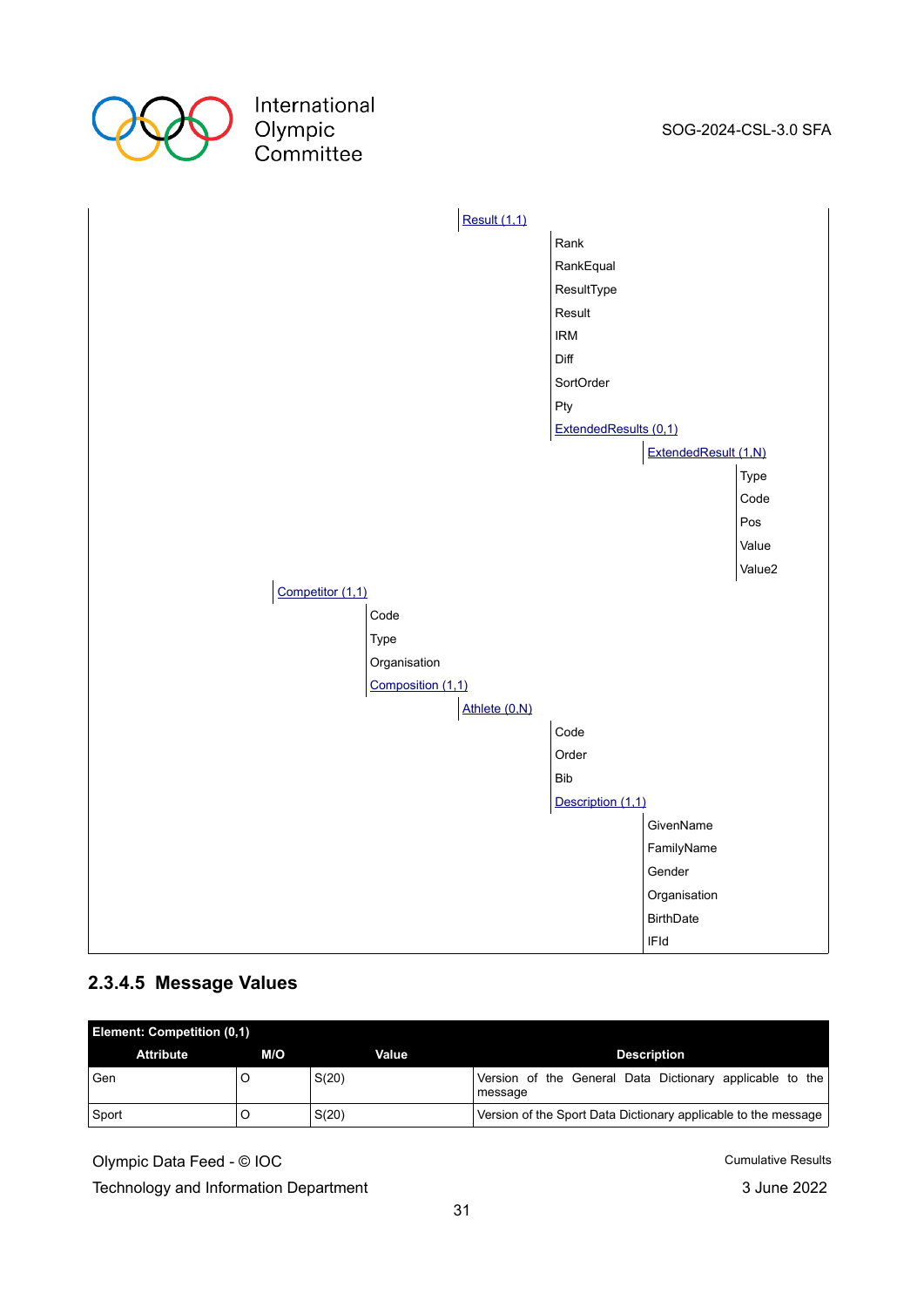

<span id="page-31-1"></span>

| Codes          |                                                         | O              | S(20)                                                            | Version of the Codes applicable to the message                                                                                                                                             |                       |                                                                                                                                                                                     |
|----------------|---------------------------------------------------------|----------------|------------------------------------------------------------------|--------------------------------------------------------------------------------------------------------------------------------------------------------------------------------------------|-----------------------|-------------------------------------------------------------------------------------------------------------------------------------------------------------------------------------|
|                |                                                         |                |                                                                  |                                                                                                                                                                                            |                       |                                                                                                                                                                                     |
|                | Element: Competition /ExtendedInfos /ExtendedInfo (0,N) |                |                                                                  |                                                                                                                                                                                            |                       |                                                                                                                                                                                     |
|                | <b>Type</b>                                             |                | Code                                                             |                                                                                                                                                                                            | Pos                   | <b>Description</b>                                                                                                                                                                  |
| U              | <b>GATE</b>                                             |                |                                                                  | <b>Numeric</b><br>#()                                                                                                                                                                      |                       | Pos Description:<br>Gate number                                                                                                                                                     |
|                |                                                         |                |                                                                  |                                                                                                                                                                                            |                       | Element Expected:<br>When available                                                                                                                                                 |
|                | <b>Expected When available</b>                          |                | Sub Element: Competition /ExtendedInfos /ExtendedInfo /Extension |                                                                                                                                                                                            |                       |                                                                                                                                                                                     |
|                | <b>Attribute</b>                                        | Value          |                                                                  | <b>Description</b>                                                                                                                                                                         |                       |                                                                                                                                                                                     |
|                | Code                                                    | <b>MISSED</b>  |                                                                  |                                                                                                                                                                                            |                       |                                                                                                                                                                                     |
|                | Pos                                                     | N/A            |                                                                  | N/A                                                                                                                                                                                        |                       |                                                                                                                                                                                     |
|                | Value                                                   | Numeric<br>#() |                                                                  | Total number of misses for referenced gate                                                                                                                                                 |                       |                                                                                                                                                                                     |
|                | <b>Expected When available</b>                          |                |                                                                  | Sub Element: Competition /ExtendedInfos /ExtendedInfo /Extension                                                                                                                           |                       |                                                                                                                                                                                     |
|                | <b>Attribute</b>                                        | Value          |                                                                  | <b>Description</b>                                                                                                                                                                         |                       |                                                                                                                                                                                     |
|                | Code                                                    | <b>TOUCHED</b> |                                                                  |                                                                                                                                                                                            |                       |                                                                                                                                                                                     |
|                | Pos                                                     | N/A            |                                                                  | N/A                                                                                                                                                                                        |                       |                                                                                                                                                                                     |
|                | Value                                                   | Numeric<br>#0  |                                                                  |                                                                                                                                                                                            |                       | Total number of touches for referenced gate                                                                                                                                         |
| <b>DISPLAY</b> |                                                         |                | <b>LAST QUAL</b>                                                 | <b>Numeric</b><br>Pos Description:<br>Send cumulative rank of the competitor.<br>#()<br>Element Expected:<br>Send with every update after 4 competitors<br>have completed at least one run |                       |                                                                                                                                                                                     |
|                | <b>Attribute</b>                                        | M/O            |                                                                  | Value                                                                                                                                                                                      |                       | <b>Description</b>                                                                                                                                                                  |
|                | Value                                                   | M              |                                                                  | zeroes                                                                                                                                                                                     | S(20) with no leading | Send the last qualifying place ID.<br>In the situation where insufficient competitors<br>have participated to show the last qualifying<br>position then show the current last place |

<span id="page-31-0"></span>

| <b>Element: Competition /ExtendedInfos /Progress (0.1)</b> |     |          |                                                                                                                  |  |  |
|------------------------------------------------------------|-----|----------|------------------------------------------------------------------------------------------------------------------|--|--|
| <b>Attribute</b>                                           | M/O | Value    | Description                                                                                                      |  |  |
| LastUnit                                                   | м   | CC @Unit | Send the full RSC of the most recently completed unit or<br>current unit if in progress included in the message. |  |  |

#### **Sample (General)**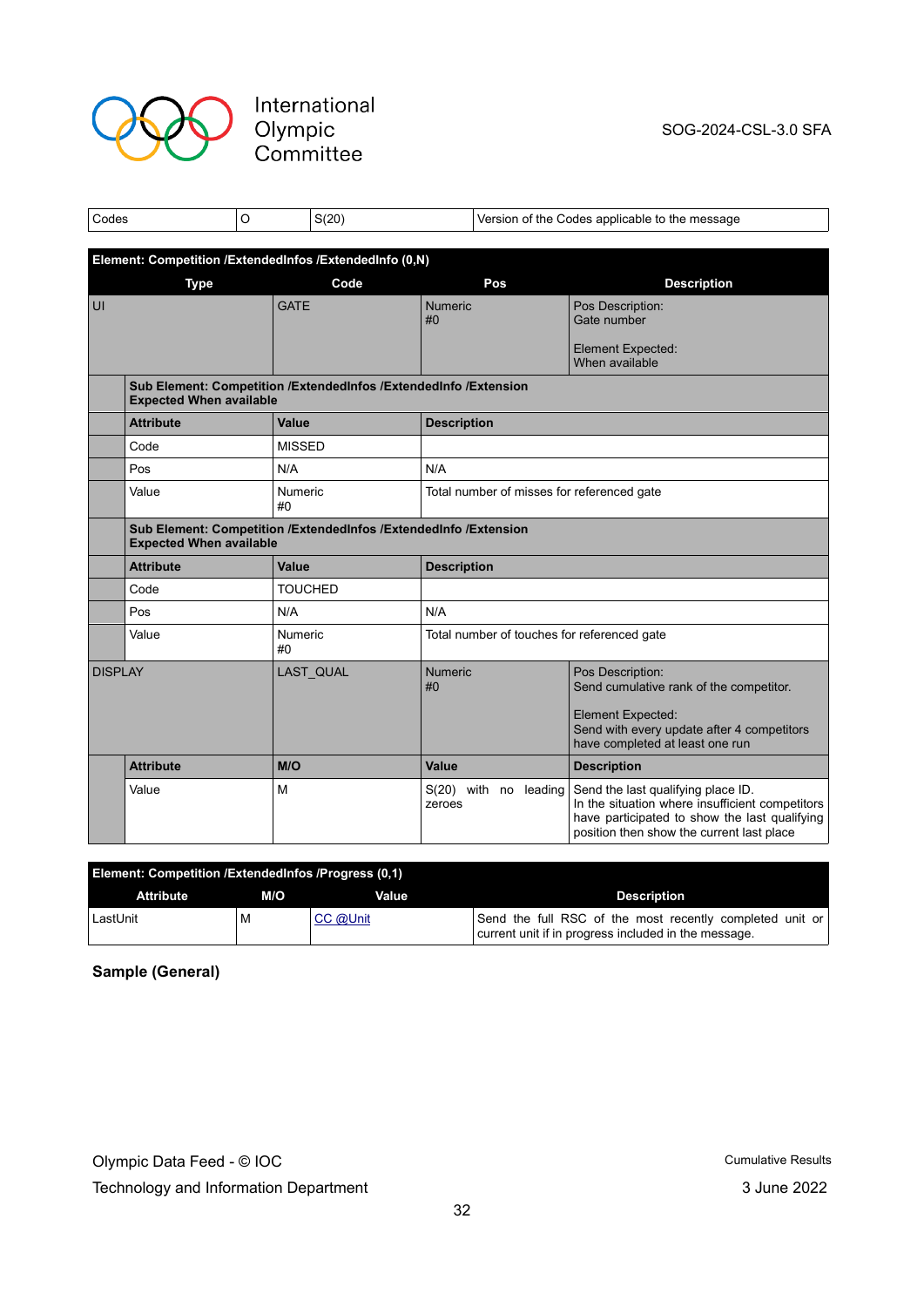

#### <ExtendedInfos>

- <ExtendedInfo Type="UI" Code="GATE"> <Extension Code="TOUCHED" Pos="1" Value="0" />
- <Extension Code="MISSED" Pos="1" Value="0" />
- <Extension Code="TOUCHED" Pos="2" Value="1" />
- <Extension Code="MISSED" Pos="2" Value="0" />
- <Extension Code="TOUCHED" Pos="3" Value="2" />
- <Extension Code="MISSED" Pos="3" Value="0" />
- <Extension Code="TOUCHED" Pos="4" Value="2" />
- .... <Extension Code="TOUCHED" Pos="22" Value="2" /> <Extension Code="MISSED" Pos="22" Value="0" />
- </ExtendedInfo>
- <Progress LastUnit="CSLMK1----------------HEAT000100--" />

## <span id="page-32-2"></span>**Element: Competition /ExtendedInfos /SportDescription (0,1)**

| <b>Sport Descriptions in Text.</b> |     |       |                                                                                         |  |  |
|------------------------------------|-----|-------|-----------------------------------------------------------------------------------------|--|--|
| <b>Attribute</b>                   | M/O | Value | <b>Description</b>                                                                      |  |  |
| DisciplineName                     | м   | S(40) | Discipline ENG Description (not code) from Common Codes                                 |  |  |
| EventName                          | м   | S(40) | Event ENG Description (not code) from Common Codes.                                     |  |  |
| SubEventName                       | M   | S(40) | Phase ENG Description (not code) from Common Codes. Only<br>include if in single phase. |  |  |

| Gender | M | CC @SportGender | Gender code for the event unit |
|--------|---|-----------------|--------------------------------|

<span id="page-32-1"></span>

| <b>Element: Competition /ExtendedInfos /VenueDescription (0.1)</b> |   |               |                                                       |  |  |
|--------------------------------------------------------------------|---|---------------|-------------------------------------------------------|--|--|
| Venue Names in Text. DO NOT INCLUDE unless all at single venue.    |   |               |                                                       |  |  |
| <b>Attribute</b><br>M/O<br>Value<br><b>Description</b>             |   |               |                                                       |  |  |
| Venue                                                              | м | CC @VenueCode | Venue Code                                            |  |  |
| VenueName                                                          | м | S(25)         | Venue ENG Description (not code) from Common Codes    |  |  |
| Location                                                           | м | CC @Location  | Location code                                         |  |  |
| LocationName                                                       | м | S(30)         | Location ENG Description (not code) from Common Codes |  |  |

#### <span id="page-32-0"></span>**Element: Competition /Result (1,N)**

**For any cumulative results message, there should be at least one competitor being awarded a cumulative result after one event unit or phase.**

| <b>Attribute</b> | M/O | Value                 | <b>Description</b>                                                                                                                                          |
|------------------|-----|-----------------------|-------------------------------------------------------------------------------------------------------------------------------------------------------------|
| Rank             | O   | Text                  | Rank over all athletes who have completed at least one run.<br>Only included if the competitor has a valid cumulative rank<br>according to the sport rules. |
| RankEqual        | O   | S(1)                  | Identifies if a rank has been equalled. Only send if applicable,<br>in that case send "Y".                                                                  |
| Result           | O   | sss ff                | The cumulative result of the competitor.<br>Best score (including the penalties)                                                                            |
| ResultType       | O   | <b>SC @ResultType</b> | Type of the @Result attribute                                                                                                                               |
| <b>IRM</b>       | O   | SC @IRM               | The invalid rank mark for the cumulative result, in case it is<br>assigned.<br>Send just in the case @ResultType is IRM                                     |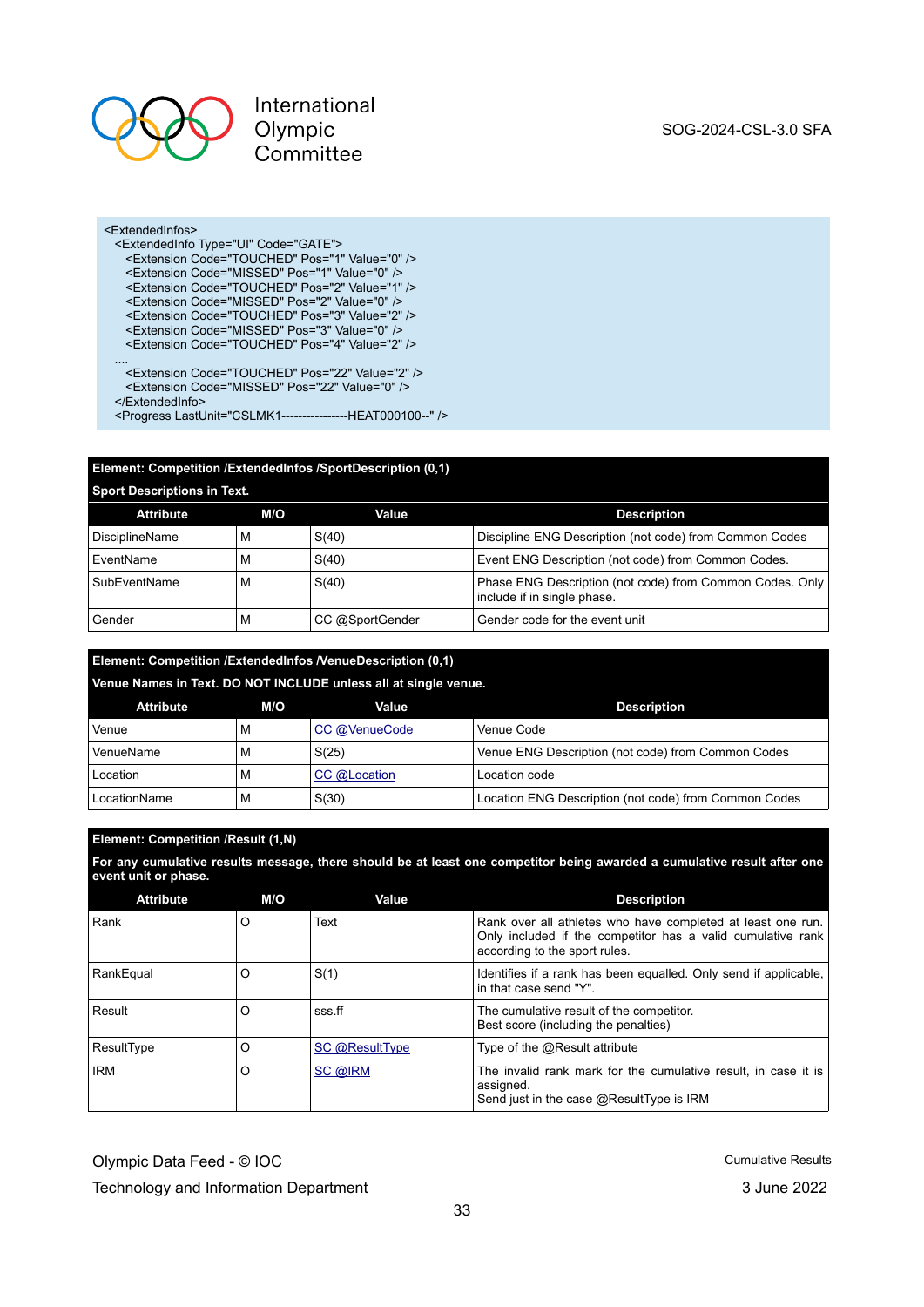

| QualificationMark |   | SC @QualificationMark | The code which gives an indication on the qualification of the<br>competitor for the next round of the competition                                           |
|-------------------|---|-----------------------|--------------------------------------------------------------------------------------------------------------------------------------------------------------|
| SortOrder         | М | Numeric               | Competitor order within event<br>Used to sort all cumulative results, based on rank, but to break<br>rank ties, etc. It is mainly used for display purposes. |
| <b>Diff</b>       |   | $+$ sss ff            | Time behind leader, 0.00 for the leader                                                                                                                      |

<span id="page-33-0"></span>**Element: Competition /Result /ResultItems /ResultItem (1,N)**

**Identifier of unit, for the schedule item to which it is going to be included the result summary. ResultItem /Result will be for one particular previous unit.**

| Attribute | M/O | Value         | <b>Description</b>                                                |
|-----------|-----|---------------|-------------------------------------------------------------------|
| Unit      | M   | CC @Unit      | Full unit level RSC of the which forms part of the overall result |
| Order     | М   | Numeric<br>#0 | Logical order of the units, usually schedule order.               |

<span id="page-33-2"></span>

| Element: Competition /Result /ResultItems /ResultItem /Result (1,1) |         |                       |                                                                                                                                                                                                                                                      |  |
|---------------------------------------------------------------------|---------|-----------------------|------------------------------------------------------------------------------------------------------------------------------------------------------------------------------------------------------------------------------------------------------|--|
| <b>Attribute</b>                                                    | M/O     | Value                 | <b>Description</b>                                                                                                                                                                                                                                   |  |
| Rank                                                                | O       | Text                  | Rank over all athletes who have completed this run.<br>Rank of the competitor in the result for the event unit or phase<br>identified by /ResultItems /ResultItem. Only included if the<br>competitor has a valid rank according to the sport rules. |  |
| RankEqual                                                           | O       | S(1)                  | Identifies if a rank has been equalled. Only send if applicable,<br>in that case send "Y".                                                                                                                                                           |  |
| ResultType                                                          | $\circ$ | <b>SC @ResultType</b> | Result type, either time or IRM for the corresponding event unit<br>Type of the @Result attribute for the event unit or phase<br>identified by /ResultItems /ResultItem. This is relative to the<br>value in Result below.                           |  |
| Result                                                              | O       | sss.ff                | Total score (including the penalty) in this run/unit                                                                                                                                                                                                 |  |
| <b>IRM</b>                                                          | O       | SC @IRM               | The invalid rank mark, in case it is assigned for the unit.<br>Send just in the case @ResultType is IRM.                                                                                                                                             |  |
| Diff                                                                | O       | $+$ sss ff            | Time behind leader in this unit, 0.00 for the leader                                                                                                                                                                                                 |  |
| SortOrder                                                           | м       | <b>Numeric</b>        | Competitor order within event unit<br>Used to sort all results in an event unit or phase identified by /<br>ResultItems / ResultItem                                                                                                                 |  |
| Pty                                                                 | $\circ$ | <b>Numeric</b><br>##0 | Penalty for the run if applicable                                                                                                                                                                                                                    |  |

<span id="page-33-1"></span>

|     | Element: Competition /Result /ResultItems /ResultItem /Result /ExtendedResults /ExtendedResult (1,N) |             |         |                                                      |  |  |
|-----|------------------------------------------------------------------------------------------------------|-------------|---------|------------------------------------------------------|--|--|
|     | Type                                                                                                 | Code        | Pos     | <b>Description</b>                                   |  |  |
| ER) |                                                                                                      | <b>TIME</b> | N/A     | <b>Element Expected:</b><br><b>Always</b>            |  |  |
|     | <b>Attribute</b>                                                                                     | M/O         | Value l | <b>Description</b>                                   |  |  |
|     | <b>Value</b>                                                                                         |             | ss.ff   | Time for the run without penalty                     |  |  |
|     | Value <sub>2</sub>                                                                                   |             | S(1)    | Send Y is this is the best run, else do not<br>send. |  |  |

Olympic Data Feed - © IOC Cumulative Results Technology and Information Department 3 June 2022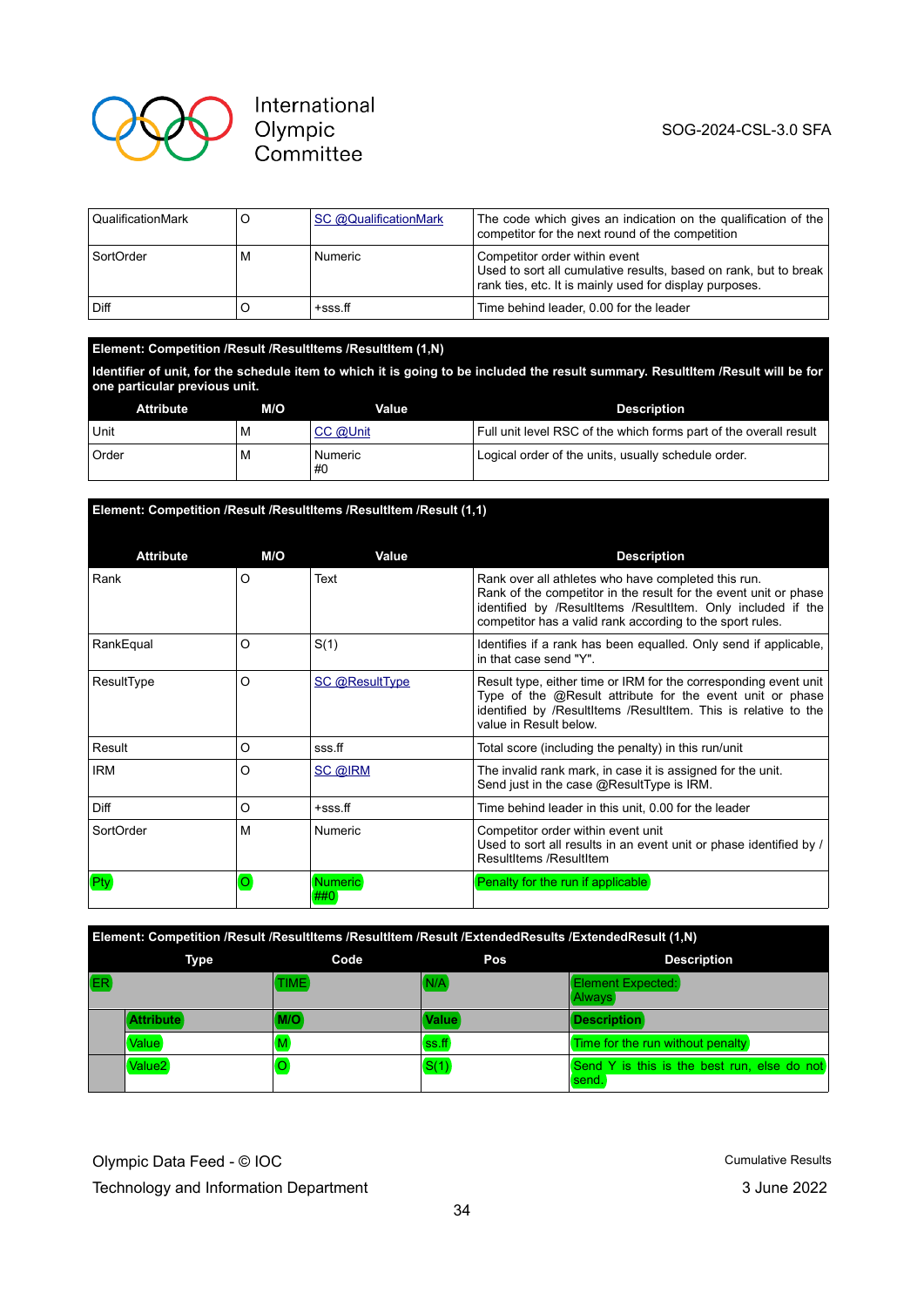

#### **Sample (Slalom)**

... <Result ResultType="TIME" Result="93.49" Rank="1" QualificationMark="Q" SortOrder="1" Diff="0.00"> <ResultsItem> <ResultItem Unit="CSLMK1----------------HEAT000100--"> <Result Rank="11" ResultType="TIME" Result="92.56" Diff="+7.45" SortOrder="11" Pty="2" > <Extension Code="TIME" Value="92.56" /> </Result> </ResultItem> <ResultItem Unit=" CSLMK1----------------HEAT000200--"> <Result Rank="1" ResultType="TIME" Result="93.49" Diff="0.00" SortOrder="1" > <Extension Code="TIME" Value="93.49" Value="Y" /> </Result> </ResultItem>

## <span id="page-34-3"></span>**Element: Competition /Result /Competitor (1,1)**

#### **Competitor related to one cumulative result.**

| <b>Attribute</b> | M/O | Value                         | <b>Description</b>        |
|------------------|-----|-------------------------------|---------------------------|
| Code             | M   | S(20)<br>with<br>no<br>zeroes | leading   Competitor's ID |
| Type             | M   | S(1)                          | A for athlete             |
| Organisation     | M   | CC @Organisation              | Competitor's organisation |

<span id="page-34-2"></span>

| Element: Competition /Result /Competitor /Composition /Athlete (0,N) |     |                               |                                        |  |  |
|----------------------------------------------------------------------|-----|-------------------------------|----------------------------------------|--|--|
| <b>Attribute</b>                                                     | M/O | Value                         | <b>Description</b>                     |  |  |
| Code                                                                 | м   | S(20)<br>with<br>no<br>zeroes | leading   Athlete's ID                 |  |  |
| Order                                                                | м   | Numeric                       | Send 1 as the competitor is an athlete |  |  |
| <b>Bib</b>                                                           |     | S(4)                          | Bib number                             |  |  |

<span id="page-34-1"></span>**Element: Competition /Result /Competitor /Composition /Athlete /Description (1,1)**

| Athletes extended information. |     |                  |                                                                            |  |  |  |
|--------------------------------|-----|------------------|----------------------------------------------------------------------------|--|--|--|
| <b>Attribute</b>               | M/O | Value            | <b>Description</b>                                                         |  |  |  |
| GivenName                      | O   | S(25)            | Given name in WNPA format (mixed case)                                     |  |  |  |
| FamilyName                     | м   | S(25)            | Family name in WNPA format (mixed case)                                    |  |  |  |
| Gender                         | М   | CC @PersonGender | Gender of the athlete                                                      |  |  |  |
| Organisation                   | м   | CC @Organisation | Athletes' organisation                                                     |  |  |  |
| <b>BirthDate</b>               | O   | Date             | Birth date (example: YYYY-MM-DD). Must include if the data is<br>available |  |  |  |
| IFId                           | O   | S(16)            | International Federation ID                                                |  |  |  |

#### <span id="page-34-0"></span>**2.3.4.6 Message Sort**

Sort by Result @SortOrder then Result /ResultItems /ResultItem /Result @SortOrder

Olympic Data Feed - © IOC **Cumulative Results** Technology and Information Department 3 June 2022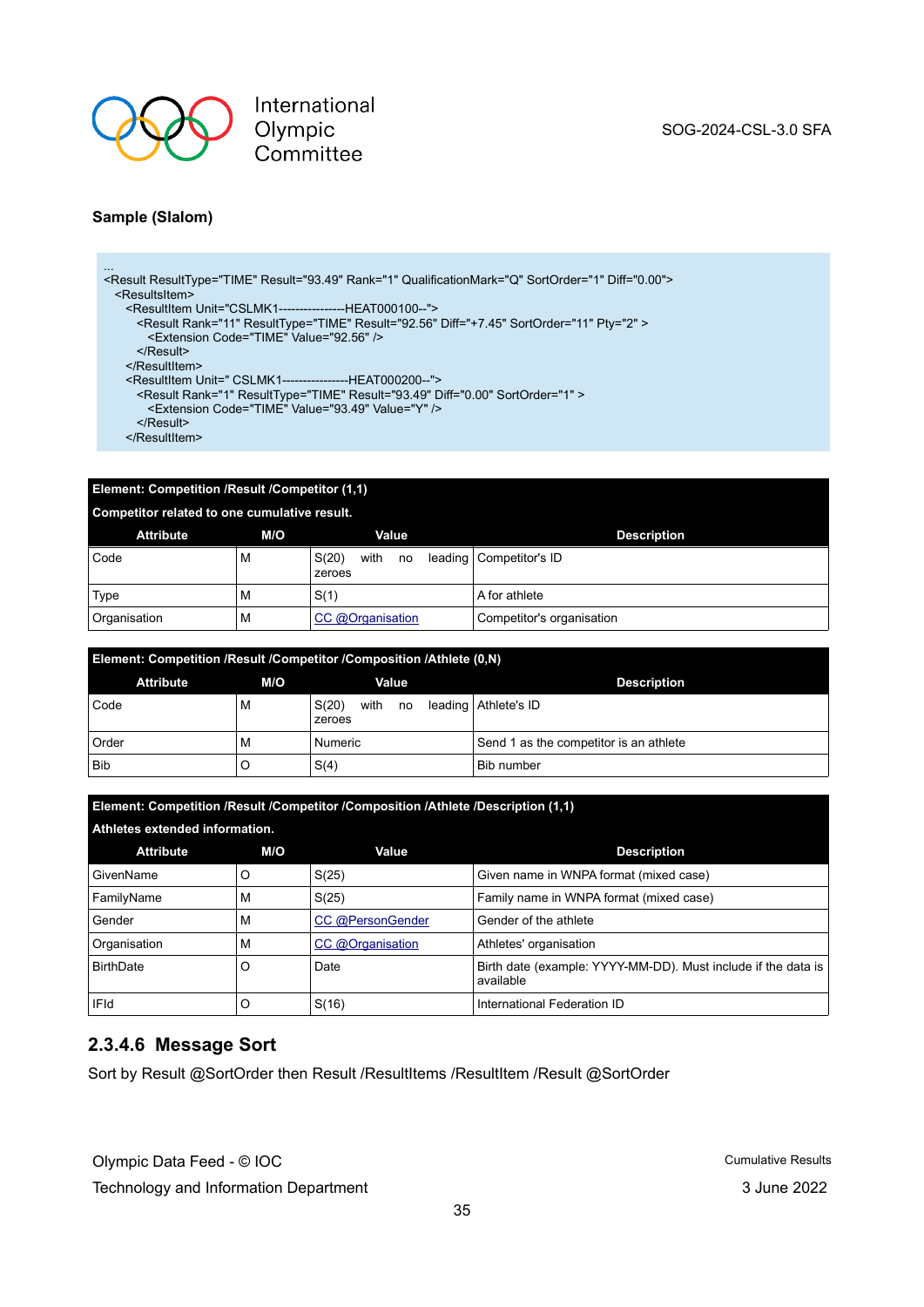

## <span id="page-35-4"></span>**2.3.5 Image**

#### <span id="page-35-3"></span>**2.3.5.1 Description**

The 'Image message' is a message containing an image or images file(s) in .jpg or .png format encapsulated in a XML message.

Each message contains only one photofinish picture.

Multiple messages may be sent for the same DocumentCode (a single race [RSC]) when more than one photofinish cases/photos occur in the same race depending on the circumstances of the unit/race.

## <span id="page-35-2"></span>**2.3.5.2 Header Values**

The following table describes the message header attributes.

| <b>Attribute</b>    | Value                          | <b>Comment</b>                                                                                                                                                                                                                                                                                                                 |
|---------------------|--------------------------------|--------------------------------------------------------------------------------------------------------------------------------------------------------------------------------------------------------------------------------------------------------------------------------------------------------------------------------|
| CompetitionCode     | CC @Competition                | Unique ID for competition                                                                                                                                                                                                                                                                                                      |
| <b>DocumentCode</b> | Full RSC of the unit (race)    |                                                                                                                                                                                                                                                                                                                                |
| DocumentSubcode     | Numeric<br>#0                  | Picture number<br>This value is a sequential number for each picture provided in a unit<br>(RSC). The value will be $1, 2, 3$<br>Where there is only one image related to the Document Code then the<br>value 1 is sent. 2, 3 etc. are used if additional images (ranks to be<br>resolved) are sent for the same DocumentCode. |
| DocumentType        | DT_IMAGE                       | Image message                                                                                                                                                                                                                                                                                                                  |
| DocumentSubtype     | S(20)                          | Send PHOTOFINISH                                                                                                                                                                                                                                                                                                               |
| Version             | 1.1V                           | Version number associated to the message's content. Ascending<br>number                                                                                                                                                                                                                                                        |
| <b>ResultStatus</b> | CC @ResultStatus               | Only applicable status is OFFICIAL                                                                                                                                                                                                                                                                                             |
| FeedFlag            | "P" - Production<br>"T" - Test | Test message or production message.                                                                                                                                                                                                                                                                                            |
| Date                | Date                           | Date when the message is generated, expressed in the local time zone<br>where the message was produced.                                                                                                                                                                                                                        |
| Time                | Time                           | Time up to milliseconds when the message is generated, expressed in<br>the local time zone where the message was produced.                                                                                                                                                                                                     |
| LogicalDate         | Date                           | Logical Date of events. This is the same as the physical day except<br>when the unit or message transmission extends after midnight.<br>See full explanation in ODF Foundation.                                                                                                                                                |
| Source              | SC @Source                     | Code indicating the system which generated the message.                                                                                                                                                                                                                                                                        |

#### <span id="page-35-1"></span>**2.3.5.3 Trigger and Frequency**

Trigger when image available and after any change.

#### <span id="page-35-0"></span>**2.3.5.4 Message Structure**

| The following table defines the structure of the message. |         |         |         |         |         |         |                |
|-----------------------------------------------------------|---------|---------|---------|---------|---------|---------|----------------|
| Level 1                                                   | Level 2 | Level 3 | Level 4 | Level 5 | Level 6 | Level 7 | <b>Level 8</b> |
| Competition (0,1)                                         |         |         |         |         |         |         |                |

Olympic Data Feed - © IOC Image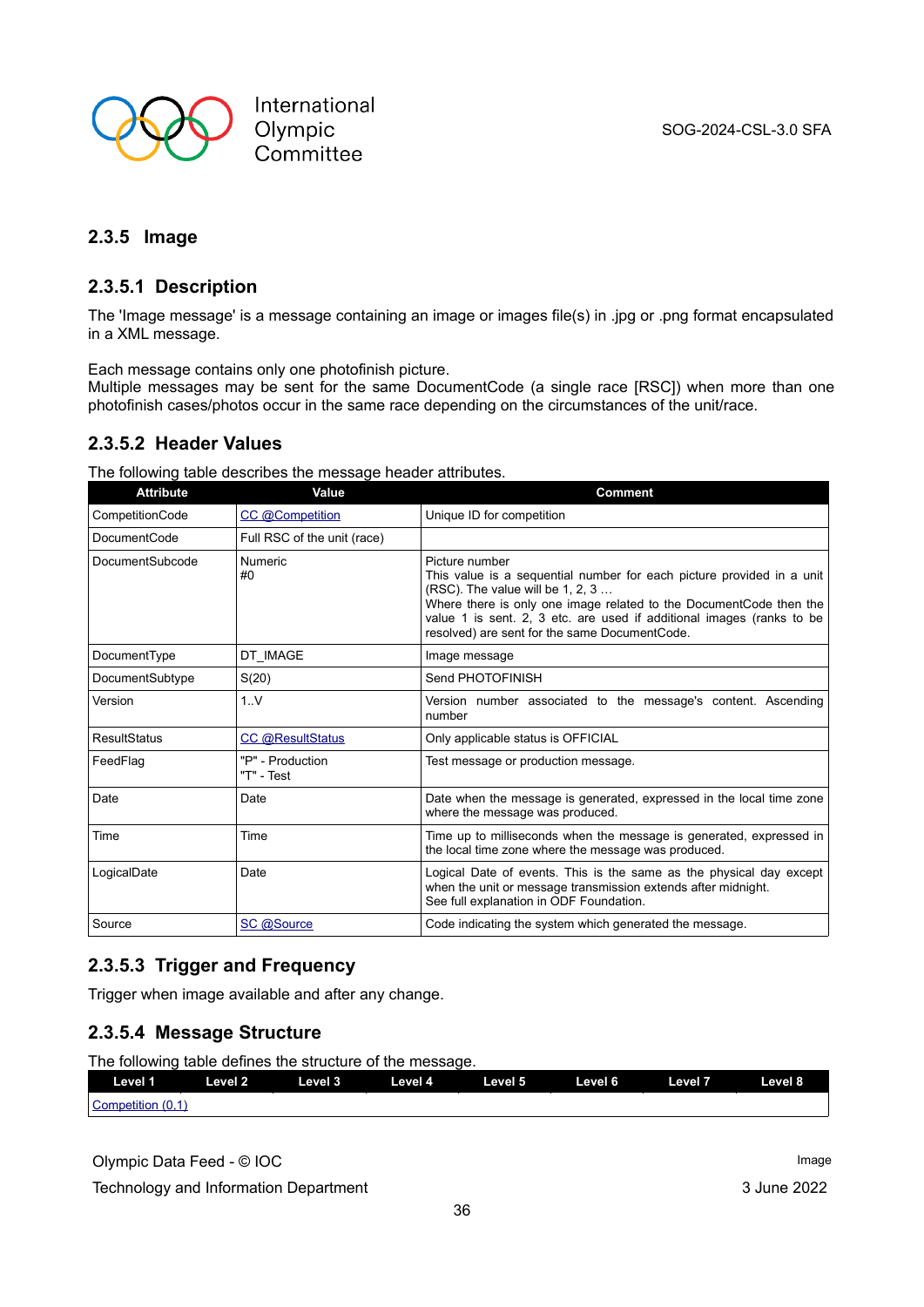

International

Olympic Committee

#### SOG-2024-CSL-3.0 SFA



## <span id="page-36-0"></span>**2.3.5.5 Message Values**

<span id="page-36-1"></span>

| <b>Element: Competition (0,1)</b> |     |       |                                                                     |  |  |
|-----------------------------------|-----|-------|---------------------------------------------------------------------|--|--|
| <b>Attribute</b>                  | M/O | Value | <b>Description</b>                                                  |  |  |
| Gen                               |     | S(20) | Version of the General Data Dictionary applicable to the<br>message |  |  |
| Sport                             |     | S(20) | Version of the Sport Data Dictionary applicable to the message      |  |  |
| Codes                             |     | S(20) | Version of the Codes applicable to the message                      |  |  |

<span id="page-36-2"></span>

| Element: Competition /Image (1,N) |     |       |                    |  |  |
|-----------------------------------|-----|-------|--------------------|--|--|
| Always only one image per message |     |       |                    |  |  |
| <b>Attribute</b>                  | M/O | Value | <b>Description</b> |  |  |
|                                   |     |       |                    |  |  |

Olympic Data Feed - © IOC Image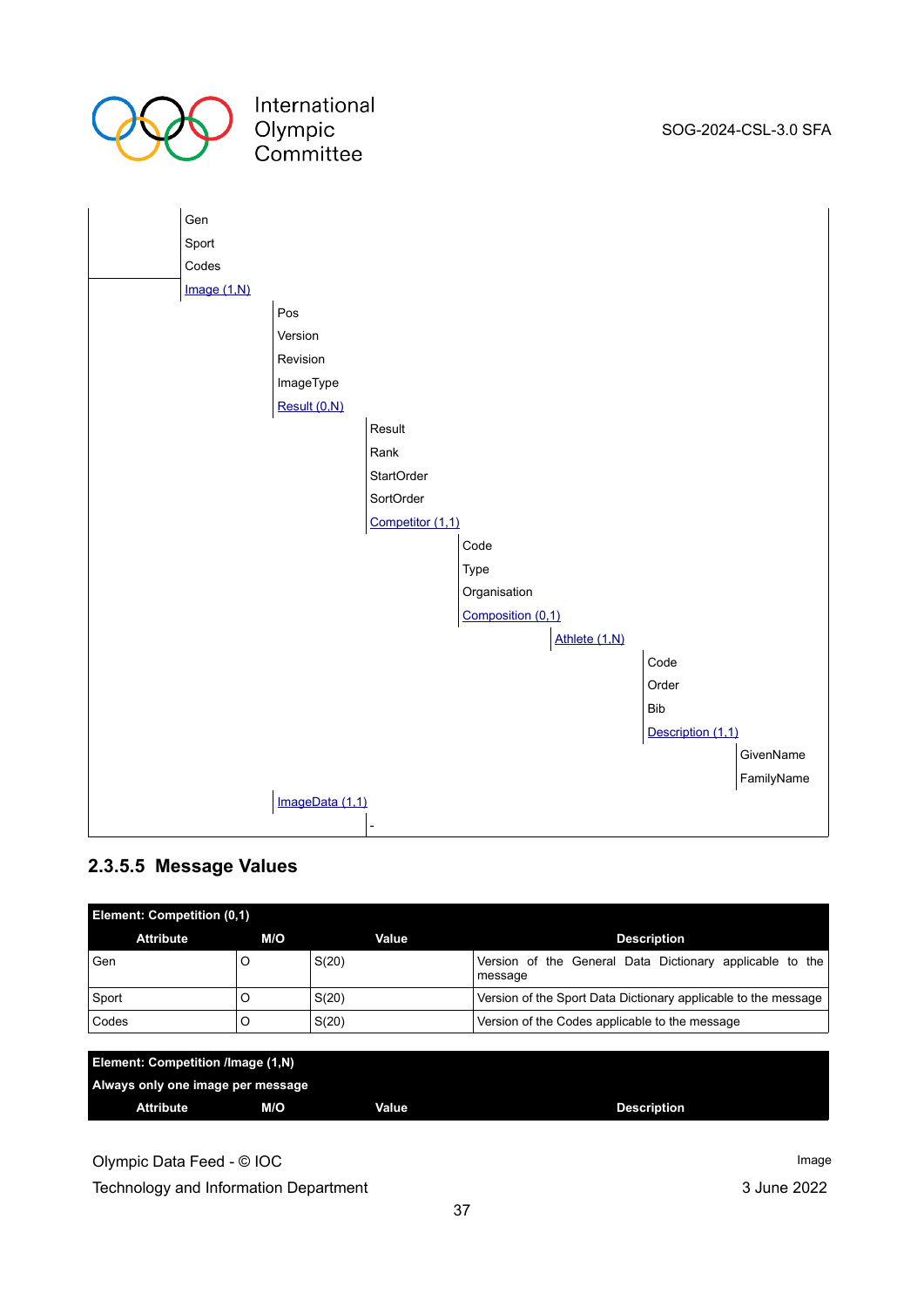

| Pos       | M | Numeric<br>#0 | Always send 1                    |
|-----------|---|---------------|----------------------------------|
| Version   | М | Numeric<br>#0 | Document Version                 |
| Revision  | М | Numeric<br>#0 | Document Revision                |
| ImageType | M | S(3)          | Image type extension, jpg or png |

<span id="page-37-4"></span>

| Element: Competition /Image /Result (0,N) |                                    |                        |                                                                                                                                                     |  |  |
|-------------------------------------------|------------------------------------|------------------------|-----------------------------------------------------------------------------------------------------------------------------------------------------|--|--|
|                                           |                                    |                        | This element should always appear and must only include the information of those competitors appearing in the image.                                |  |  |
| <b>Attribute</b>                          | M/O<br>Value<br><b>Description</b> |                        |                                                                                                                                                     |  |  |
| Result                                    | O                                  | S(20)                  | Result of the competitor in the image at the end of the unit.<br>Formatted in the same was as associated DT RESULT.<br>Use IRM code if appropriate. |  |  |
| Rank                                      | O                                  | Text                   | Rank of the competitor at the end of the unit                                                                                                       |  |  |
| <b>StartOrder</b>                         | O                                  | S(4)                   | Start or lane position<br>This value is expected if it is included in DT RESULT                                                                     |  |  |
| SortOrder                                 | м                                  | <b>Numeric</b><br>###0 | This attribute is a sequential number with the order of the<br>competitors in the image.                                                            |  |  |

<span id="page-37-3"></span>

| Element: Competition /Image /Result /Competitor (1,1) |     |                               |                                                |
|-------------------------------------------------------|-----|-------------------------------|------------------------------------------------|
| <b>Attribute</b>                                      | M/O | Value                         | <b>Description</b>                             |
| Code                                                  | м   | S(20)<br>with<br>no<br>zeroes | leading   Competitor's ID (Team or individual) |
| Type                                                  | M   | S(1)                          | A for athlete                                  |
| Organisation                                          | м   | CC @Organisation              | Competitor's organisation                      |

<span id="page-37-2"></span>**Element: Competition /Image /Result /Competitor /Composition /Athlete (1,N) Only sent in the case of individual events. Team members are not sent in team events.**

| only ooin in the case of marriagal overlier ream monitore are not come in team overlier |     |                               |                         |  |  |  |
|-----------------------------------------------------------------------------------------|-----|-------------------------------|-------------------------|--|--|--|
| <b>Attribute</b>                                                                        | M/O | Value                         | <b>Description</b>      |  |  |  |
| Code                                                                                    | M   | S(20)<br>with<br>no<br>zeroes | leading   Athlete's ID. |  |  |  |
| Order                                                                                   | M   | Numeric<br>U                  | Value is 1              |  |  |  |
| <b>Bib</b>                                                                              | Ô   | S(4)                          | Bib number              |  |  |  |

<span id="page-37-1"></span>

| Element: Competition /Image /Result /Competitor /Composition /Athlete /Description (1,1) |     |       |                                |  |  |
|------------------------------------------------------------------------------------------|-----|-------|--------------------------------|--|--|
| <b>Attribute</b>                                                                         | M/O | Value | Description                    |  |  |
| GivenName                                                                                |     | S(25) | Given name (Photofinish Name)  |  |  |
| FamilyName                                                                               | м   | S(25) | Family name (Photofinish Name) |  |  |

<span id="page-37-0"></span>

| <b>Element: Competition <i>I</i>mage /ImageData (1,1)</b> |     |           |                                                                                                   |  |  |
|-----------------------------------------------------------|-----|-----------|---------------------------------------------------------------------------------------------------|--|--|
| <b>Attribute</b>                                          | M/O | Value     | Description                                                                                       |  |  |
|                                                           | м   | Free Text | The ImageData element has a body consisting of one Base64-<br>encoded report (a jpeg or png file) |  |  |

Olympic Data Feed - © IOC Image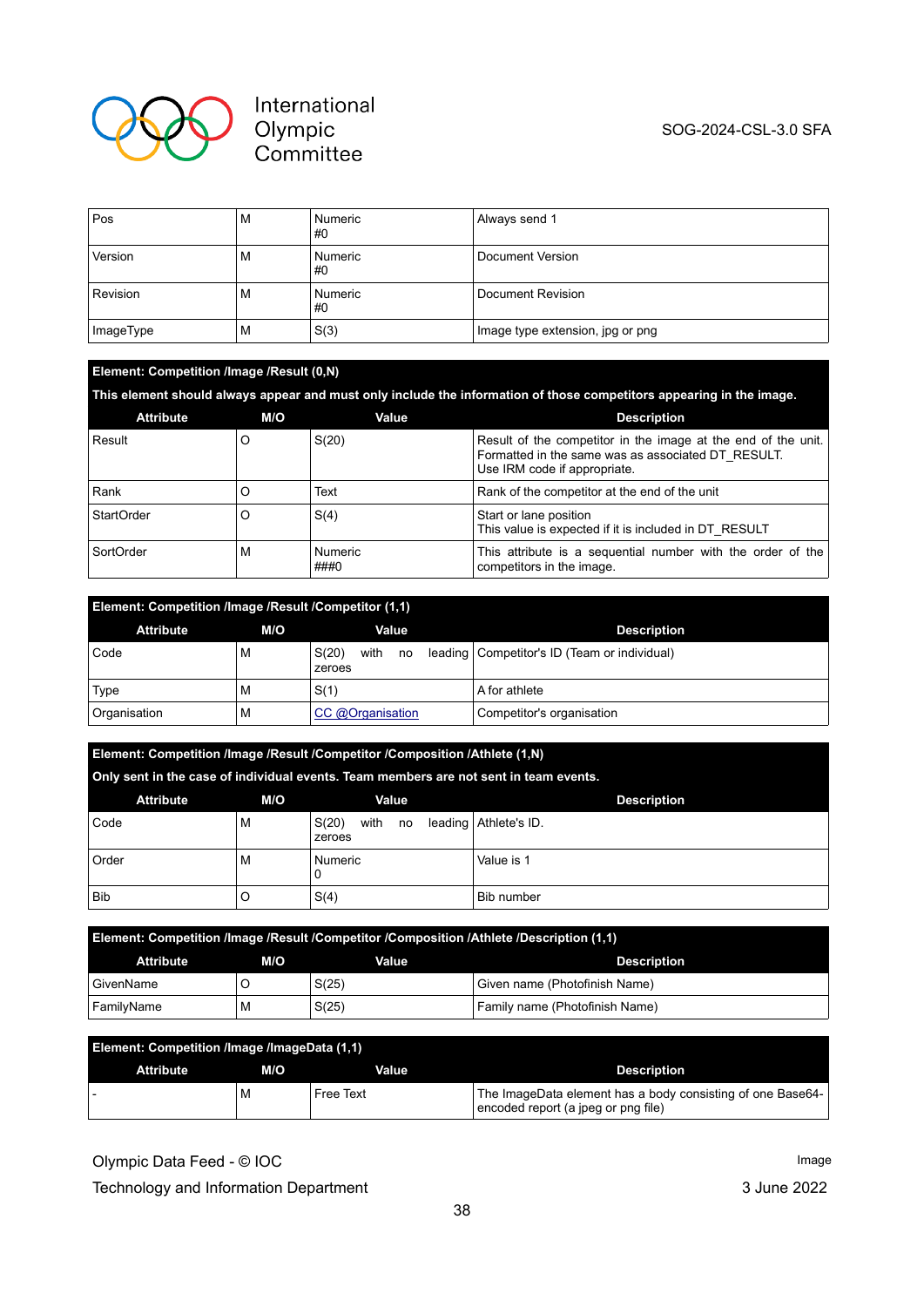

#### **Sample (Image)**

| <lmage imagetype="jpg" pos="1" revision="0" version="1"><br/><result rank="1" result="3:26.23" sortorder="1" startorder="5"></result></lmage> |  |
|-----------------------------------------------------------------------------------------------------------------------------------------------|--|
| <competitor code="1234567" organisation="GBR" type="T"></competitor>                                                                          |  |
| <description teamname="Great Britain"></description>                                                                                          |  |
| <br>$<$ /Result>                                                                                                                              |  |
| <result rank="2" result="3:26.26" sortorder="2" startorder="3"></result>                                                                      |  |
| <competitor code="1234444" organisation="ESP" type="T"></competitor>                                                                          |  |
| <description teamname="Spain"></description><br>                                                                                              |  |
| $<$ /Result>                                                                                                                                  |  |
| <lmagedata>/9i/4AAQSkZJRgABAQEAAAAAA ETC ETC //2Q==</lmagedata>                                                                               |  |
| $<$ /Image>                                                                                                                                   |  |

## <span id="page-38-0"></span>**2.3.5.6 Message Sort**

Sort by Competition /Image /Pos and SortOrder within image.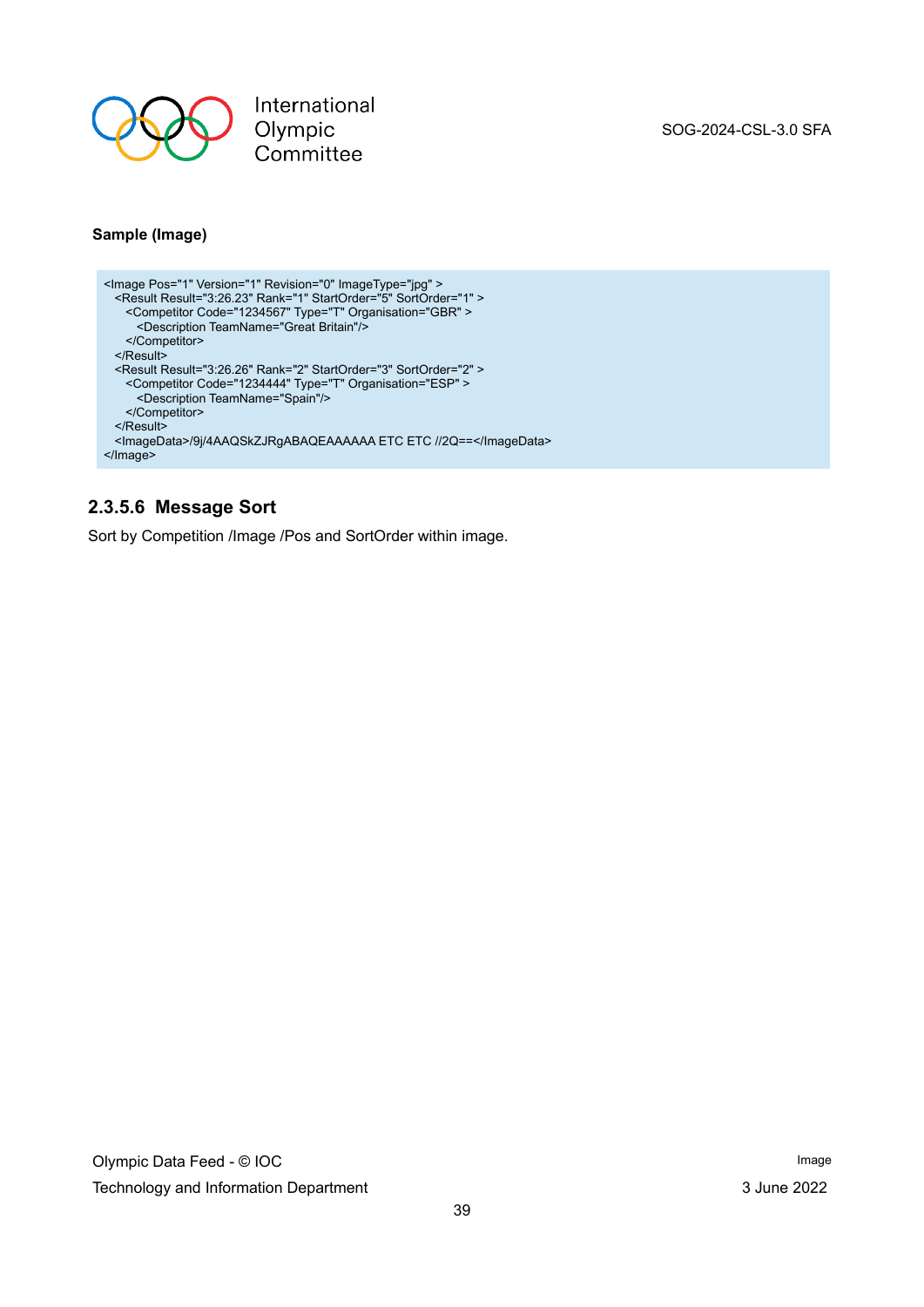

#### <span id="page-39-0"></span>**2.3.6 Brackets**

#### <span id="page-39-3"></span>**2.3.6.1 Description**

The brackets message contains the brackets information for one event. It is used in events where there is a necessity to know in advance how successive event units will be filled as the competition progresses. In the early stages of the competition, it indicates how each of the event units will be built from the winners/losers, or other competition rules of the previous event units.

This message is only applicable in Extreme in this discipline.

#### <span id="page-39-2"></span>**2.3.6.2 Header Values**

The following table describes the message header attributes.

| <b>Attribute</b>    | <b>Value</b>                  | <b>Comment</b>                                                                                                                                                                                                                     |
|---------------------|-------------------------------|------------------------------------------------------------------------------------------------------------------------------------------------------------------------------------------------------------------------------------|
| CompetitionCode     | CC @Competition               | Unique ID for competition                                                                                                                                                                                                          |
| DocumentCode        | CC @Event                     | Full RSC of the Event                                                                                                                                                                                                              |
| DocumentType        | DT BRACKETS                   | <b>Brackets message</b>                                                                                                                                                                                                            |
| <b>Version</b>      | 1.1V                          | Version number associated to the message's content. Ascending<br>number                                                                                                                                                            |
| <b>ResultStatus</b> | <b>CC @ResultStatus</b>       | Status of the message. Expected statuses are:<br>START LIST (when the athletes for the first bracket phase are known)<br><b>INTERMEDIATE (during the competition)</b><br>UNOFFICIAL (when last unit unofficial)<br><b>OFFICIAL</b> |
| FeedFlag            | "P" - Production<br>T" - Test | Test message or production message.                                                                                                                                                                                                |
| <b>Date</b>         | Date                          | Date when the message is generated, expressed in the local time zone<br>where the message was produced.                                                                                                                            |
| <b>Time</b>         | <b>Time</b>                   | Time up to milliseconds when the message is generated, expressed in<br>the local time zone where the message was produced.                                                                                                         |
| LogicalDate         | <b>Date</b>                   | Logical Date of events. This is the same as the physical day except<br>when the unit or message transmission extends after midnight.<br>See full explanation in ODF Foundation.                                                    |
| <b>Source</b>       | <b>SC @Source</b>             | Code indicating the system which generated the message.                                                                                                                                                                            |

#### <span id="page-39-1"></span>**2.3.6.3 Trigger and Frequency**

This message should be sent after the time trial, as soon as names for the first bracket phase are known.

Send when each unit is completed. The message should be updated including information on each competitor in the different bracket items. Only trigger once after each unit unless there are changes in the content.

The @ResultStatus attribute will vary depending on the competition status.

Send with ResultStatus = "START\_LIST" when bracket available and no units are complete

Send with ResultStatus = "INTERMEDIATE" after START\_LIST and until the last unit is Unofficial

Send with ResultStatus = "UNOFFICIAL" when the last event unit has Unofficial status.

Send with ResultStatus = "OFFICIAL" when the last event unit has Official status.

Olympic Data Feed - © IOC Brackets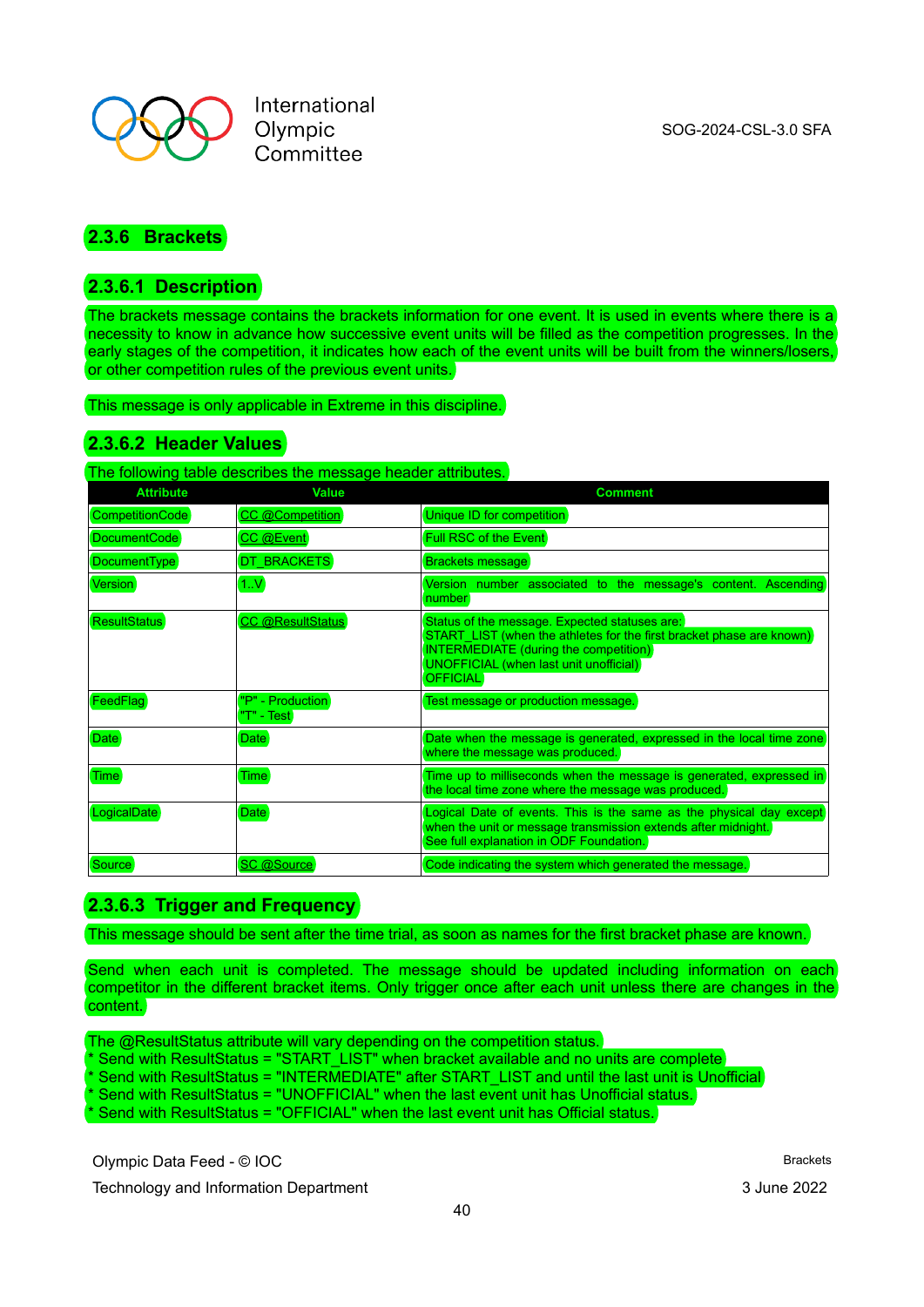

Trigger also after any change.

## <span id="page-40-0"></span>**2.3.6.4 Message Structure**

The following table defines the structure of the message.

| Level 1           | Level 2             | Level 3                | Level 4           | Level 5               | Level 6            | Level 7 | Level 8 | Level 9 | Level 10 |
|-------------------|---------------------|------------------------|-------------------|-----------------------|--------------------|---------|---------|---------|----------|
| Competition (0,1) |                     |                        |                   |                       |                    |         |         |         |          |
|                   | Gen                 |                        |                   |                       |                    |         |         |         |          |
|                   | Sport               |                        |                   |                       |                    |         |         |         |          |
|                   | Codes               |                        |                   |                       |                    |         |         |         |          |
|                   | ExtendedInfos (0,1) |                        |                   |                       |                    |         |         |         |          |
|                   |                     | SportDescription (0,1) |                   |                       |                    |         |         |         |          |
|                   |                     |                        | DisciplineName    |                       |                    |         |         |         |          |
|                   |                     |                        | EventName         |                       |                    |         |         |         |          |
|                   |                     |                        | Gender            |                       |                    |         |         |         |          |
|                   | Bracket (1,N)       |                        |                   |                       |                    |         |         |         |          |
|                   |                     | Code                   |                   |                       |                    |         |         |         |          |
|                   |                     | BracketItems (1,N)     |                   |                       |                    |         |         |         |          |
|                   |                     |                        | Code              |                       |                    |         |         |         |          |
|                   |                     |                        | BracketItem (1,N) |                       |                    |         |         |         |          |
|                   |                     |                        |                   | Code                  |                    |         |         |         |          |
|                   |                     |                        |                   | Order                 |                    |         |         |         |          |
|                   |                     |                        |                   | Position              |                    |         |         |         |          |
|                   |                     |                        |                   | Date                  |                    |         |         |         |          |
|                   |                     |                        |                   | Time                  |                    |         |         |         |          |
|                   |                     |                        |                   | Unit                  |                    |         |         |         |          |
|                   |                     |                        |                   | CompetitorPlace (1,N) |                    |         |         |         |          |
|                   |                     |                        |                   |                       | Pos                |         |         |         |          |
|                   |                     |                        |                   |                       | Rank               |         |         |         |          |
|                   |                     |                        |                   |                       | Result             |         |         |         |          |
|                   |                     |                        |                   |                       | ResultType         |         |         |         |          |
|                   |                     |                        |                   |                       | <b>IRM</b>         |         |         |         |          |
|                   |                     |                        |                   |                       | QualificationMark  |         |         |         |          |
|                   |                     |                        |                   |                       | <b>StrikeOut</b>   |         |         |         |          |
|                   |                     |                        |                   |                       | StartOrder         |         |         |         |          |
|                   |                     |                        |                   |                       | PreviousUnit (0,1) |         |         |         |          |
|                   |                     |                        |                   |                       |                    | Unit    |         |         |          |
|                   |                     |                        |                   |                       |                    | Value   |         |         |          |
|                   |                     |                        |                   |                       | Competitor (0,1)   |         |         |         |          |
|                   |                     |                        |                   |                       |                    | Code    |         |         |          |

Olympic Data Feed - © IOC Brackets Technology and Information Department 3 June 2022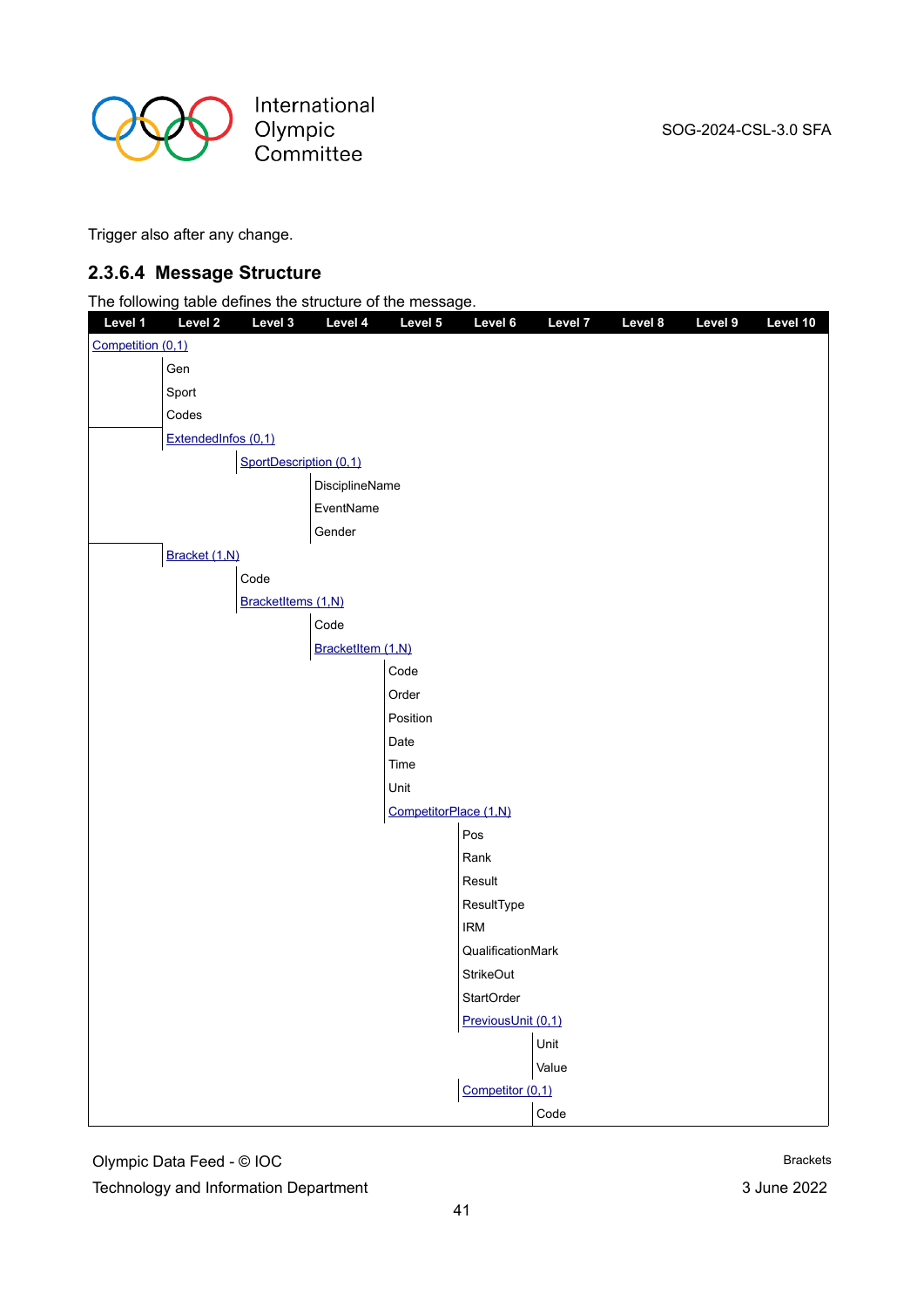



## <span id="page-41-0"></span>**2.3.6.5 Message Values**

<span id="page-41-4"></span>

| <b>Element: Competition (0,1)</b> |     |       |                                                                     |  |  |  |
|-----------------------------------|-----|-------|---------------------------------------------------------------------|--|--|--|
| <b>Attribute</b>                  | M/O | Value | <b>Description</b>                                                  |  |  |  |
| Gen                               |     | S(20) | Version of the General Data Dictionary applicable to the<br>message |  |  |  |
| Sport                             |     | S(20) | Version of the Sport Data Dictionary applicable to the message      |  |  |  |
| Codes                             |     | S(20) | Version of the Codes applicable to the message                      |  |  |  |

<span id="page-41-3"></span>

| Element: Competition /ExtendedInfos /SportDescription (0.1) |     |                 |                                                         |  |  |
|-------------------------------------------------------------|-----|-----------------|---------------------------------------------------------|--|--|
| <b>Sport Description in Text</b>                            |     |                 |                                                         |  |  |
| <b>Attribute</b>                                            | M/O | Value           | <b>Description</b>                                      |  |  |
| <b>DisciplineName</b>                                       | M   | S(40)           | Discipline ENG Description (not code) from Common Codes |  |  |
| EventName                                                   | M   | S(40)           | Event ENG Description (not code) from Common Codes.     |  |  |
| Gender                                                      | M   | CC @SportGender | Gender code for the event unit                          |  |  |

<span id="page-41-2"></span>

| <b>Element: Competition /Bracket (1,N)</b> |     |             |                                                                                                 |  |  |  |
|--------------------------------------------|-----|-------------|-------------------------------------------------------------------------------------------------|--|--|--|
| <b>Attribute</b>                           | M/O | Value       | <b>Description</b>                                                                              |  |  |  |
| Code                                       | M   | SC @Bracket | Bracket code to identify a bracket item.<br>One for each individual bracket as defined in ORIS. |  |  |  |

<span id="page-41-1"></span>

| <b>Element: Competition /Bracket /BracketItems (1,N)</b> |     |                  |                                                                                                         |  |  |
|----------------------------------------------------------|-----|------------------|---------------------------------------------------------------------------------------------------------|--|--|
| <b>Attribute</b>                                         | M/O | Value            | <b>Description</b>                                                                                      |  |  |
| Code                                                     | M   | SC @BracketItems | Bracket code to identify a set of bracket items.<br>The quarterfinals, semifinals or finals phases etc. |  |  |

Olympic Data Feed - © IOC Brackets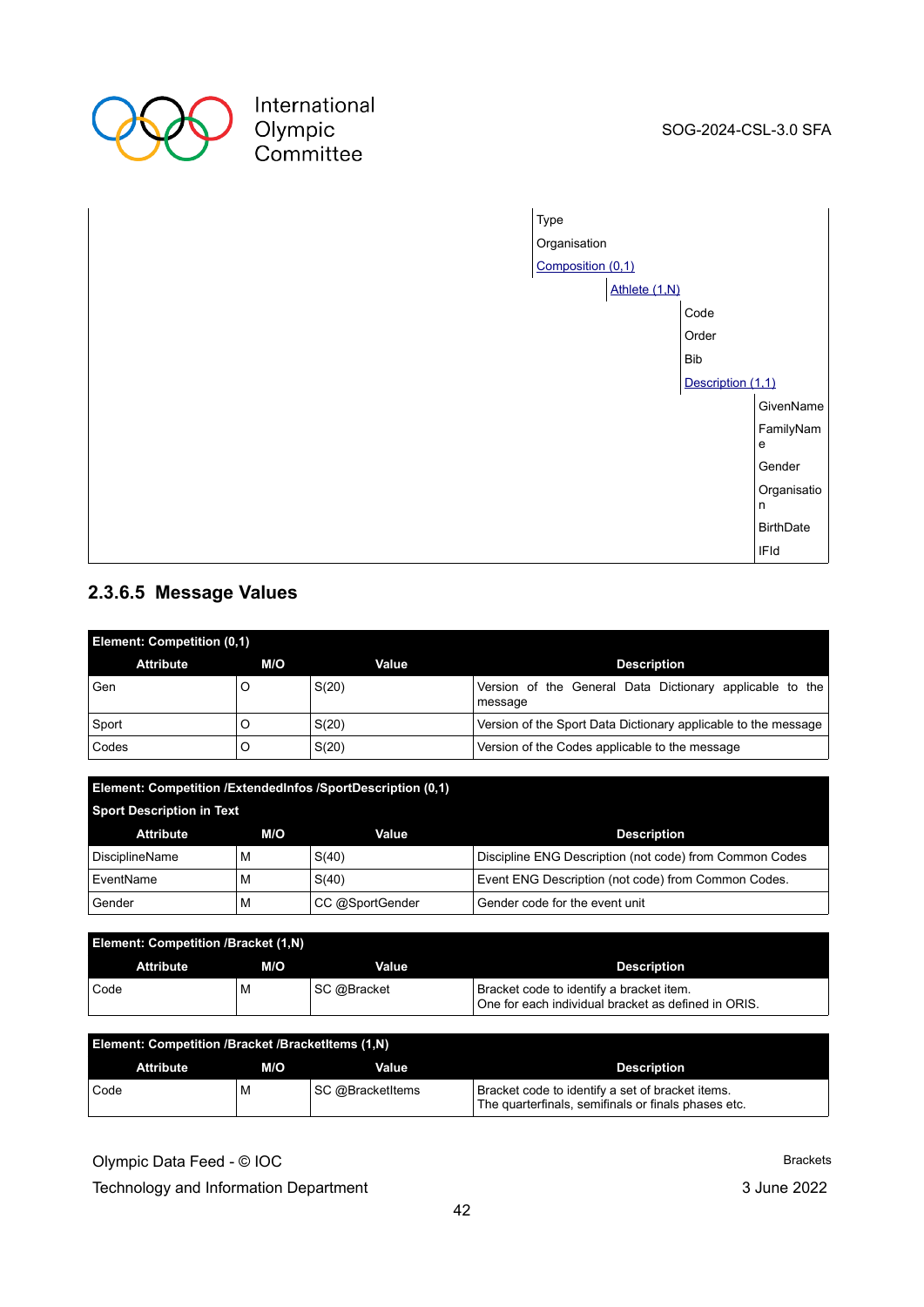

<span id="page-42-3"></span>

| Element: Competition /Bracket /BracketItems /BracketItem (1,N) |     |                       |                                                                                                                                                                                                                                                                                                                                            |  |
|----------------------------------------------------------------|-----|-----------------------|--------------------------------------------------------------------------------------------------------------------------------------------------------------------------------------------------------------------------------------------------------------------------------------------------------------------------------------------|--|
| <b>Attribute</b>                                               | M/O | Value                 | <b>Description</b>                                                                                                                                                                                                                                                                                                                         |  |
| Code                                                           | O   | <b>Numeric</b><br>#0  | Unique number for all BracketItems in the message 1                                                                                                                                                                                                                                                                                        |  |
| Order                                                          | м   | <b>Numeric</b><br>##0 | Sequential number inside of BracketItems to indicate the order,<br>always start at 1                                                                                                                                                                                                                                                       |  |
| Position                                                       | м   | <b>Numeric</b><br>##0 | Bracket position when drawing the bracket. For example a<br>quarter final has 4 items, with positions 1, 2, 3 and 4 from the<br>top. Use the appropriate number to draw the position.<br>If there is only 3 items in a quarterfinal and the fourth is not<br>displayed and would logically be the first then the positions are<br>2, 3, 4. |  |
| Date                                                           | O   | Date                  | Date of match (example: YYYY-MM-DD). Must include if the<br>data is available                                                                                                                                                                                                                                                              |  |
| Time                                                           | O   | S(5)                  | Time of match (example HH:MM).                                                                                                                                                                                                                                                                                                             |  |
| Unit                                                           | O   | CC @Unit              | Full RSC of the unit for the BracketItem                                                                                                                                                                                                                                                                                                   |  |

<span id="page-42-2"></span>**Element: Competition /Bracket /BracketItems /BracketItem /CompetitorPlace (1,N)**

**- If the competitors are known, this element is used to place the competitors in the bracket.**

If they are not yet known, it contains some information (on the rule to access to this bracket...)

| <b>Attribute</b>  | M/O     | Value                 | <b>Description</b>                                                                                                                                                                                       |
|-------------------|---------|-----------------------|----------------------------------------------------------------------------------------------------------------------------------------------------------------------------------------------------------|
| Pos               | М       | <b>Numeric</b><br>##0 | This attribute is a sequential number to place the different<br>competitors in the bracket $(1, 2)$ .<br>(This order changes, first colour order, then selected lane order)<br>and finally result order) |
| Rank              | O       | S(5)                  | The rank in the unit                                                                                                                                                                                     |
| Result            | O       | S(20)                 | Send the fault code if applicable, for example FLT(5) or FLT(S)<br>etc                                                                                                                                   |
| ResultType        | O       | SC @ResultType        | Send if FAULT or IRM applicable                                                                                                                                                                          |
| <b>IRM</b>        | O       | SC @IRM               | The invalid result mark, if applicable                                                                                                                                                                   |
| QualificationMark | $\circ$ | SC @QualificationMark | Send qualification mark if applicable                                                                                                                                                                    |
| <b>StrikeOut</b>  | O       | S(1)                  | Send if the competitor should be struck out in the bracket item.                                                                                                                                         |
| <b>StartOrder</b> | O       | SC @Colour            | Send colour                                                                                                                                                                                              |

<span id="page-42-1"></span>**Element: Competition /Bracket /BracketItems /BracketItem /CompetitorPlace /PreviousUnit (0,1)**

**Previous event unit related to the CompetitorPlace@Pos competitor of the current bracket item. It is always informed except for the bracket items whose CompetitorPlace@Pos competitor do not have preceding event units in the bracket graph.**

| <b>Attribute</b> | M/O | Value    | <b>Description</b>                                                                                  |
|------------------|-----|----------|-----------------------------------------------------------------------------------------------------|
| Unit             |     | CC @Unit | <b>RSC</b><br>Full<br>the<br>competitor<br>unit<br>the<br>οf<br>where<br>progresses/progressed from |
| Value            |     | S(2)     | Rank of the competitor in the previous unit who will progress to<br>this position                   |

<span id="page-42-0"></span>**Element: Competition /Bracket /BracketItems /BracketItem /CompetitorPlace /Competitor (0,1)**

Olympic Data Feed - © IOC Brackets Technology and Information Department 3 June 2022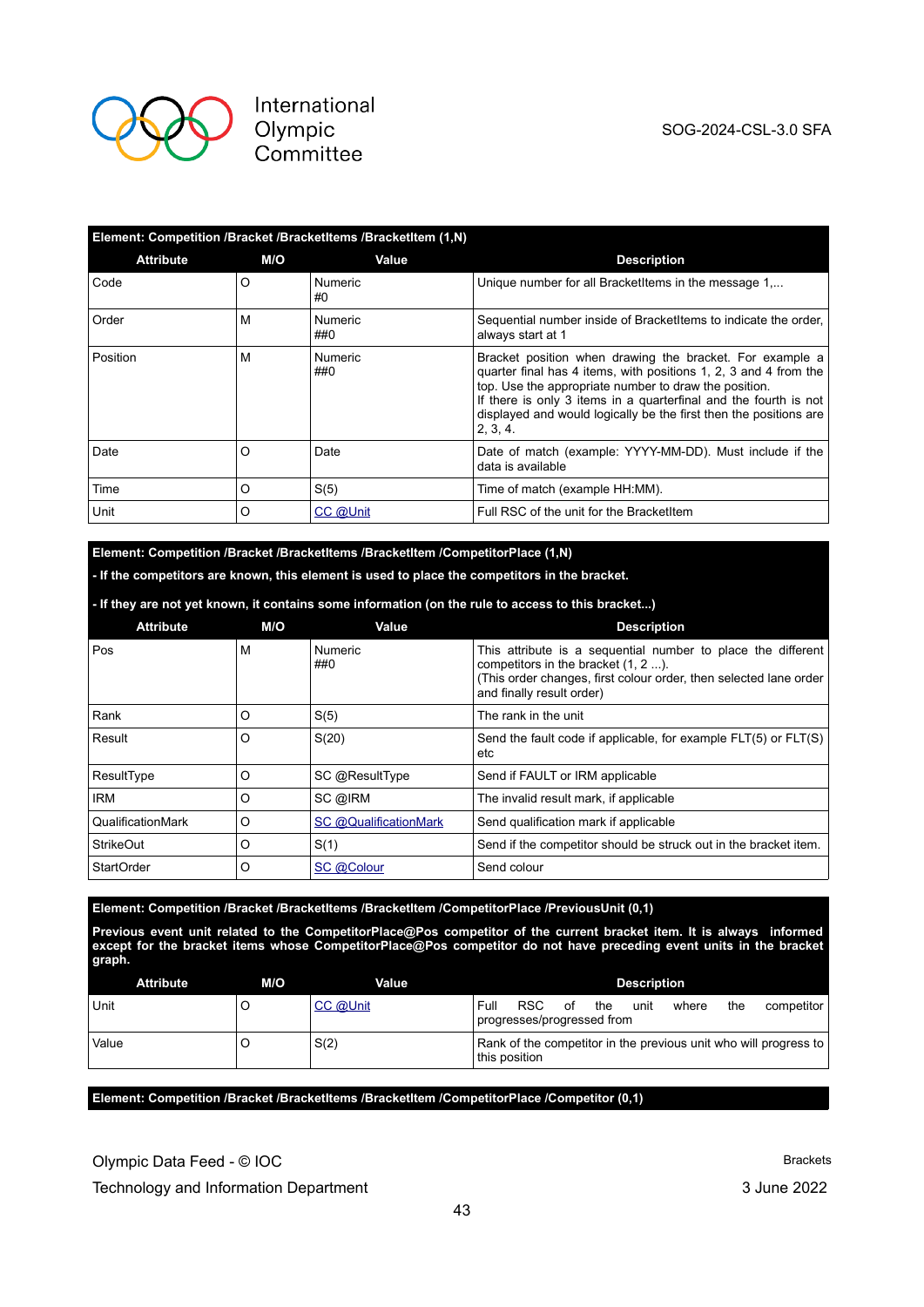

| CompetitorPlace @Pos competitor related to the bracket item. Only include if the competitor is known. |     |                               |                                     |  |  |
|-------------------------------------------------------------------------------------------------------|-----|-------------------------------|-------------------------------------|--|--|
| <b>Attribute</b>                                                                                      | M/O | Value                         | <b>Description</b>                  |  |  |
| Code                                                                                                  | M   | S(20)<br>with<br>no<br>zeroes | leading   Competitor's ID           |  |  |
| Type                                                                                                  | M   | S(1)                          | A for athlete                       |  |  |
| Organisation                                                                                          | м   | CC @Organisation              | Competitors' organisation if known. |  |  |

<span id="page-43-2"></span>**Element: Competition /Bracket /BracketItems /BracketItem /CompetitorPlace /Competitor /Composition /Athlete (1,N)**

| <b>Attribute</b> | M/O | Value                         | <b>Description</b>   |
|------------------|-----|-------------------------------|----------------------|
| Code             | M   | S(20)<br>with<br>no<br>zeroes | leading   Athlete ID |
| Order            | M   | Numeric<br>U                  | Value is 1           |
| <b>Bib</b>       |     | S(5)                          | Athlete Bib          |

<span id="page-43-1"></span>**Element: Competition /Bracket /BracketItems /BracketItem /CompetitorPlace /Competitor /Composition /Athlete /Description (1,1)**

| <b>Attribute</b> | M/O | Value            | <b>Description</b>                                                         |
|------------------|-----|------------------|----------------------------------------------------------------------------|
| GivenName        | O   | S(25)            | Given name in WNPA format (mixed case)                                     |
| FamilyName       | м   | S(25)            | Family name in WNPA format (mixed case)                                    |
| Gender           | м   | CC @PersonGender | Gender of the athlete                                                      |
| Organisation     | M   | CC @Organisation | Athletes' organisation                                                     |
| <b>BirthDate</b> | O   | Date             | Birth date (example: YYYY-MM-DD). Must include if the data is<br>available |
| IFId             | O   | S(16)            | International Federation ID                                                |

## <span id="page-43-0"></span>**2.3.6.6 Message Sort**

The following order applies:

\* BracketItems /BracketItem /Code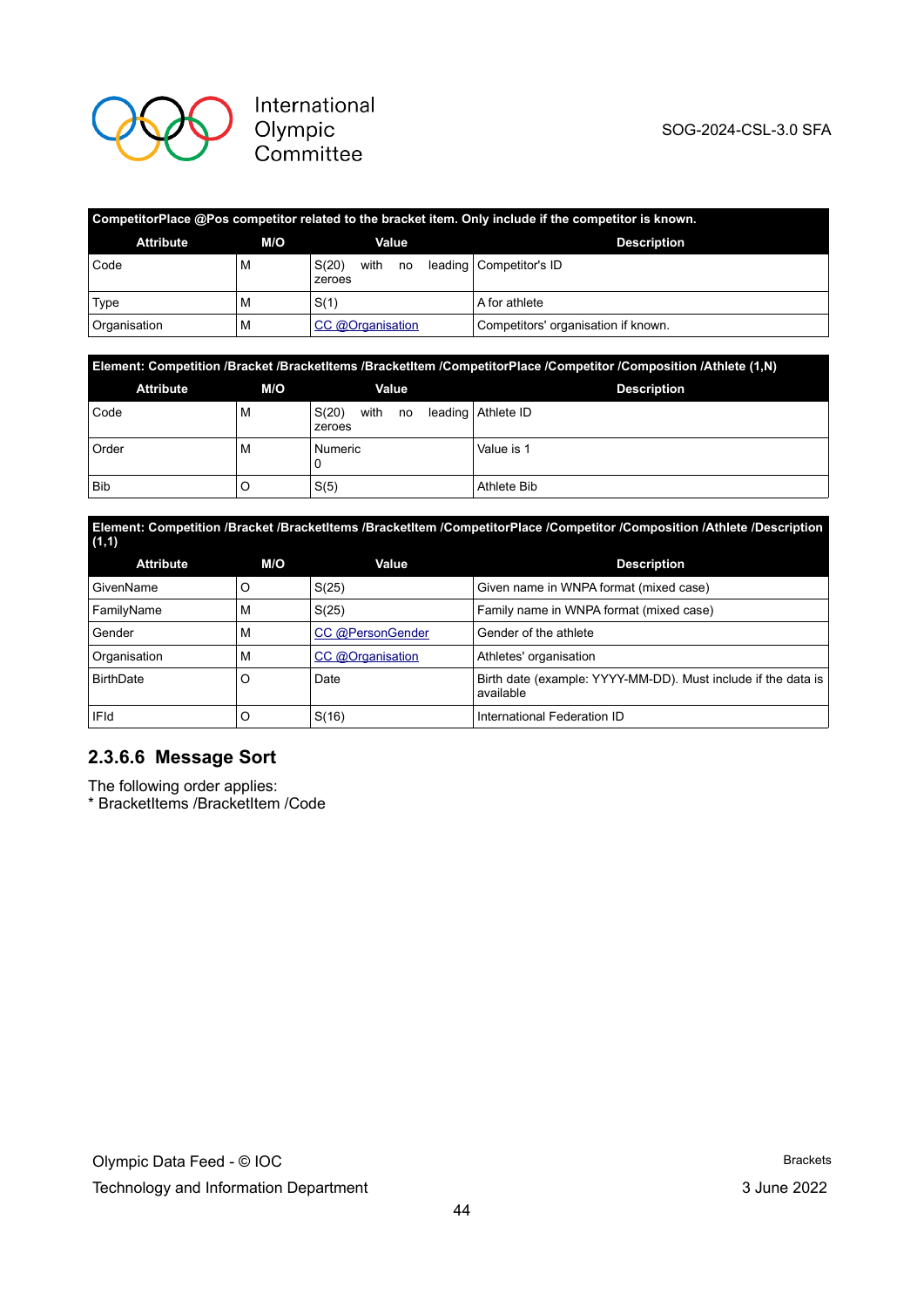

#### <span id="page-44-4"></span>**2.3.7 Event Final Ranking**

#### <span id="page-44-3"></span>**2.3.7.1 Description**

The event final ranking is a message containing the competitor final results and ranking at the completion of one particular event.

The final ranking message is a generic message for all sports, including the full event final result for all competitors who were either ranked, got an Invalid Rank Mark (disqualified, etc.), or both.

#### <span id="page-44-2"></span>**2.3.7.2 Header Values**

The following table describes the message header attributes.

| <b>Attribute</b>    | Value                          | <b>Comment</b>                                                                                                                                                                  |  |  |
|---------------------|--------------------------------|---------------------------------------------------------------------------------------------------------------------------------------------------------------------------------|--|--|
| CompetitionCode     | CC @Competition                | Unique ID for competition                                                                                                                                                       |  |  |
| DocumentCode        | CC @Event                      | Full RSC of the Event                                                                                                                                                           |  |  |
| DocumentType        | DT RANKING                     | Event Final ranking message                                                                                                                                                     |  |  |
| Version             | 1.1V                           | Version number associated to the message's content. Ascending<br>number                                                                                                         |  |  |
| <b>ResultStatus</b> | CC @ResultStatus               | Result status, indicates whether the data is official or partial.<br><b>PARTIAL</b><br><b>OFFICIAL</b>                                                                          |  |  |
| FeedFlag            | "P" - Production<br>"T" - Test | Test message or production message.                                                                                                                                             |  |  |
| Date                | Date                           | Date when the message is generated, expressed in the local time zone<br>where the message was produced.                                                                         |  |  |
| Time                | Time                           | Time up to milliseconds when the message is generated, expressed in<br>the local time zone where the message was produced.                                                      |  |  |
| LogicalDate         | Date                           | Logical Date of events. This is the same as the physical day except<br>when the unit or message transmission extends after midnight.<br>See full explanation in ODF Foundation. |  |  |
| Source              | SC @Source                     | Code indicating the system which generated the message.                                                                                                                         |  |  |

#### <span id="page-44-1"></span>**2.3.7.3 Trigger and Frequency**

This message is only triggered after a unit which affects the final ranking is official and that particular ranking is not subject to change or some ranking in that unit are not subject to change.

- \* After any final ranking is known (PARTIAL)
- <span id="page-44-0"></span>\* After the event is finished (OFFICIAL)

Trigger also after any change.

#### **2.3.7.4 Message Structure**

The following table defines the structure of the message.

| Level 1           | <b>Level 2</b> | Level 3 | Level 4 | Level 5 | Level 6 | Level 7 |
|-------------------|----------------|---------|---------|---------|---------|---------|
| Competition (0,1) |                |         |         |         |         |         |
|                   | Gen            |         |         |         |         |         |
|                   | Sport          |         |         |         |         |         |

Olympic Data Feed - © IOC **Example 2018** Event Final Ranking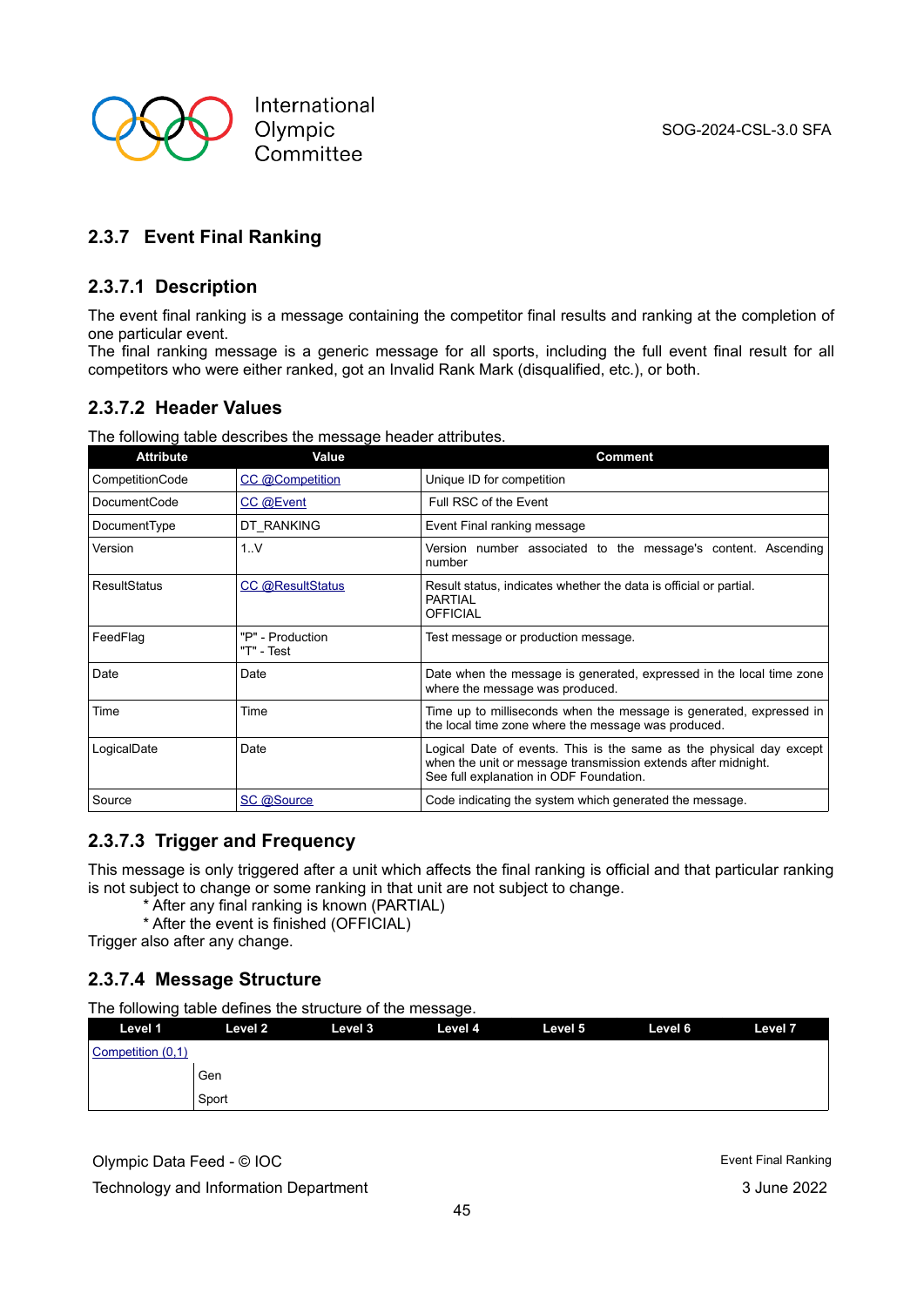



Olympic Data Feed - © IOC **Example 2018** Event Final Ranking Technology and Information Department 3 June 2022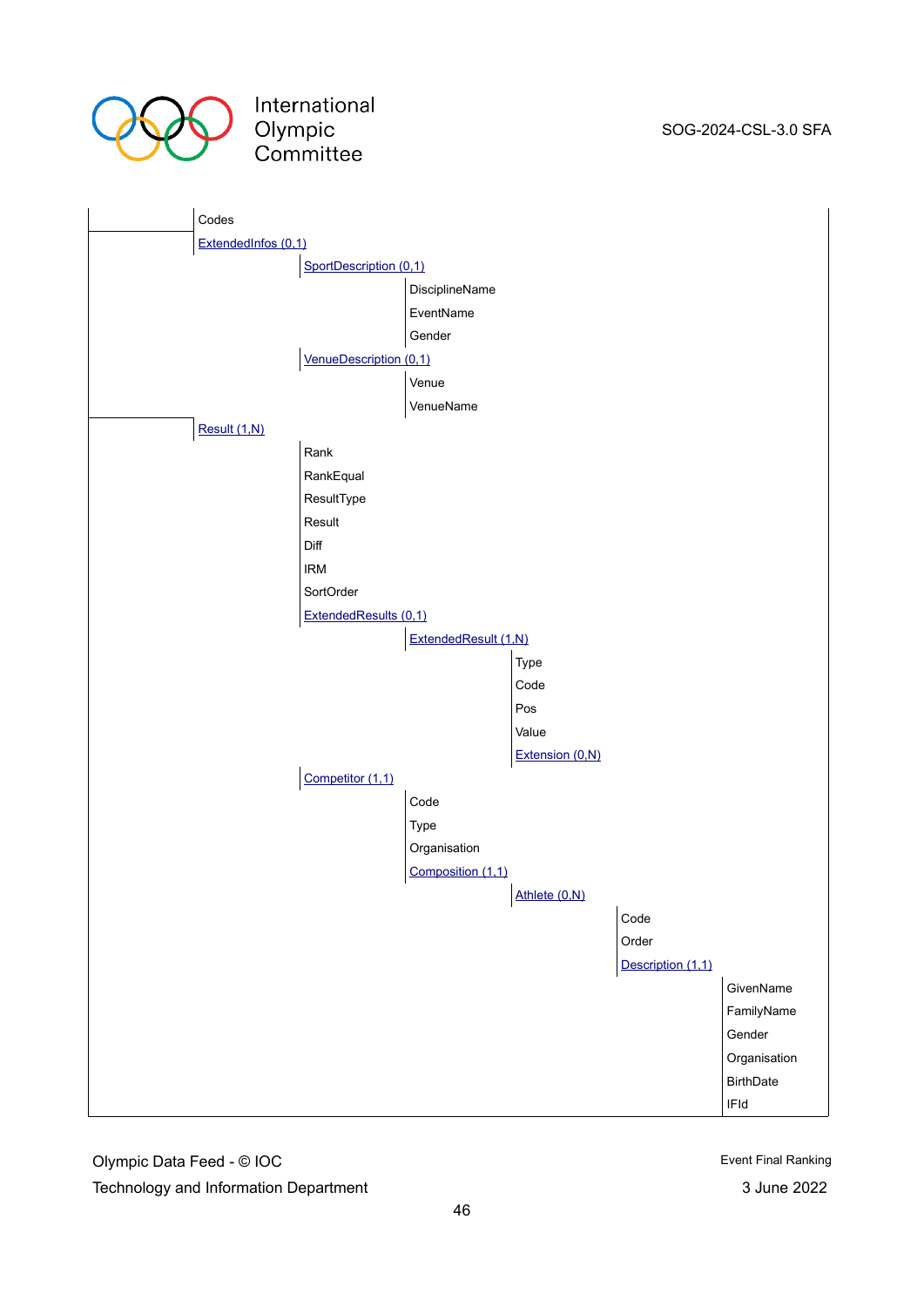

## <span id="page-46-0"></span>**2.3.7.5 Message Values**

<span id="page-46-1"></span>

| <b>Element: Competition (0,1)</b> |     |       |                                                                     |  |  |
|-----------------------------------|-----|-------|---------------------------------------------------------------------|--|--|
| <b>Attribute</b>                  | M/O | Value | <b>Description</b>                                                  |  |  |
| Gen                               |     | S(20) | Version of the General Data Dictionary applicable to the<br>message |  |  |
| Sport                             |     | S(20) | Version of the Sport Data Dictionary applicable to the message      |  |  |
| Codes                             |     | S(20) | Version of the Codes applicable to the message                      |  |  |

<span id="page-46-5"></span>

| Element: Competition /ExtendedInfos /SportDescription (0.1) |     |                 |                                                                                                 |  |  |
|-------------------------------------------------------------|-----|-----------------|-------------------------------------------------------------------------------------------------|--|--|
| <b>Sport Description in text</b>                            |     |                 |                                                                                                 |  |  |
| <b>Attribute</b>                                            | M/O | Value           | <b>Description</b>                                                                              |  |  |
| <b>DisciplineName</b>                                       | м   | S(40)           | Discipline ENG Description (not code) from Common Codes                                         |  |  |
| EventName                                                   | м   | S(40)           | Event ENG Description (not code) from Common Codes. Must<br>be included if it is a single event |  |  |
| Gender                                                      | м   | CC @SportGender | Gender code for the event unit. Must be included if it is a single<br>gender                    |  |  |

#### <span id="page-46-4"></span>**Element: Competition /ExtendedInfos /VenueDescription (0,1)**

| Venue Names in text |     |               |                                                    |  |  |
|---------------------|-----|---------------|----------------------------------------------------|--|--|
| <b>Attribute</b>    | M/O | Value         | <b>Description</b>                                 |  |  |
| Venue               | M   | CC @VenueCode | Venue code                                         |  |  |
| VenueName           | м   | S(25)         | Venue ENG Description (not code) from Common Codes |  |  |

<span id="page-46-3"></span>

|                  | Element: Competition /Result (1,N) |                       |                                                                                                                                                                                                                |  |  |
|------------------|------------------------------------|-----------------------|----------------------------------------------------------------------------------------------------------------------------------------------------------------------------------------------------------------|--|--|
|                  |                                    |                       | For any event final ranking message, there should be at least one competitor being awarded a result for the event.                                                                                             |  |  |
| <b>Attribute</b> | M/O                                | Value                 | <b>Description</b>                                                                                                                                                                                             |  |  |
| Rank             | O                                  | Text                  | Final rank of the competitor in the corresponding event.                                                                                                                                                       |  |  |
| RankEqual        | O                                  | S(1)                  | Identifies if a rank has been equalled. Send Y if applicable                                                                                                                                                   |  |  |
| ResultType       | O                                  | <b>SC @ResultType</b> | Type of the @Result attribute.<br>Send if IRM or competitor is in final or has a time.                                                                                                                         |  |  |
| Result           | O                                  | sss.ff                | Total time (including the penalty) for the highest phase reached<br>by the competitor in slalom. In extreme only send if did not<br>qualify for finals stages.                                                 |  |  |
| Diff             | O                                  | +sss.ff               | Time behind leader in the highest phase reached by the<br>competitor, send 0.00 for leader not in extreme.                                                                                                     |  |  |
| <b>IRM</b>       | O                                  | SC @IRM               | The invalid rank mark, send if applicable in the highest phase<br>reached by the competitor.                                                                                                                   |  |  |
| SortOrder        | M                                  | <b>Numeric</b>        | Unique sort order for all results based on rank to break rank<br>ties.<br>This attribute is a sequential number with the order of the<br>competitors at the end of the event, if they were to be<br>presented. |  |  |

<span id="page-46-2"></span>**Element: Competition /Result /ExtendedResults /ExtendedResult (1,N)**

Olympic Data Feed - © IOC **Example 2018** Event Final Ranking Technology and Information Department 3 June 2022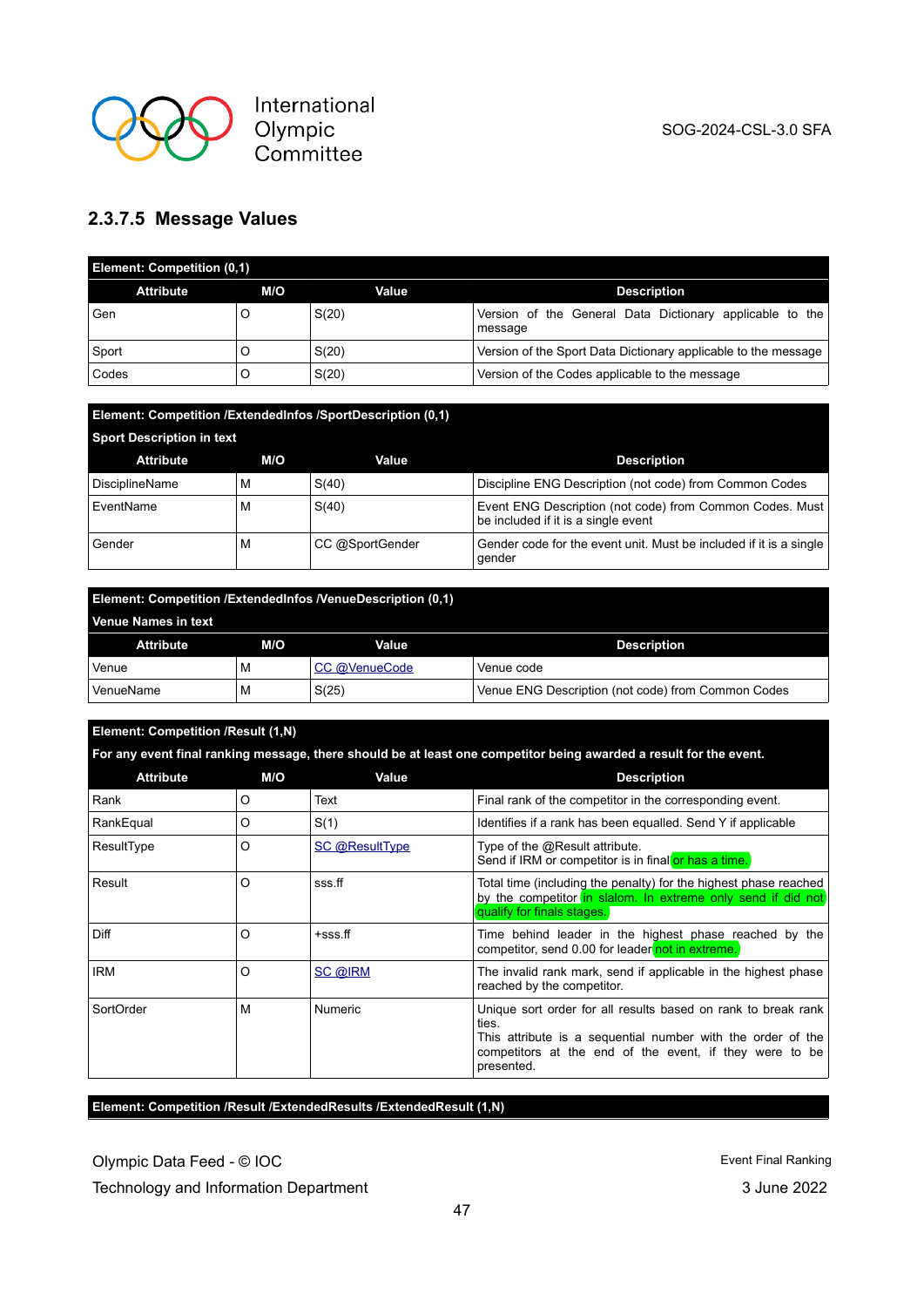

|           | <b>Type</b>                                                                                                    | Code                                                                               | Pos                                  | <b>Description</b>                                               |  |
|-----------|----------------------------------------------------------------------------------------------------------------|------------------------------------------------------------------------------------|--------------------------------------|------------------------------------------------------------------|--|
| <b>ER</b> |                                                                                                                | <b>PHASE</b>                                                                       | N/A                                  | <b>Element Expected:</b><br>When available                       |  |
|           | <b>Attribute</b>                                                                                               | M/O                                                                                | <b>Value</b>                         | <b>Description</b>                                               |  |
|           | Value                                                                                                          | M                                                                                  | CC @Phase                            | Send the full phase RSC (Char34) of the<br>highest phase reached |  |
|           | <b>Expected When available</b>                                                                                 | Sub Element: Competition / Result / Extended Results / Extended Result / Extension |                                      |                                                                  |  |
|           | <b>Attribute</b>                                                                                               | <b>Value</b>                                                                       | <b>Description</b>                   |                                                                  |  |
|           | Code                                                                                                           | <b>TIME</b>                                                                        |                                      |                                                                  |  |
|           | Pos                                                                                                            | N/A                                                                                | N/A                                  |                                                                  |  |
|           | Value                                                                                                          | sss.ff                                                                             | Time without penalties in this phase |                                                                  |  |
|           | Sub Element: Competition /Result /ExtendedResults /ExtendedResult /Extension<br><b>Expected When available</b> |                                                                                    |                                      |                                                                  |  |
|           | <b>Attribute</b>                                                                                               | <b>Value</b>                                                                       | <b>Description</b>                   |                                                                  |  |
|           | Code                                                                                                           | <b>PTY</b>                                                                         |                                      |                                                                  |  |
|           | Pos                                                                                                            | N/A                                                                                | N/A                                  |                                                                  |  |
|           | Value                                                                                                          | Numeric<br>##0                                                                     | Total of penalties in this phase     |                                                                  |  |

<span id="page-47-2"></span>

| <b>Element: Competition /Result /Competitor (1,1)</b> |     |                                                         |                                                                                                                                                                                   |  |  |
|-------------------------------------------------------|-----|---------------------------------------------------------|-----------------------------------------------------------------------------------------------------------------------------------------------------------------------------------|--|--|
| Competitor related to one final event result.         |     |                                                         |                                                                                                                                                                                   |  |  |
| <b>Attribute</b>                                      | M/O | Value                                                   | <b>Description</b>                                                                                                                                                                |  |  |
| Code                                                  | м   | S(20)<br>with<br>no<br>zeroes<br>or<br>@CompetitorPlace | leading Competitor's ID or another indicator (SC @CompetitorPlace) in<br>SC the case where there is no competitor in the rank due to IRM.<br>NOAWARD if the place is not awarded. |  |  |
| Type                                                  | м   | S(1)                                                    | A for athlete                                                                                                                                                                     |  |  |
| Organisation                                          |     | CC @Organisation                                        | Competitor's organisation if known                                                                                                                                                |  |  |

<span id="page-47-1"></span>

| <b>Element: Competition /Result /Competitor /Composition /Athlete (0,N)</b> |     |                               |                                                      |  |  |
|-----------------------------------------------------------------------------|-----|-------------------------------|------------------------------------------------------|--|--|
| <b>Attribute</b>                                                            | M/O | Value                         | <b>Description</b>                                   |  |  |
| Code                                                                        | M   | S(20)<br>with<br>no<br>zeroes | leading   Athlete's ID                               |  |  |
| Order                                                                       | м   | Numeric                       | Order attribute.<br>Send 1 when Competitor @Type="A" |  |  |

<span id="page-47-0"></span>**Element: Competition /Result /Competitor /Composition /Athlete /Description (1,1)**

| <b>Attribute</b> | M/O | Value            | <b>Description</b>                                                         |  |
|------------------|-----|------------------|----------------------------------------------------------------------------|--|
| GivenName        |     | S(25)            | Given name in WNPA format (mixed case)                                     |  |
| FamilyName       | M   | S(25)            | Family name in WNPA format (mixed case)                                    |  |
| Gender           | м   | CC @PersonGender | Gender of the athlete                                                      |  |
| Organisation     | M   | CC @Organisation | Athletes' organisation                                                     |  |
| <b>BirthDate</b> |     | Date             | Birth date (example: YYYY-MM-DD). Must include if the data is<br>available |  |

Olympic Data Feed - © IOC **Example 2018** Event Final Ranking Technology and Information Department 3 June 2022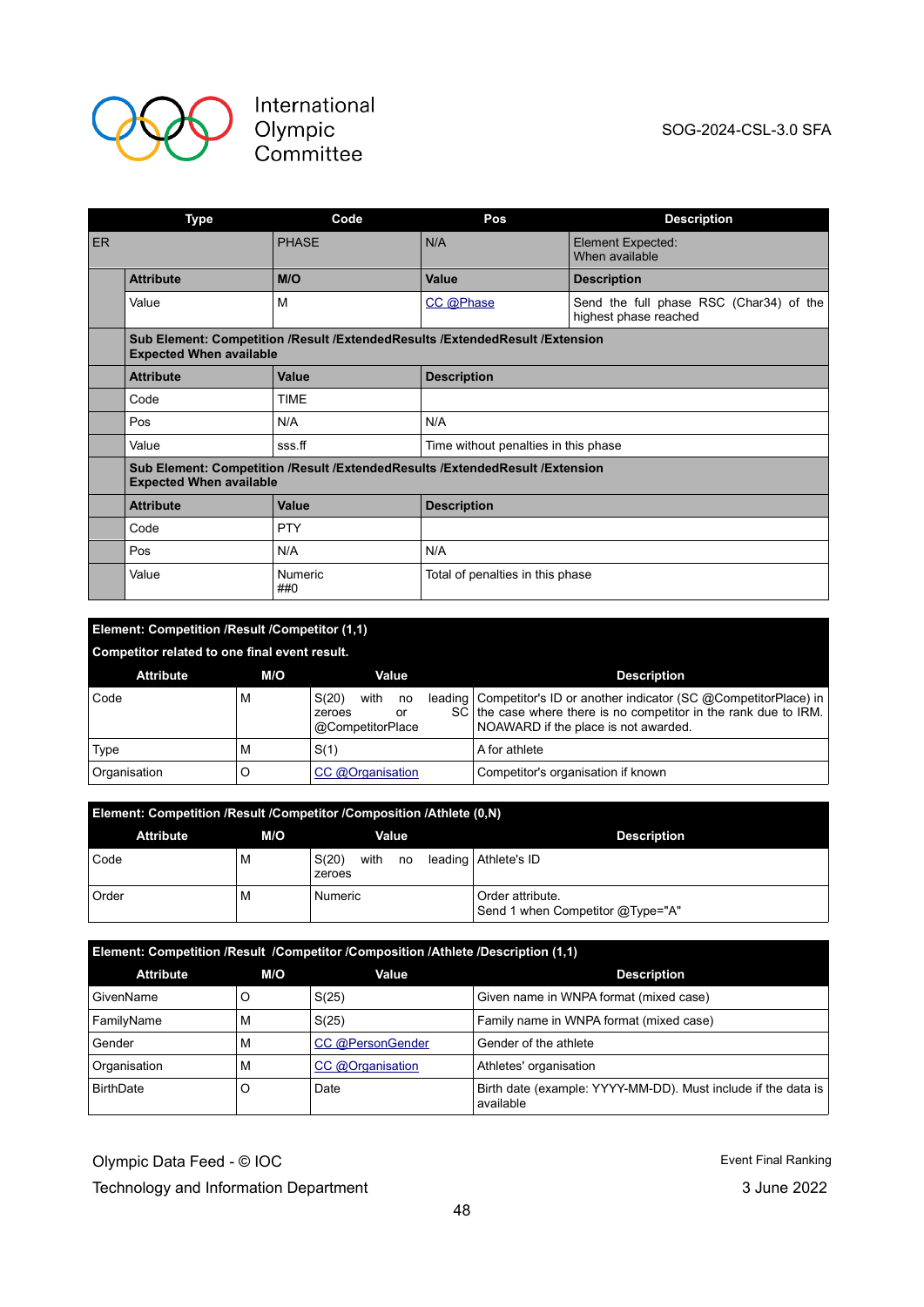

| IFK<br>- 14 | $\sim$ | ЭL.<br>v | $-$<br>. ID.<br>anon<br>ш<br>Нc<br>- <del>.</del> |
|-------------|--------|----------|---------------------------------------------------|

# <span id="page-48-0"></span>**2.3.7.6 Message Sort**

Sort by Result @SortOrder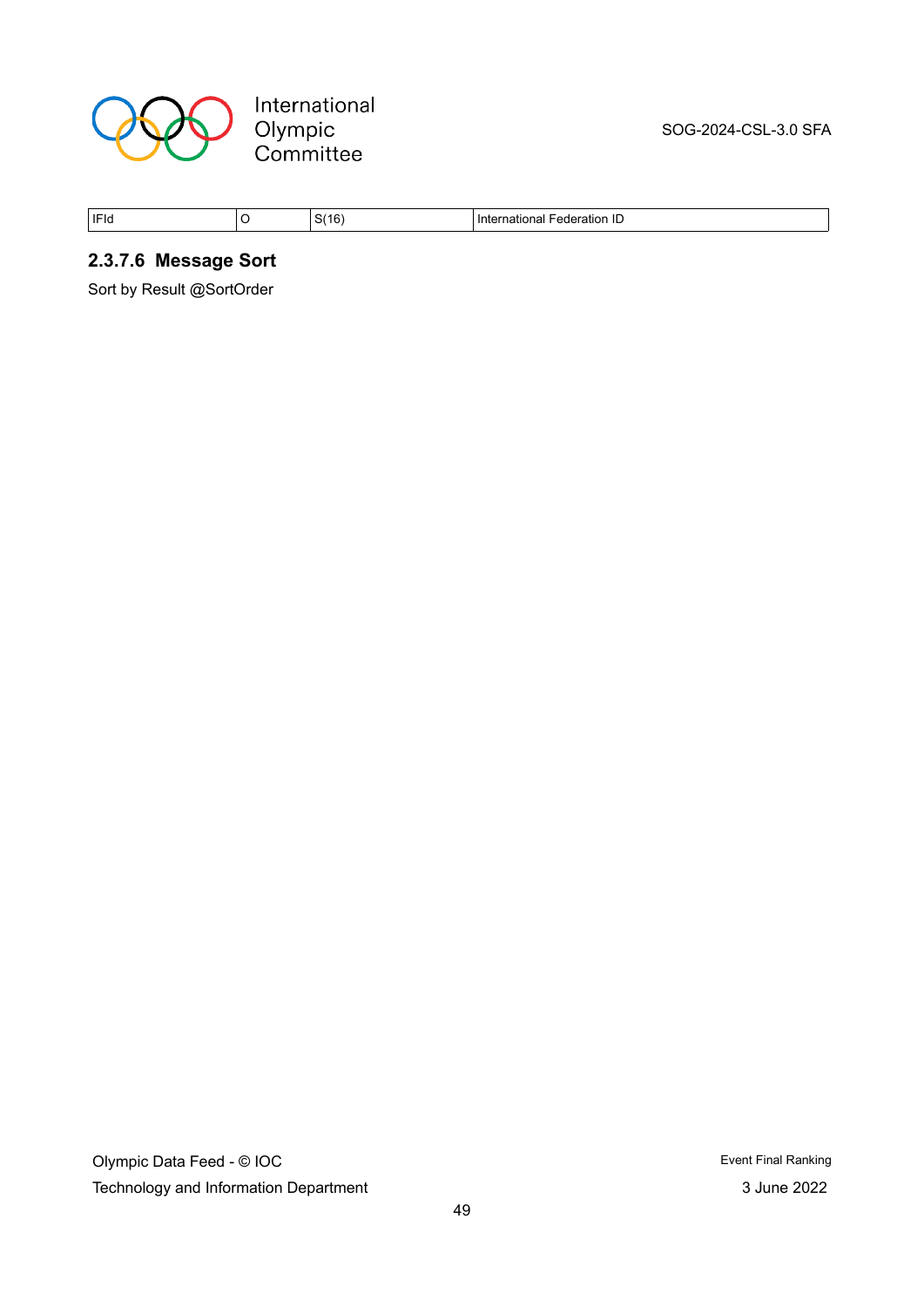

#### <span id="page-49-4"></span>**2.3.8 Configuration**

#### <span id="page-49-3"></span>**2.3.8.1 Description**

The Configuration is a message containing general configuration.

Send before the competition for each phase in separate messages.

#### <span id="page-49-2"></span>**2.3.8.2 Header Values**

The following table describes the message header attributes.

| <b>Attribute</b> | Value                          | <b>Comment</b>                                                                                                                                                                  |  |
|------------------|--------------------------------|---------------------------------------------------------------------------------------------------------------------------------------------------------------------------------|--|
| CompetitionCode  | CC @Competition                | Unique ID for competition                                                                                                                                                       |  |
| DocumentCode     | CC @Phase                      | Full RSC of the phase, send this message for each phase.                                                                                                                        |  |
| DocumentType     | DT CONFIG                      | Configuration message                                                                                                                                                           |  |
| Version          | 1.1V                           | Version number associated to the message's content. Ascending<br>number                                                                                                         |  |
| FeedFlag         | "P" - Production<br>"T" - Test | Test message or production message.                                                                                                                                             |  |
| Date             | Date                           | Date when the message is generated, expressed in the local time zone<br>where the message was produced.                                                                         |  |
| Time             | Time                           | Time up to milliseconds when the message is generated, expressed in<br>the local time zone where the message was produced.                                                      |  |
| LogicalDate      | Date                           | Logical Date of events. This is the same as the physical day except<br>when the unit or message transmission extends after midnight.<br>See full explanation in ODF Foundation. |  |
| Source           | <b>SC @Source</b>              | Code indicating the system which generated the message.                                                                                                                         |  |

#### <span id="page-49-1"></span>**2.3.8.3 Trigger and Frequency**

The message is sent prior to any ODF Sports message sending one message for each phase.

Trigger also after any change, but considering that, if possible, the configuration for one particular phase must be provided before the start list. If there is a change then DT\_RESULT must be sent immediately afterward.

#### <span id="page-49-0"></span>**2.3.8.4 Message Structure**

The following table defines the structure of the message.

| $\sim$<br>Level 1 | Level 2         | <u>.</u><br>Level 3 | Level 4 | Level 5 |
|-------------------|-----------------|---------------------|---------|---------|
| Competition (0,1) |                 |                     |         |         |
|                   | Gen             |                     |         |         |
|                   | Sport           |                     |         |         |
|                   | Codes           |                     |         |         |
|                   | Configs $(1,1)$ |                     |         |         |
|                   |                 | Config (1,N)        |         |         |

Olympic Data Feed - © IOC Configuration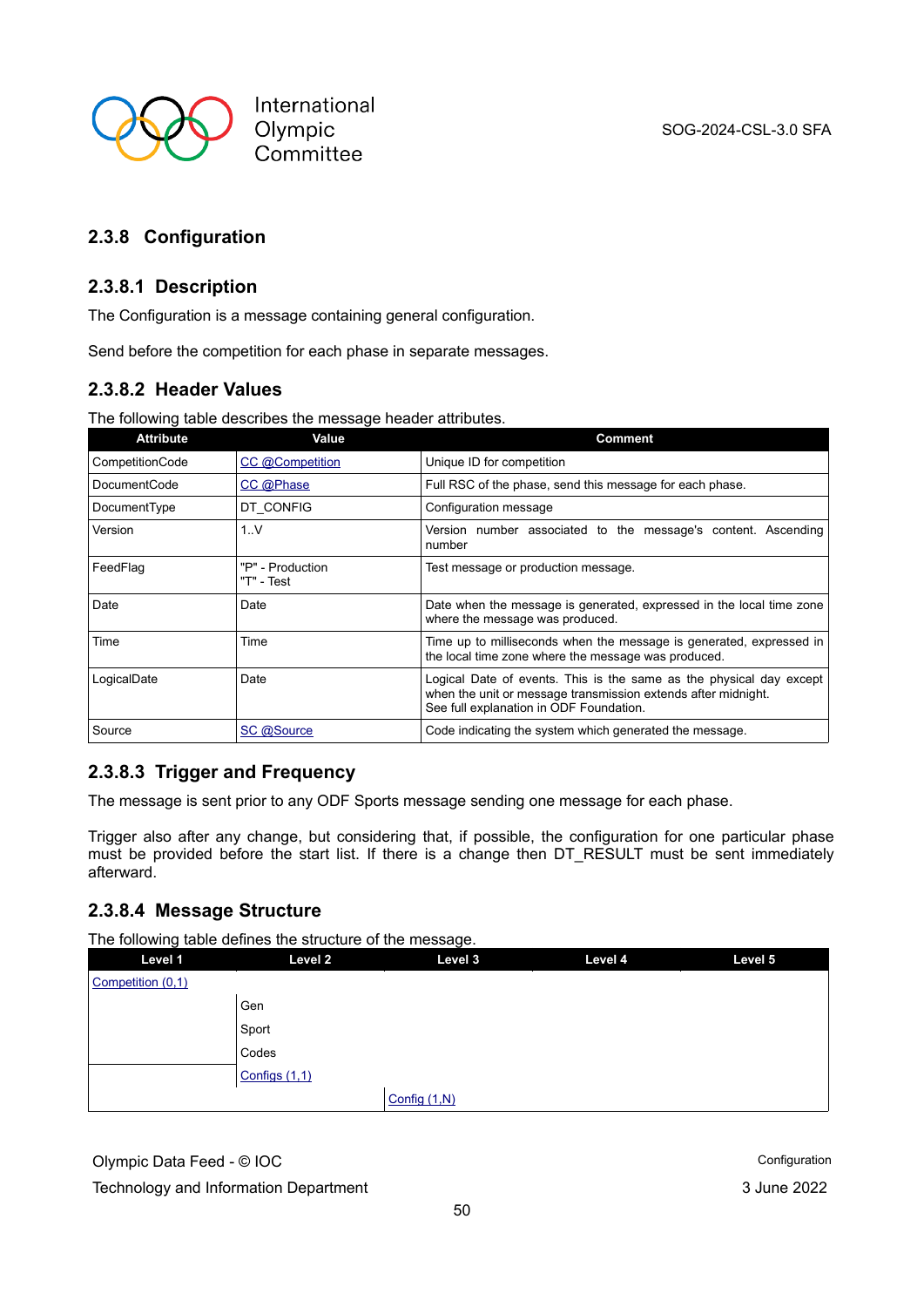![](_page_50_Picture_0.jpeg)

| Unit                 |       |
|----------------------|-------|
| ExtendedConfig (1,N) |       |
|                      | Type  |
|                      | Code  |
|                      | Pos   |
|                      | Value |

## <span id="page-50-0"></span>**2.3.8.5 Message Values**

<span id="page-50-2"></span>

| <b>Element: Competition (0,1)</b> |     |       |                                                                     |  |
|-----------------------------------|-----|-------|---------------------------------------------------------------------|--|
| <b>Attribute</b>                  | M/O | Value | <b>Description</b>                                                  |  |
| Gen                               | Ő   | S(20) | Version of the General Data Dictionary applicable to the<br>message |  |
| Sport                             | Ő   | S(20) | Version of the Sport Data Dictionary applicable to the message      |  |
| Codes                             | Ő   | S(20) | Version of the Codes applicable to the message                      |  |

<span id="page-50-1"></span>

| Element: Competition /Configs /Config (1,N) |            |           |                       |  |
|---------------------------------------------|------------|-----------|-----------------------|--|
| <b>Attribute</b>                            | M/O        | Value     | <b>Description</b>    |  |
| Unit                                        | <b>IVI</b> | CC @Phase | Full RSC of the phase |  |

<span id="page-50-3"></span>

|                                                                                                                  | Element: Competition /Configs /Config /ExtendedConfig (1,N) |                     |                                               |                                                                                                                                                                                          |  |
|------------------------------------------------------------------------------------------------------------------|-------------------------------------------------------------|---------------------|-----------------------------------------------|------------------------------------------------------------------------------------------------------------------------------------------------------------------------------------------|--|
|                                                                                                                  | <b>Type</b>                                                 | Code                | Pos                                           | <b>Description</b>                                                                                                                                                                       |  |
| EC                                                                                                               |                                                             | <b>EVENT CODE</b>   | N/A                                           | <b>Element Expected:</b><br>Always                                                                                                                                                       |  |
|                                                                                                                  | <b>Attribute</b>                                            | M/O                 | Value                                         | <b>Description</b>                                                                                                                                                                       |  |
|                                                                                                                  | Value                                                       | M                   | String                                        | Send the short form event code. For<br>example: "K1 W", "C1 M" etc.                                                                                                                      |  |
| EC                                                                                                               |                                                             | <b>INTERMEDIATE</b> | S(2)                                          | Pos Description:<br>Send the number that identifies the<br>intermediate point, from 1 to F. (where F is<br>the finishing point)<br><b>Element Expected:</b><br>When information released |  |
|                                                                                                                  | <b>Attribute</b>                                            | M/O                 | Value                                         | <b>Description</b>                                                                                                                                                                       |  |
|                                                                                                                  | Value<br>M                                                  |                     | <b>Numeric</b><br>0                           | Send the gate number where the split point is<br>placed. (not sent for finishing point if it is not<br>a gate)                                                                           |  |
| Sub Element: Competition /Configs /Config /ExtendedConfig /ExtendedConfigItem<br><b>Expected When applicable</b> |                                                             |                     |                                               |                                                                                                                                                                                          |  |
|                                                                                                                  | <b>Attribute</b><br><b>Value</b>                            |                     | <b>Description</b>                            |                                                                                                                                                                                          |  |
|                                                                                                                  | Code                                                        | <b>NAME</b>         |                                               |                                                                                                                                                                                          |  |
|                                                                                                                  | Pos)                                                        | N/A                 |                                               |                                                                                                                                                                                          |  |
|                                                                                                                  |                                                             |                     |                                               |                                                                                                                                                                                          |  |
|                                                                                                                  | <b>Value</b>                                                | SC @IntPtType       | Code for this intermediate point if it exists |                                                                                                                                                                                          |  |

Olympic Data Feed - © IOC Configuration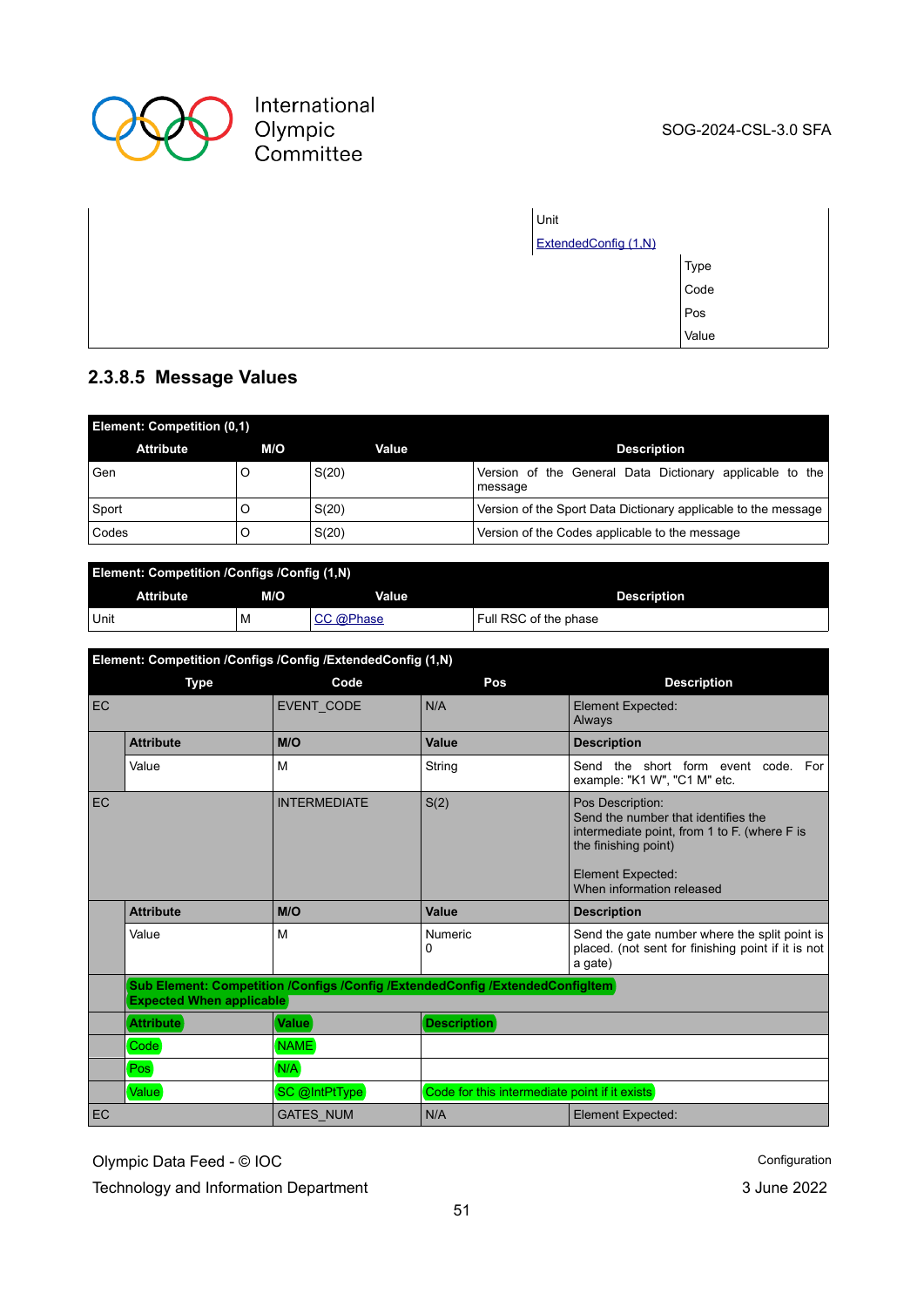![](_page_51_Picture_0.jpeg)

|                 |                                  |                  |                                                                                                      | When information released.<br>Does not include Start and Roll in extreme.                                                                                                                                                            |
|-----------------|----------------------------------|------------------|------------------------------------------------------------------------------------------------------|--------------------------------------------------------------------------------------------------------------------------------------------------------------------------------------------------------------------------------------|
|                 | <b>Attribute</b>                 | M/O              | <b>Value</b>                                                                                         | <b>Description</b>                                                                                                                                                                                                                   |
|                 | Value                            | M                | <b>Numeric</b><br>#0                                                                                 | When information released. Does not include<br>Start and Roll in extreme                                                                                                                                                             |
| EC              |                                  | <b>LENGTH</b>    | N/A                                                                                                  | Element Expected:<br>When information released.                                                                                                                                                                                      |
|                 | <b>Attribute</b>                 | M/O              | <b>Value</b>                                                                                         | <b>Description</b>                                                                                                                                                                                                                   |
|                 | <b>Value</b>                     | M                | <b>Numeric</b><br>#00                                                                                | Length of the course in metres                                                                                                                                                                                                       |
| EC <sup>1</sup> |                                  | <b>PLATFORM</b>  | N/A                                                                                                  | Element Expected:<br>Extreme events                                                                                                                                                                                                  |
|                 | <b>Attribute</b>                 | M/O              | <b>Value</b>                                                                                         | <b>Description</b>                                                                                                                                                                                                                   |
|                 | <b>Value</b>                     | M                | <b>Numeric</b><br>#0.##                                                                              | Height of the start platform in metres                                                                                                                                                                                               |
| EC              |                                  | <b>GATE</b>      | <b>Numeric</b><br>#0                                                                                 | Pos Description:<br>The order of the start, gates or roll, from 1 to<br>the total number of locations where penalties<br>can be applied. (start and roll only apply in<br>extreme)<br>Element Expected:<br>When information released |
|                 | <b>Attribute</b>                 | M/O              | <b>Value</b>                                                                                         | <b>Description</b>                                                                                                                                                                                                                   |
|                 | Value                            | M                | Numeric)<br>$#0$ or<br>SC @Obstacle                                                                  | Name of the "gate"<br>In the case of slalom this is $1, 2, 3, 4$<br>(same value as @Pos)<br>In extreme its will be in the form START, 1, 2,<br>$\ldots$ ROLL, $\ldots$                                                               |
|                 | <b>Expected Always for gates</b> |                  | Sub Element: Competition /Configs /Config /ExtendedConfig /ExtendedConfigItem                        |                                                                                                                                                                                                                                      |
|                 | <b>Attribute</b>                 | <b>Value</b>     | <b>Description</b>                                                                                   |                                                                                                                                                                                                                                      |
|                 | Code                             | <b>DIRECTION</b> |                                                                                                      |                                                                                                                                                                                                                                      |
|                 | Pos)                             | N/A              |                                                                                                      |                                                                                                                                                                                                                                      |
|                 | Value                            | S(1)             | Send U if the gate is to be negotiated upstream<br>Send D if the gate is to be negotiated downstream |                                                                                                                                                                                                                                      |
|                 | <b>QUALIFICATION</b>             | QUAL_RULE        | N/A                                                                                                  | <b>Element Expected:</b><br>Always, if the rule applies to the competition.                                                                                                                                                          |
|                 | <b>Attribute</b>                 | M/O              | <b>Value</b>                                                                                         | <b>Description</b>                                                                                                                                                                                                                   |
|                 | Value                            | M                | <b>SC @QualRule</b>                                                                                  | <b>Qualification rule code</b>                                                                                                                                                                                                       |
|                 | <b>QUALIFICATION</b>             | FROM RANK        | N/A                                                                                                  | Element Expected:<br>All phases except final                                                                                                                                                                                         |
|                 | <b>Attribute</b>                 | M/O              | Value                                                                                                | <b>Description</b>                                                                                                                                                                                                                   |
|                 | Value                            | M                | S(2)                                                                                                 | Highest rank in the phase to progress to the<br>next phase                                                                                                                                                                           |
|                 | <b>QUALIFICATION</b>             | TO_RANK          | N/A                                                                                                  | Element Expected:<br>All phases except final                                                                                                                                                                                         |
|                 | <b>Attribute</b>                 | M/O              | <b>Value</b>                                                                                         | <b>Description</b>                                                                                                                                                                                                                   |
|                 | Value                            | Μ                | S(2)                                                                                                 | Last rank in the phase to progress to the next                                                                                                                                                                                       |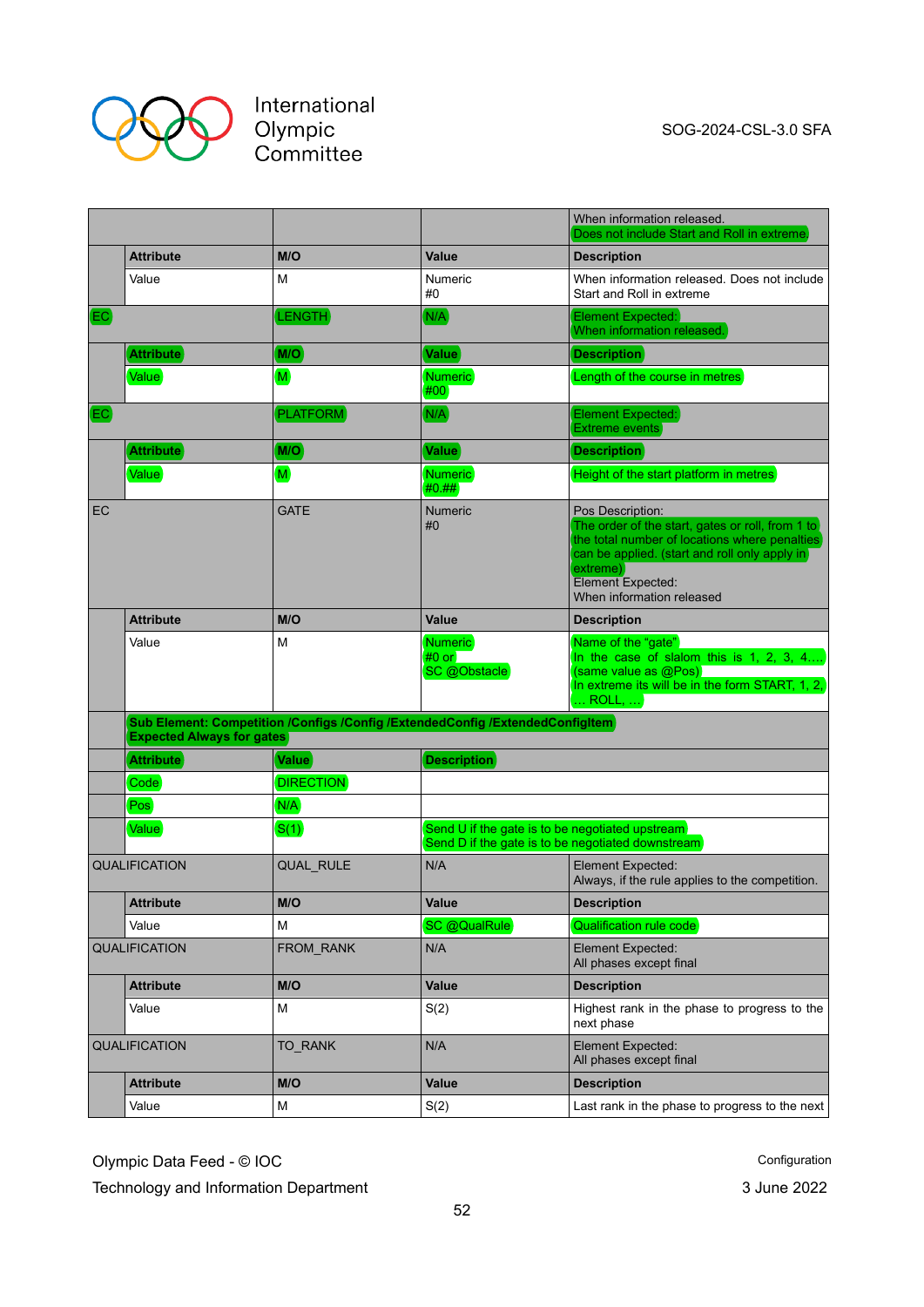![](_page_52_Picture_0.jpeg)

|  |  | ∵⊪ldS⊾ |
|--|--|--------|
|  |  |        |

#### **Sample (General)**

| .<br><extendedconfig code="QUAL RULE" type="QUALIFICATION" value="ABC"></extendedconfig><br><extendedconfig code="FROM RANK" type="QUALIFICATION" value="1"></extendedconfig><br><extendedconfig code="TO RANK" type="QUALIFICATION" value="12"></extendedconfig> | <configs><br/><config unit="CSLMK1-----------------HEAT--------"><br/><extendedconfig code="EVENT CODE" type="EC" value="C1 M"></extendedconfig><br/><extendedconfig code="INTERMEDIATE" pos="1" type="EC" value="8"></extendedconfig><br/><extendedconfiq code="INTERMEDIATE" pos="2" type="EC" value="17"></extendedconfiq><br/><extendedconfig code="INTERMEDIATE" pos="F" type="EC"></extendedconfig><br/><extendedconfig code="GATES NUM" type="EC" value="24"></extendedconfig><br/><extendedconfig 1"="" code="GATE Pos=" type="EC" value="1"></extendedconfig><br/><extendedconfigitem code="DIRECTION Value=" type="EC" u"=""></extendedconfigitem></config></configs> |  |
|-------------------------------------------------------------------------------------------------------------------------------------------------------------------------------------------------------------------------------------------------------------------|---------------------------------------------------------------------------------------------------------------------------------------------------------------------------------------------------------------------------------------------------------------------------------------------------------------------------------------------------------------------------------------------------------------------------------------------------------------------------------------------------------------------------------------------------------------------------------------------------------------------------------------------------------------------------------|--|
|                                                                                                                                                                                                                                                                   | .                                                                                                                                                                                                                                                                                                                                                                                                                                                                                                                                                                                                                                                                               |  |

## **2.3.8.6 Message Sort**

There is no general message sorting rule.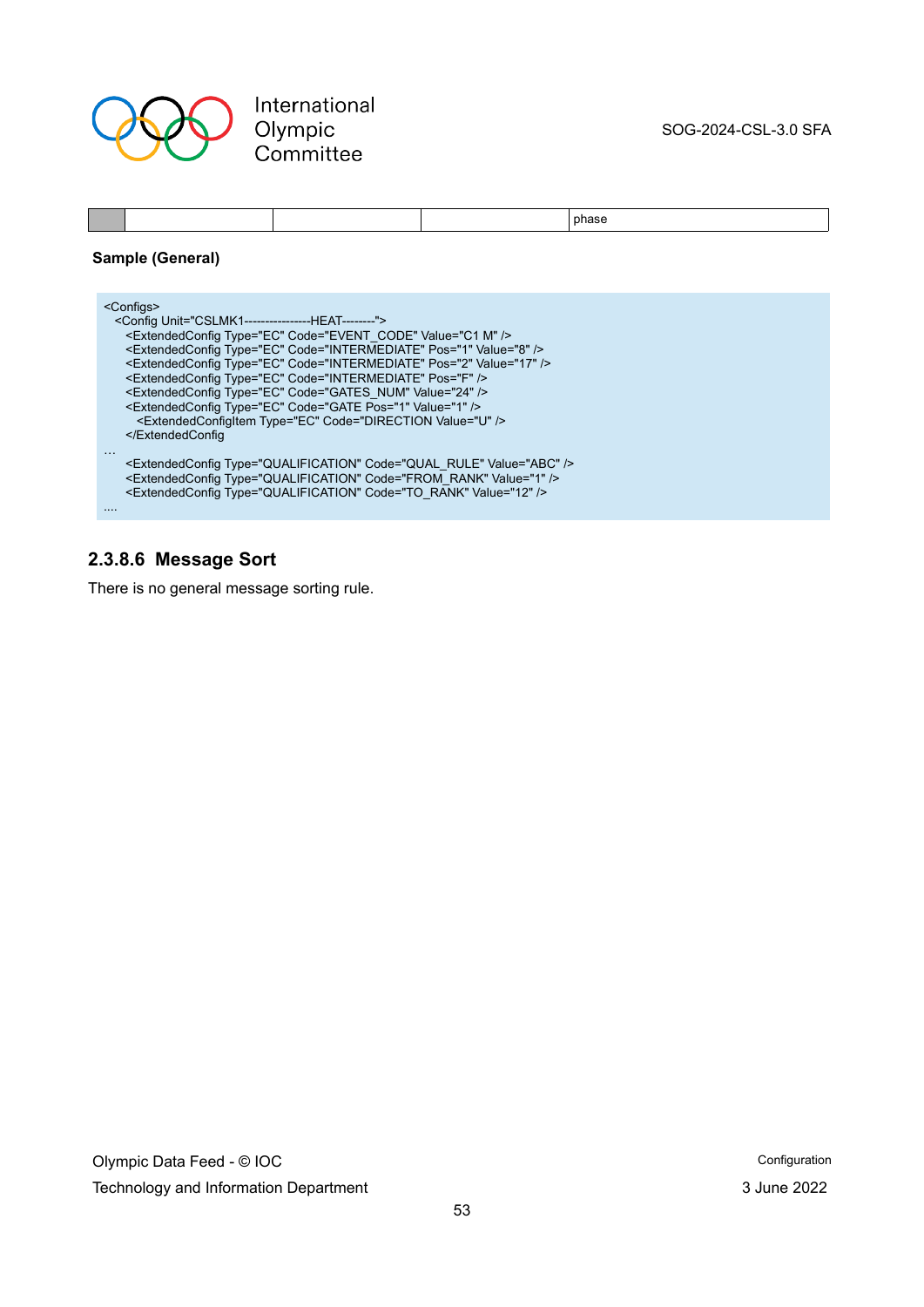![](_page_53_Picture_0.jpeg)

SOG-2024-CSL-3.0 SFA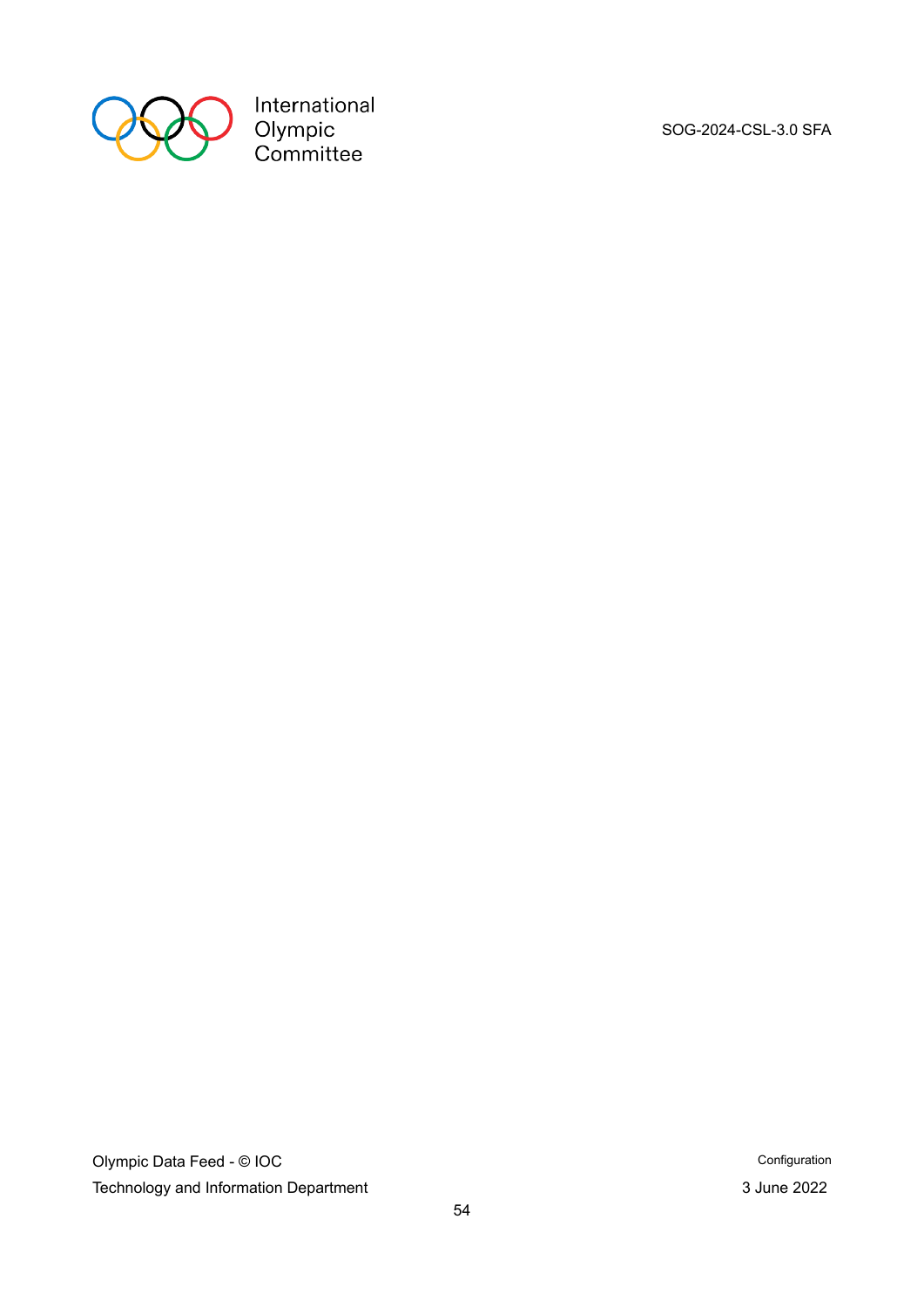![](_page_54_Picture_0.jpeg)

SOG-2024-CSL-3.0 SFA

# **3 Message Timeline**

Legend:

**D** Discipline; **E** Event; **P** Phase; **S** Session; **U** Unit **x** Sent on that level; **o** Includes info from that level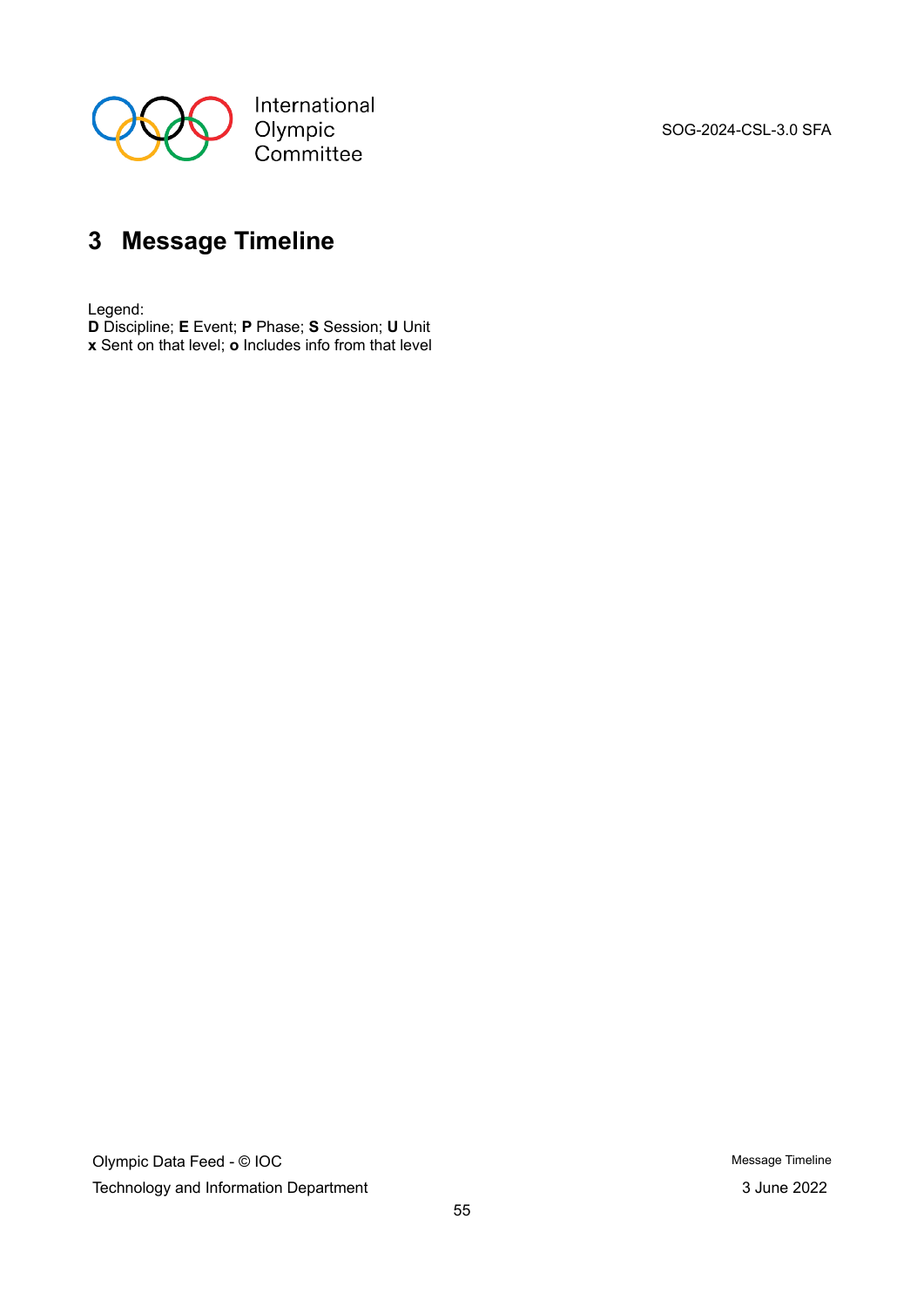![](_page_55_Picture_0.jpeg)

# **4 Document Control**

| <b>Version history</b> |                 |                              |  |
|------------------------|-----------------|------------------------------|--|
| Version                | <b>Date</b>     | <b>Comments</b>              |  |
| V1.0                   | 23 June 2017    | <b>First Version</b>         |  |
| V1.1                   | 9 January 2018  | Updated                      |  |
| V2.0                   | 8 August 2018   | Updated                      |  |
| V <sub>2.1</sub>       | 25 October 2018 | Updated                      |  |
| V2.2                   | 24 January 2019 | Updated - CRs                |  |
| V2.3                   | 14 August 2019  | Updated - CRs                |  |
| V2.4                   | 14 Feb 2020     | Updated                      |  |
| V2.5                   | 13 Mar 2020     | Updated                      |  |
| V3.0                   | 3 Jun 2022      | First version for Paris 2024 |  |

## **File Reference:** SOG-2024-CSL-3.0 SFA

| <b>Change Log</b> |               |                                                                                                                                                                                                                                                                                                                                                                                                                                                                  |
|-------------------|---------------|------------------------------------------------------------------------------------------------------------------------------------------------------------------------------------------------------------------------------------------------------------------------------------------------------------------------------------------------------------------------------------------------------------------------------------------------------------------|
| Version           | <b>Status</b> | <b>Changes on version</b>                                                                                                                                                                                                                                                                                                                                                                                                                                        |
| V1.0              | <b>SFR</b>    | <b>First Version</b>                                                                                                                                                                                                                                                                                                                                                                                                                                             |
| V1.1              | <b>SFR</b>    | Delete DT_PARTIC_TEAMS (not required) from applicable messages<br>DT PARTIC: Correct typo in Bib<br>DT RESULT: Correct typo in triggering<br>DT CURRENT: Clarify when INTERMEDIATE needed.                                                                                                                                                                                                                                                                       |
| V2.0              | <b>SFR</b>    | DT CUMULATIVE RESULT: DocumentCode in the header changed to phase level<br>DT RANKING: Added Result/Diff and clarify that Result/Result is for highest phase reached.<br>CR 15039: Add DT PARTIC NAME to applicable messages.<br>CR 16671: Add TVFamilyName in DT_PARTIC message.<br>CR16537: Move LAST UNIT to ExtendedInfos/Progress in cumulative results                                                                                                     |
| V2.1              | <b>APP</b>    | DT CUMULATIVE RESULT: Add time and penalty at run level                                                                                                                                                                                                                                                                                                                                                                                                          |
| V2.2              | <b>APP</b>    | CR16928 in DT RESULT & DT CURRENT:<br>- Move PROGRESS/PTY @Result /ExtendedResults /ExtendedResult to Attribute Result/Pty.<br>@Result<br>/ExtendedResults<br>/ExtendedResult<br>Move<br>PTY<br>/Extension<br>Attribute<br>to<br>PROGRESS/INTERMEDIATE/Pty @Result /ExtendedResults /ExtendedResult<br>Remove ValueType throughout the document (standardization)<br>CR 17129 in DT CONFIG: Add EC/GATE.<br>Wording clarifications without changing the meaning. |
| V2.3              | <b>APP</b>    | CR16640: Add ODF Version @Competition<br>CR17809: Change Participant/OlympicSolidarity to disallow N                                                                                                                                                                                                                                                                                                                                                             |
| V2.4              | <b>APP</b>    | CR18565 DT PARTIC: Update the description of Participant/Weight<br>DT RESULT: Add Value2 @PROGRESS/GATE_PTY @ Result /ExtendedResults /ExtendedResult<br>DT CUMULATIVE_RESULT: Clarify description at Result/Rank<br>DT CUMULATIVE RESULT: Clarify description at Result / ResultItems / ResultItem / Result / Rank<br>DT CONFIG: Clarify when data is included in message (after public release) [188256]<br>Minor typographical corrections                    |
| V2.5              | <b>APP</b>    | DT RESULT:Remove Value2 @PROGRESS/GATE PTY @ Result /ExtendedResults /ExtendedResult                                                                                                                                                                                                                                                                                                                                                                             |
| V3.0              | <b>SFA</b>    | DT PARTIC: Remove Participant/Height and Participant/Weight<br>DT PARTIC: Remove Participant /Discipline /RegisteredEvent /Bib<br>DT RESULT: Update Result<br>DT RESULT: Add PROGRESS/INTERMEDIATE/Value2 at Result /ExtendedResults /ExtendedResult to                                                                                                                                                                                                          |